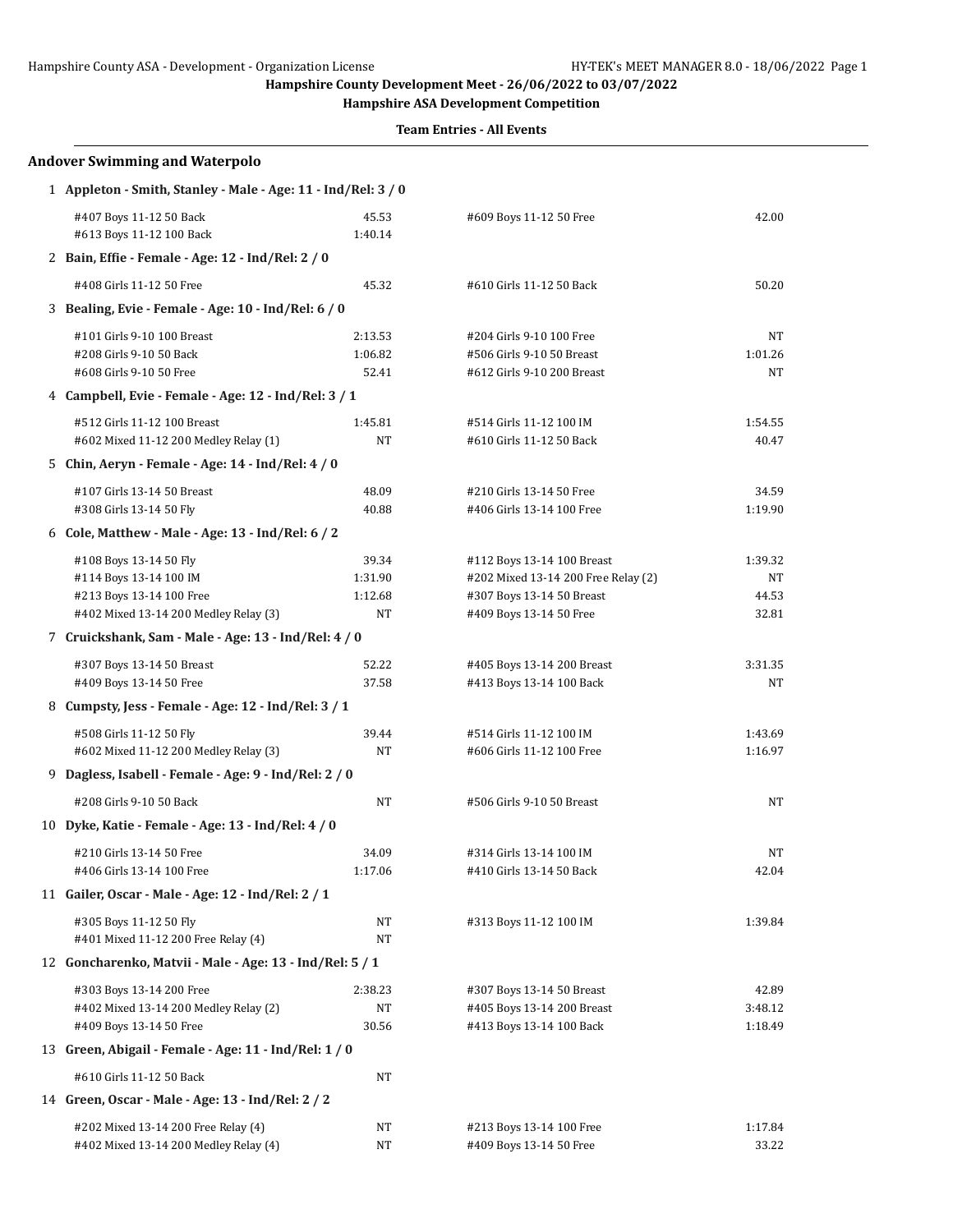**Hampshire ASA Development Competition**

|    | <b>Andover Swimming and Waterpolo</b>               |                                                                                                                                                                                                                                                                                                                                                                                                                                                                                                                                                                                                                                                                                                                                                                                                                                                                                                                                                                                                                                                                                                                                                                                                                                                                                                                                                                 |                                     |         |
|----|-----------------------------------------------------|-----------------------------------------------------------------------------------------------------------------------------------------------------------------------------------------------------------------------------------------------------------------------------------------------------------------------------------------------------------------------------------------------------------------------------------------------------------------------------------------------------------------------------------------------------------------------------------------------------------------------------------------------------------------------------------------------------------------------------------------------------------------------------------------------------------------------------------------------------------------------------------------------------------------------------------------------------------------------------------------------------------------------------------------------------------------------------------------------------------------------------------------------------------------------------------------------------------------------------------------------------------------------------------------------------------------------------------------------------------------|-------------------------------------|---------|
|    | 15 Hardy, Lilly - Female - Age: 14 - Ind/Rel: 3 / 1 |                                                                                                                                                                                                                                                                                                                                                                                                                                                                                                                                                                                                                                                                                                                                                                                                                                                                                                                                                                                                                                                                                                                                                                                                                                                                                                                                                                 |                                     |         |
|    | #103 Girls 13-14 100 Fly                            | 1:17.41                                                                                                                                                                                                                                                                                                                                                                                                                                                                                                                                                                                                                                                                                                                                                                                                                                                                                                                                                                                                                                                                                                                                                                                                                                                                                                                                                         | #202 Mixed 13-14 200 Free Relay (1) | NT      |
|    | #206 Girls 13-14 100 Back                           | 1:14.28                                                                                                                                                                                                                                                                                                                                                                                                                                                                                                                                                                                                                                                                                                                                                                                                                                                                                                                                                                                                                                                                                                                                                                                                                                                                                                                                                         | #314 Girls 13-14 100 IM             | 1:16.56 |
|    |                                                     |                                                                                                                                                                                                                                                                                                                                                                                                                                                                                                                                                                                                                                                                                                                                                                                                                                                                                                                                                                                                                                                                                                                                                                                                                                                                                                                                                                 |                                     |         |
|    | #309 Boys 11-12 100 Breast                          | 1:59.81                                                                                                                                                                                                                                                                                                                                                                                                                                                                                                                                                                                                                                                                                                                                                                                                                                                                                                                                                                                                                                                                                                                                                                                                                                                                                                                                                         | #313 Boys 11-12 100 IM              | 1:55.11 |
|    | #407 Boys 11-12 50 Back                             | 44.95                                                                                                                                                                                                                                                                                                                                                                                                                                                                                                                                                                                                                                                                                                                                                                                                                                                                                                                                                                                                                                                                                                                                                                                                                                                                                                                                                           | #411 Boys 11-12 100 Free            | 1:28.02 |
|    | #507 Boys 11-12 50 Breast                           | 55.91                                                                                                                                                                                                                                                                                                                                                                                                                                                                                                                                                                                                                                                                                                                                                                                                                                                                                                                                                                                                                                                                                                                                                                                                                                                                                                                                                           | #609 Boys 11-12 50 Free             | 38.50   |
|    | #613 Boys 11-12 100 Back                            | 1:40.06                                                                                                                                                                                                                                                                                                                                                                                                                                                                                                                                                                                                                                                                                                                                                                                                                                                                                                                                                                                                                                                                                                                                                                                                                                                                                                                                                         |                                     |         |
|    |                                                     | 16 Hartfield, James - Male - Age: 12 - Ind/Rel: 7 / 0<br>17 Hartfield, Oliver - Male - Age: 13 - Ind/Rel: 7 / 0<br>1:51.39<br>#114 Boys 13-14 100 IM<br>43.84<br>#213 Boys 13-14 100 Free<br>48.84<br>#409 Boys 13-14 50 Free<br>NT<br>18 Harvey, Alice - Female - Age: 11 - Ind/Rel: 2 / 0<br>57.27<br>#408 Girls 11-12 50 Free<br>19 Harvey, Thea - Female - Age: 13 - Ind/Rel: 3 / 0<br>35.45<br>#406 Girls 13-14 100 Free<br>NT<br>20 Horne, Mimi - Female - Age: 13 - Ind/Rel: 6 / 2<br>46.56<br>#202 Mixed 13-14 200 Free Relay (3)<br>33.21<br>#308 Girls 13-14 50 Fly<br>1:33.24<br>#402 Mixed 13-14 200 Medley Relay (1)<br>#410 Girls 13-14 50 Back<br>1:15.28<br>21 Howell - Griffiths, India - Female - Age: 12 - Ind/Rel: 5 / 1<br>NT<br>#408 Girls 11-12 50 Free<br>41.42<br>#514 Girls 11-12 100 IM<br>1:18.62<br>#610 Girls 11-12 50 Back<br>22 Humphries, Ben - Male - Age: 13 - Ind/Rel: 3 / 0<br>3:08.57<br>#409 Boys 13-14 50 Free<br>1:36.06<br>23 Humphries, Molly - Female - Age: 11 - Ind/Rel: 2 / 0<br>NT<br>#408 Girls 11-12 50 Free<br>24 Jamison, Calum - Male - Age: 11 - Ind/Rel: 2 / 0<br>1:06.00<br>#609 Boys 11-12 50 Free<br>NT<br>#507 Boys 11-12 50 Breast<br>37.84<br>26 MacDonald, Abi - Female - Age: 13 - Ind/Rel: 2 / 0<br>1:20.97<br>#410 Girls 13-14 50 Back<br>Mackenzie, Freya - Female - Age: 12 - Ind/Rel: 3 / 0 |                                     |         |
|    | #112 Boys 13-14 100 Breast                          |                                                                                                                                                                                                                                                                                                                                                                                                                                                                                                                                                                                                                                                                                                                                                                                                                                                                                                                                                                                                                                                                                                                                                                                                                                                                                                                                                                 |                                     | 1:43.86 |
|    | #209 Boys 13-14 50 Back                             |                                                                                                                                                                                                                                                                                                                                                                                                                                                                                                                                                                                                                                                                                                                                                                                                                                                                                                                                                                                                                                                                                                                                                                                                                                                                                                                                                                 |                                     | 1:19.64 |
|    | #307 Boys 13-14 50 Breast                           |                                                                                                                                                                                                                                                                                                                                                                                                                                                                                                                                                                                                                                                                                                                                                                                                                                                                                                                                                                                                                                                                                                                                                                                                                                                                                                                                                                 |                                     | 36.18   |
|    | #413 Boys 13-14 100 Back                            |                                                                                                                                                                                                                                                                                                                                                                                                                                                                                                                                                                                                                                                                                                                                                                                                                                                                                                                                                                                                                                                                                                                                                                                                                                                                                                                                                                 |                                     |         |
|    |                                                     |                                                                                                                                                                                                                                                                                                                                                                                                                                                                                                                                                                                                                                                                                                                                                                                                                                                                                                                                                                                                                                                                                                                                                                                                                                                                                                                                                                 |                                     |         |
|    | #306 Girls 11-12 50 Breast                          |                                                                                                                                                                                                                                                                                                                                                                                                                                                                                                                                                                                                                                                                                                                                                                                                                                                                                                                                                                                                                                                                                                                                                                                                                                                                                                                                                                 |                                     | 43.38   |
|    |                                                     |                                                                                                                                                                                                                                                                                                                                                                                                                                                                                                                                                                                                                                                                                                                                                                                                                                                                                                                                                                                                                                                                                                                                                                                                                                                                                                                                                                 |                                     |         |
|    | #210 Girls 13-14 50 Free                            |                                                                                                                                                                                                                                                                                                                                                                                                                                                                                                                                                                                                                                                                                                                                                                                                                                                                                                                                                                                                                                                                                                                                                                                                                                                                                                                                                                 |                                     | 1:18.98 |
|    | #410 Girls 13-14 50 Back                            |                                                                                                                                                                                                                                                                                                                                                                                                                                                                                                                                                                                                                                                                                                                                                                                                                                                                                                                                                                                                                                                                                                                                                                                                                                                                                                                                                                 |                                     |         |
|    |                                                     |                                                                                                                                                                                                                                                                                                                                                                                                                                                                                                                                                                                                                                                                                                                                                                                                                                                                                                                                                                                                                                                                                                                                                                                                                                                                                                                                                                 |                                     |         |
|    | #107 Girls 13-14 50 Breast                          |                                                                                                                                                                                                                                                                                                                                                                                                                                                                                                                                                                                                                                                                                                                                                                                                                                                                                                                                                                                                                                                                                                                                                                                                                                                                                                                                                                 |                                     | NT      |
|    | #210 Girls 13-14 50 Free                            |                                                                                                                                                                                                                                                                                                                                                                                                                                                                                                                                                                                                                                                                                                                                                                                                                                                                                                                                                                                                                                                                                                                                                                                                                                                                                                                                                                 |                                     | 40.19   |
|    | #314 Girls 13-14 100 IM                             |                                                                                                                                                                                                                                                                                                                                                                                                                                                                                                                                                                                                                                                                                                                                                                                                                                                                                                                                                                                                                                                                                                                                                                                                                                                                                                                                                                 |                                     | NT      |
|    | #406 Girls 13-14 100 Free                           |                                                                                                                                                                                                                                                                                                                                                                                                                                                                                                                                                                                                                                                                                                                                                                                                                                                                                                                                                                                                                                                                                                                                                                                                                                                                                                                                                                 |                                     | 36.43   |
|    |                                                     |                                                                                                                                                                                                                                                                                                                                                                                                                                                                                                                                                                                                                                                                                                                                                                                                                                                                                                                                                                                                                                                                                                                                                                                                                                                                                                                                                                 |                                     |         |
|    | #401 Mixed 11-12 200 Free Relay (3)                 |                                                                                                                                                                                                                                                                                                                                                                                                                                                                                                                                                                                                                                                                                                                                                                                                                                                                                                                                                                                                                                                                                                                                                                                                                                                                                                                                                                 |                                     | 36.25   |
|    | #508 Girls 11-12 50 Fly                             |                                                                                                                                                                                                                                                                                                                                                                                                                                                                                                                                                                                                                                                                                                                                                                                                                                                                                                                                                                                                                                                                                                                                                                                                                                                                                                                                                                 |                                     | NT      |
|    | #606 Girls 11-12 100 Free                           |                                                                                                                                                                                                                                                                                                                                                                                                                                                                                                                                                                                                                                                                                                                                                                                                                                                                                                                                                                                                                                                                                                                                                                                                                                                                                                                                                                 |                                     | 43.47   |
|    |                                                     |                                                                                                                                                                                                                                                                                                                                                                                                                                                                                                                                                                                                                                                                                                                                                                                                                                                                                                                                                                                                                                                                                                                                                                                                                                                                                                                                                                 |                                     |         |
|    | #303 Boys 13-14 200 Free                            |                                                                                                                                                                                                                                                                                                                                                                                                                                                                                                                                                                                                                                                                                                                                                                                                                                                                                                                                                                                                                                                                                                                                                                                                                                                                                                                                                                 |                                     | 40.47   |
|    | #413 Boys 13-14 100 Back                            |                                                                                                                                                                                                                                                                                                                                                                                                                                                                                                                                                                                                                                                                                                                                                                                                                                                                                                                                                                                                                                                                                                                                                                                                                                                                                                                                                                 |                                     |         |
|    |                                                     |                                                                                                                                                                                                                                                                                                                                                                                                                                                                                                                                                                                                                                                                                                                                                                                                                                                                                                                                                                                                                                                                                                                                                                                                                                                                                                                                                                 |                                     |         |
|    | #306 Girls 11-12 50 Breast                          |                                                                                                                                                                                                                                                                                                                                                                                                                                                                                                                                                                                                                                                                                                                                                                                                                                                                                                                                                                                                                                                                                                                                                                                                                                                                                                                                                                 |                                     | NT      |
|    |                                                     |                                                                                                                                                                                                                                                                                                                                                                                                                                                                                                                                                                                                                                                                                                                                                                                                                                                                                                                                                                                                                                                                                                                                                                                                                                                                                                                                                                 |                                     |         |
|    | #507 Boys 11-12 50 Breast                           |                                                                                                                                                                                                                                                                                                                                                                                                                                                                                                                                                                                                                                                                                                                                                                                                                                                                                                                                                                                                                                                                                                                                                                                                                                                                                                                                                                 |                                     | 53.57   |
|    | 25 Koltovs, Petr - Male - Age: 11 - Ind/Rel: 3 / 0  |                                                                                                                                                                                                                                                                                                                                                                                                                                                                                                                                                                                                                                                                                                                                                                                                                                                                                                                                                                                                                                                                                                                                                                                                                                                                                                                                                                 |                                     |         |
|    | #313 Boys 11-12 100 IM                              |                                                                                                                                                                                                                                                                                                                                                                                                                                                                                                                                                                                                                                                                                                                                                                                                                                                                                                                                                                                                                                                                                                                                                                                                                                                                                                                                                                 |                                     | 53.22   |
|    | #609 Boys 11-12 50 Free                             |                                                                                                                                                                                                                                                                                                                                                                                                                                                                                                                                                                                                                                                                                                                                                                                                                                                                                                                                                                                                                                                                                                                                                                                                                                                                                                                                                                 |                                     |         |
|    |                                                     |                                                                                                                                                                                                                                                                                                                                                                                                                                                                                                                                                                                                                                                                                                                                                                                                                                                                                                                                                                                                                                                                                                                                                                                                                                                                                                                                                                 |                                     |         |
|    | #406 Girls 13-14 100 Free                           |                                                                                                                                                                                                                                                                                                                                                                                                                                                                                                                                                                                                                                                                                                                                                                                                                                                                                                                                                                                                                                                                                                                                                                                                                                                                                                                                                                 |                                     | 39.29   |
| 27 |                                                     |                                                                                                                                                                                                                                                                                                                                                                                                                                                                                                                                                                                                                                                                                                                                                                                                                                                                                                                                                                                                                                                                                                                                                                                                                                                                                                                                                                 |                                     |         |
|    | #306 Girls 11-12 50 Breast                          | 52.28                                                                                                                                                                                                                                                                                                                                                                                                                                                                                                                                                                                                                                                                                                                                                                                                                                                                                                                                                                                                                                                                                                                                                                                                                                                                                                                                                           | #606 Girls 11-12 100 Free           | 1:20.39 |
|    | #610 Girls 11-12 50 Back                            | 45.93                                                                                                                                                                                                                                                                                                                                                                                                                                                                                                                                                                                                                                                                                                                                                                                                                                                                                                                                                                                                                                                                                                                                                                                                                                                                                                                                                           |                                     |         |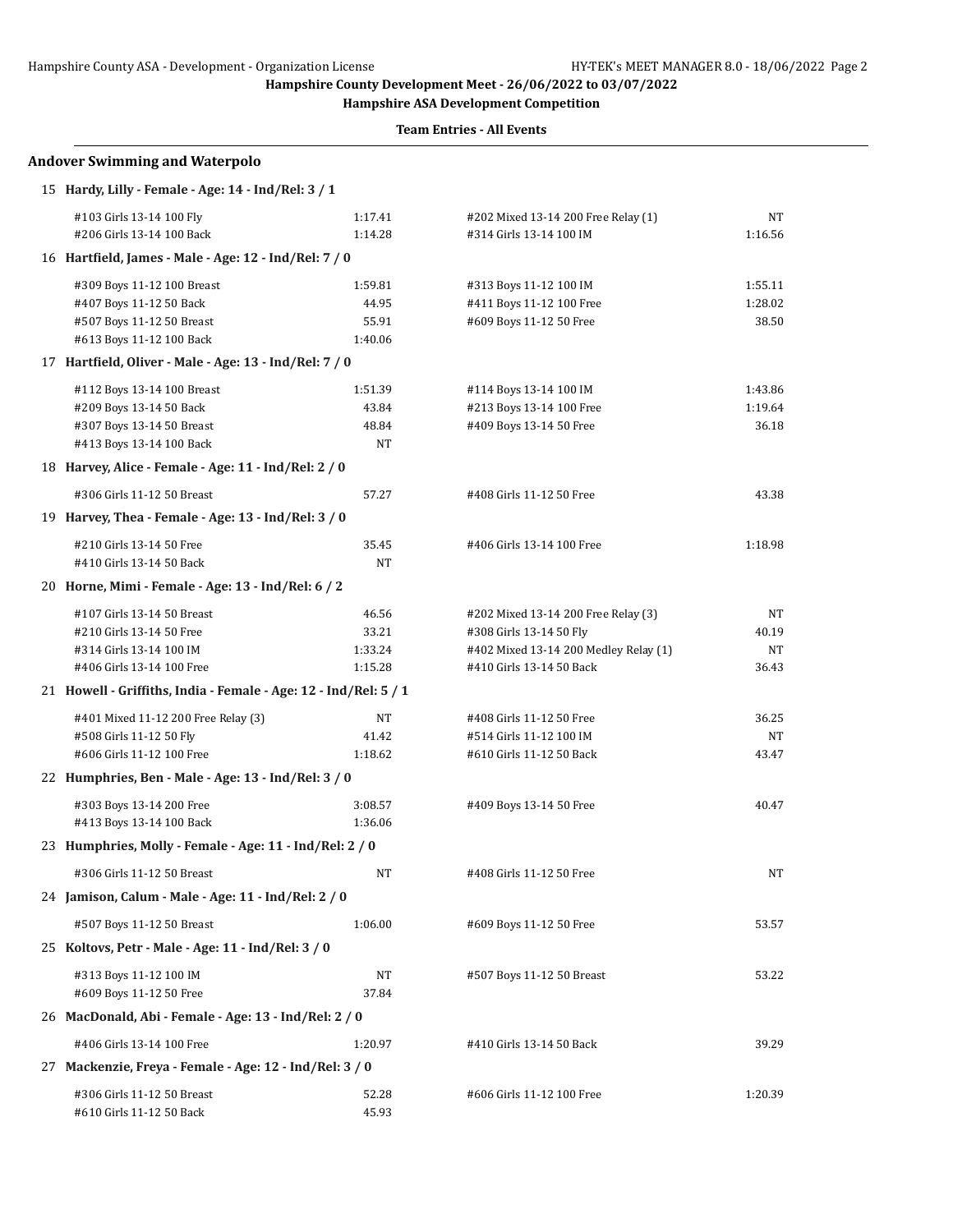**Hampshire ASA Development Competition**

**Team Entries - All Events**

|   | <b>Andover Swimming and Waterpolo</b>                                                                         |                                        |                                                                                                           |                        |
|---|---------------------------------------------------------------------------------------------------------------|----------------------------------------|-----------------------------------------------------------------------------------------------------------|------------------------|
|   | 28 Marvin, Summer - Female - Age: 12 - Ind/Rel: 5 / 2                                                         |                                        |                                                                                                           |                        |
|   | #310 Girls 11-12 200 Free<br>#408 Girls 11-12 50 Free<br>#514 Girls 11-12 100 IM<br>#606 Girls 11-12 100 Free | 2:38.85<br>31.74<br>1:29.35<br>1:09.41 | #401 Mixed 11-12 200 Free Relay (1)<br>#504 Girls 11-12 200 Back<br>#602 Mixed 11-12 200 Medley Relay (2) | NT<br>2:45.54<br>NT    |
|   | 29 Massey, Catherine - Female - Age: 13 - Ind/Rel: 2 / 0                                                      |                                        |                                                                                                           |                        |
|   | #406 Girls 13-14 100 Free                                                                                     | 1:07.63                                | #410 Girls 13-14 50 Back                                                                                  | 37.90                  |
|   | 30 Mayo, Danielle - Female - Age: 11 - Ind/Rel: 4 / 0                                                         |                                        |                                                                                                           |                        |
|   | #306 Girls 11-12 50 Breast<br>#514 Girls 11-12 100 IM                                                         | 52.82<br><b>NT</b>                     | #408 Girls 11-12 50 Free<br>#610 Girls 11-12 50 Back                                                      | 38.56<br>46.08         |
|   | 31 Pavlov, Anatolij - Male - Age: 12 - Ind/Rel: 2 / 0                                                         |                                        |                                                                                                           |                        |
|   | #507 Boys 11-12 50 Breast                                                                                     | 52.28                                  | #609 Boys 11-12 50 Free                                                                                   | 38.59                  |
|   | 32 Rimars, Arturs - Male - Age: 11 - Ind/Rel: 3 / 0                                                           |                                        |                                                                                                           |                        |
|   | #407 Boys 11-12 50 Back<br>#609 Boys 11-12 50 Free                                                            | 50.32<br>45.02                         | #507 Boys 11-12 50 Breast                                                                                 | 1:02.81                |
|   | 33 Rimars, Tim - Male - Age: 13 - Ind/Rel: 4 / 0                                                              |                                        |                                                                                                           |                        |
|   | #108 Boys 13-14 50 Fly<br>#114 Boys 13-14 100 IM                                                              | 37.21<br>1:37.12                       | #112 Boys 13-14 100 Breast<br>#213 Boys 13-14 100 Free                                                    | 1:35.60<br>1:18.65     |
|   | 34 Rybitwa, Natali - Female - Age: 14 - Ind/Rel: 2 / 0                                                        |                                        |                                                                                                           |                        |
|   | #210 Girls 13-14 50 Free                                                                                      | 35.09                                  | #308 Girls 13-14 50 Fly                                                                                   | 40.41                  |
|   | 35 Sheppard-Clayton, Holly - Female - Age: 11 - Ind/Rel: 2 / 0                                                |                                        |                                                                                                           |                        |
|   | #408 Girls 11-12 50 Free                                                                                      | 46.28                                  | #610 Girls 11-12 50 Back                                                                                  | 1:00.41                |
|   | 36 Soon, Tristan - Male - Age: 10 - Ind/Rel: 3 / 0                                                            |                                        |                                                                                                           |                        |
|   | #106 Boys 9-10 50 Breast<br>#607 Boys 9-10 50 Back                                                            | NT<br>NT                               | #207 Boys 9-10 50 Free                                                                                    | NT                     |
|   | 37 Summers, Evie - Female - Age: 10 - Ind/Rel: 3 / 0                                                          |                                        |                                                                                                           |                        |
|   | #208 Girls 9-10 50 Back<br>#608 Girls 9-10 50 Free                                                            | NΤ<br>49.25                            | #506 Girls 9-10 50 Breast                                                                                 | 1:14.90                |
|   | 38 Walker, Ollie - Male - Age: 13 - Ind/Rel: 5 / 0                                                            |                                        |                                                                                                           |                        |
|   | #209 Boys 13-14 50 Back<br>#307 Boys 13-14 50 Breast<br>#413 Boys 13-14 100 Back                              | 36.94<br>43.16<br>1:21.79              | #213 Boys 13-14 100 Free<br>#409 Boys 13-14 50 Free                                                       | NΤ<br>33.12            |
|   | 39 Walker Lloyd, Leo - Male - Age: 12 - Ind/Rel: 5 / 1                                                        |                                        |                                                                                                           |                        |
|   | #305 Boys 11-12 50 Fly<br>#313 Boys 11-12 100 IM<br>#605 Boys 11-12 200 Breast                                | 51.87<br>NΤ<br>NΤ                      | #309 Boys 11-12 100 Breast<br>#401 Mixed 11-12 200 Free Relay (2)<br>#609 Boys 11-12 50 Free              | 1:42.01<br>NT<br>36.54 |
|   | 40 Whatley, Isabella - Female - Age: 11 - Ind/Rel: 7 / 0                                                      |                                        |                                                                                                           |                        |
|   | #306 Girls 11-12 50 Breast                                                                                    | 48.27                                  | #310 Girls 11-12 200 Free                                                                                 | 3:12.37                |
|   | #408 Girls 11-12 50 Free                                                                                      | 40.22                                  | #412 Girls 11-12 200 Breast                                                                               | NT                     |
|   | #512 Girls 11-12 100 Breast<br>#610 Girls 11-12 50 Back                                                       | 1:44.84<br>47.50                       | #606 Girls 11-12 100 Free                                                                                 | 12:04.59               |
| 1 | Andover Swimming and Waterpolo - 'A'                                                                          |                                        | #202 Mixed 13-14 200 Freestyle Relay                                                                      | NT                     |

Hardy, Lilly; Cole, Matthew; Horne, Mimi; Green, Oscar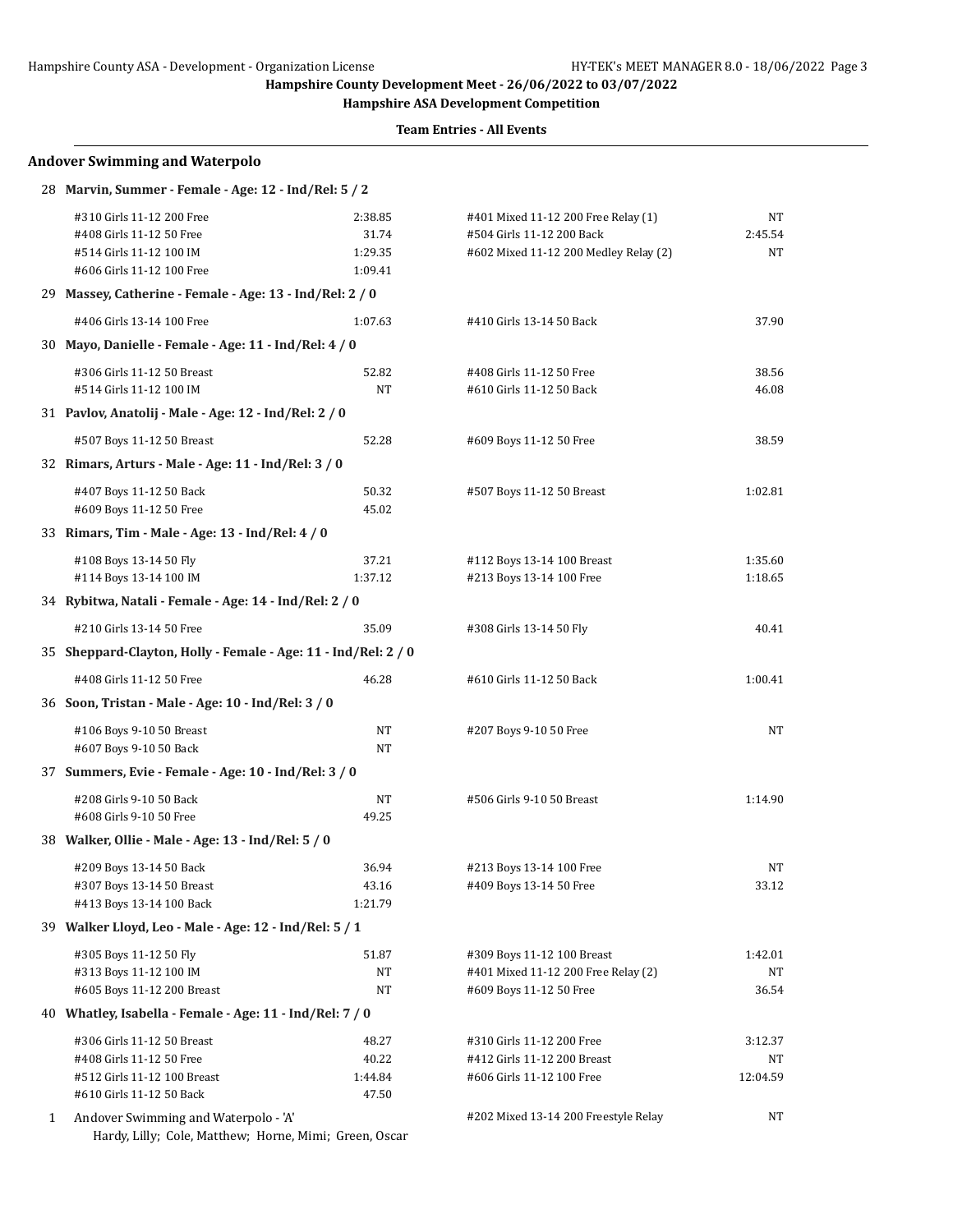**Hampshire ASA Development Competition**

### **Team Entries - All Events**

## **Andover Swimming and Waterpolo**

| 2 | Andover Swimming and Waterpolo - 'A'<br>Marvin, Summer; Walker Lloyd, Leo; Howell - Griffiths, India; Gailer, Oscar | #401 Mixed 11-12 200 Freestyle Relay | <b>NT</b> |
|---|---------------------------------------------------------------------------------------------------------------------|--------------------------------------|-----------|
| 3 | Andover Swimming and Waterpolo - 'A'<br>Horne, Mimi; Goncharenko, Matvii; Cole, Matthew; Green, Oscar               | #402 Mixed 13-14 200 Medley Relay    | NT        |
| 4 | Andover Swimming and Waterpolo - 'A'                                                                                | #602 Mixed 11-12 200 Medley Relay    | NT        |
|   | Campbell, Evie; Marvin, Summer; Cumpsty, Jess; _____________                                                        |                                      |           |
|   | Andover Swimming and Waterpolo Total Individual Entries: 142 - Total Relays: 4                                      |                                      |           |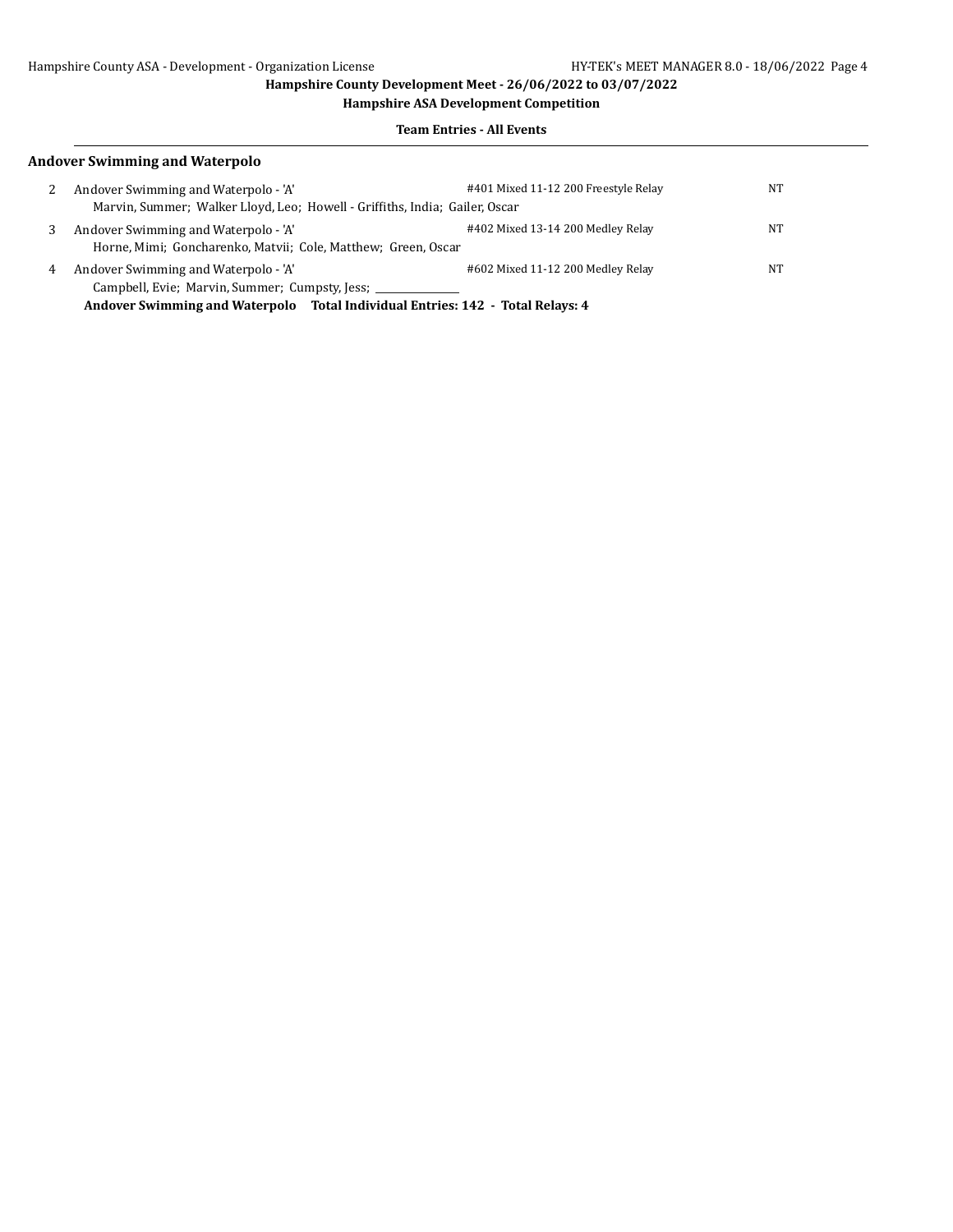**Hampshire ASA Development Competition**

| 2:42.80                                         |
|-------------------------------------------------|
|                                                 |
| 2:00.86                                         |
|                                                 |
| 43.47<br>33.07                                  |
|                                                 |
| 2:08.08<br>2:59.00<br>2:35.73                   |
|                                                 |
| 1:32.20<br>1:15.35<br>34.45                     |
|                                                 |
| 43.10<br>1:26.37<br>3:06.67                     |
|                                                 |
| 37.81<br>2:29.10<br>30.46                       |
|                                                 |
| 50.81                                           |
|                                                 |
| 1:35.27<br>40.51<br>1:22.48                     |
|                                                 |
| 1:27.89                                         |
|                                                 |
| 47.45<br>1:22.72<br>1:37.81<br>2:52.68<br>39.26 |
|                                                 |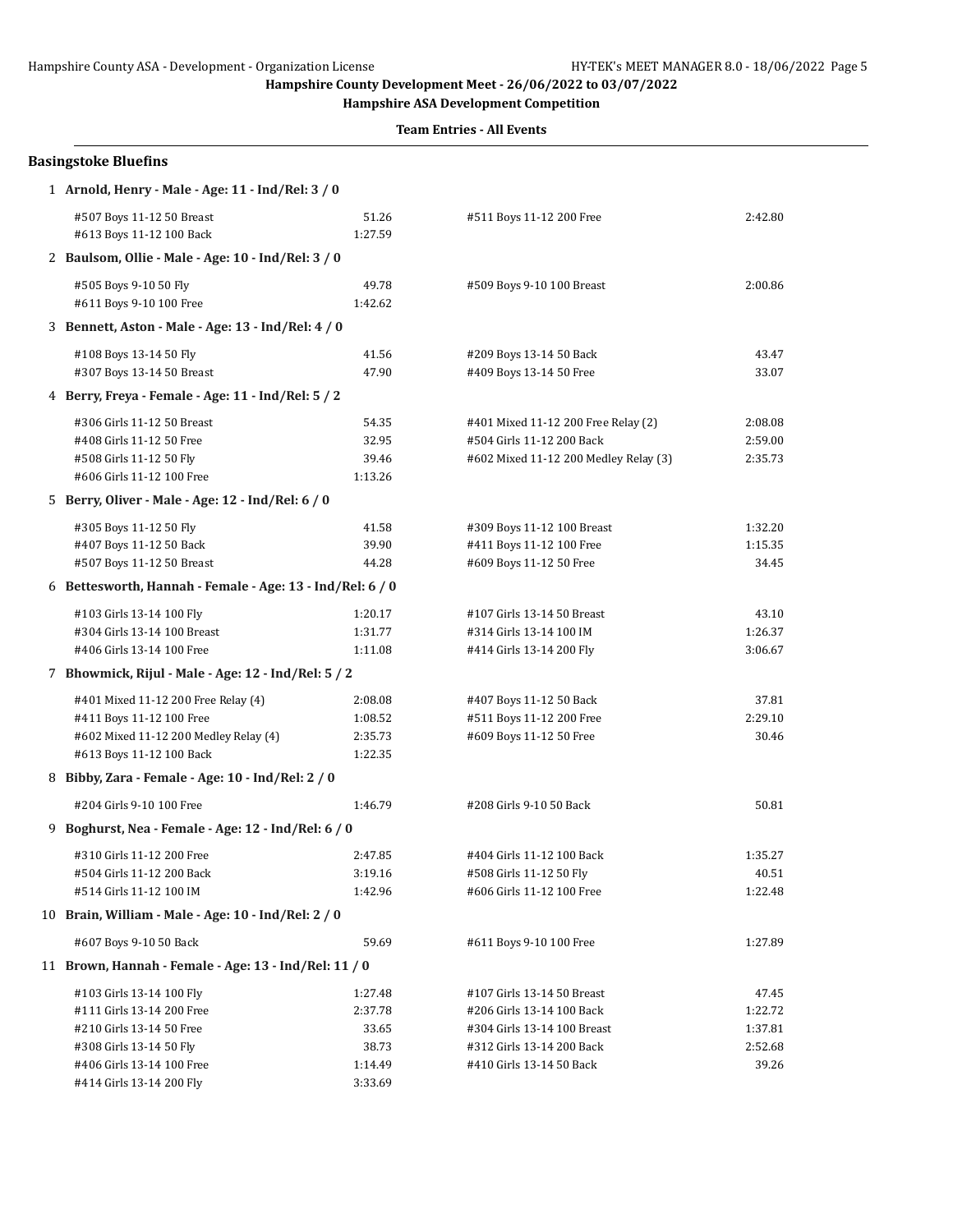**Hampshire ASA Development Competition**

**Team Entries - All Events**

### **Basingstoke Bluefins**

# 12 **Burke, Rosie - Female - Age: 13 - Ind/Rel: 8 / 2**

| #111 Girls 13-14 200 Free                                    | 2:27.69 | #202 Mixed 13-14 200 Free Relay (1)   | 2:04.33 |
|--------------------------------------------------------------|---------|---------------------------------------|---------|
| #206 Girls 13-14 100 Back                                    | 1:19.37 | #210 Girls 13-14 50 Free              | 31.40   |
| #214 Girls 13-14 200 Breast                                  | 3:26.03 | #304 Girls 13-14 100 Breast           | 1:34.96 |
| #312 Girls 13-14 200 Back                                    | 2:48.80 | #402 Mixed 13-14 200 Medley Relay (1) | 2:25.56 |
| #406 Girls 13-14 100 Free                                    | 1:07.98 | #410 Girls 13-14 50 Back              | 37.22   |
| 13 Chapman, Olivia - Female - Age: 10 - Ind/Rel: 3 / 0       |         |                                       |         |
| #204 Girls 9-10 100 Free                                     | 1:30.47 | #506 Girls 9-10 50 Breast             | 48.35   |
| #608 Girls 9-10 50 Free                                      | 39.30   |                                       |         |
| 14 Chimkovskiy, Arty - Male - Age: 10 - Ind/Rel: 4 / 0       |         |                                       |         |
| #211 Boys 9-10 100 Back                                      | 2:01.78 | #509 Boys 9-10 100 Breast             | 2:25.19 |
| #607 Boys 9-10 50 Back                                       | 55.79   | #611 Boys 9-10 100 Free               | 1:45.54 |
| 15 Cook, Sullivan - Male - Age: 12 - Ind/Rel: 5 / 0          |         |                                       |         |
| #305 Boys 11-12 50 Fly                                       | 46.42   | #309 Boys 11-12 100 Breast            | 1:54.93 |
| #407 Boys 11-12 50 Back                                      | 49.51   | #507 Boys 11-12 50 Breast             | 57.61   |
| #609 Boys 11-12 50 Free                                      | 42.45   |                                       |         |
| 16 Donnelly, Piaras - Male - Age: 12 - Ind/Rel: 4 / 2        |         |                                       |         |
| #401 Mixed 11-12 200 Free Relay (3)                          | 2:08.08 | #407 Boys 11-12 50 Back               | 38.38   |
| #411 Boys 11-12 100 Free                                     | 1:08.29 | #511 Boys 11-12 200 Free              | 2:25.40 |
| #602 Mixed 11-12 200 Medley Relay (1)                        | 2:35.73 | #613 Boys 11-12 100 Back              | 1:25.53 |
| 17 Dransfield, Christopher - Male - Age: 10 - Ind/Rel: 1 / 0 |         |                                       |         |
| #611 Boys 9-10 100 Free                                      | 1:49.02 |                                       |         |
| 18 Dudman, Hannah - Female - Age: 14 - Ind/Rel: 4 / 0        |         |                                       |         |
| #308 Girls 13-14 50 Fly                                      | 40.75   | #314 Girls 13-14 100 IM               | 1:36.10 |
| #406 Girls 13-14 100 Free                                    | 1:17.32 | #410 Girls 13-14 50 Back              | 39.96   |
| 19 Fisher, Tristan - Male - Age: 11 - Ind/Rel: 4 / 0         |         |                                       |         |
| #309 Boys 11-12 100 Breast                                   | 1:52.77 | #313 Boys 11-12 100 IM                | 1:37.73 |
| #503 Boys 11-12 100 Fly                                      | 1:30.66 | #507 Boys 11-12 50 Breast             | 47.72   |
| 20 Fleming, Aimee - Female - Age: 11 - Ind/Rel: 7 / 0        |         |                                       |         |
| #306 Girls 11-12 50 Breast                                   | 49.84   | #310 Girls 11-12 200 Free             | 2:53.12 |
| #408 Girls 11-12 50 Free                                     | 37.33   | #412 Girls 11-12 200 Breast           | 3:39.25 |
| #512 Girls 11-12 100 Breast                                  | 1:44.93 | #606 Girls 11-12 100 Free             | 1:20.25 |
| #610 Girls 11-12 50 Back                                     | 43.31   |                                       |         |
| 21 Gallie, Jessica - Female - Age: 10 - Ind/Rel: 9 / 1       |         |                                       |         |
| #101 Girls 9-10 100 Breast                                   | 1:51.93 | #105 Girls 9-10 50 Fly                | 49.08   |
| #204 Girls 9-10 100 Free                                     | 1:21.92 | #208 Girls 9-10 50 Back               | 44.79   |
| #506 Girls 9-10 50 Breast                                    | 54.10   | #510 Girls 9-10 200 Free              | 3:03.14 |
| #601 Mixed 9-10 200 Free Relay (1)                           | 2:29.53 | #604 Girls 9-10 100 Back              | 1:35.57 |
| #608 Girls 9-10 50 Free                                      | 36.31   | #612 Girls 9-10 200 Breast            | 4:01.49 |
| 22 Gheewalla, Aliza - Female - Age: 10 - Ind/Rel: 3 / 0      |         |                                       |         |
| #204 Girls 9-10 100 Free                                     | 1:40.12 | #208 Girls 9-10 50 Back               | 51.10   |
| #608 Girls 9-10 50 Free                                      | 42.35   |                                       |         |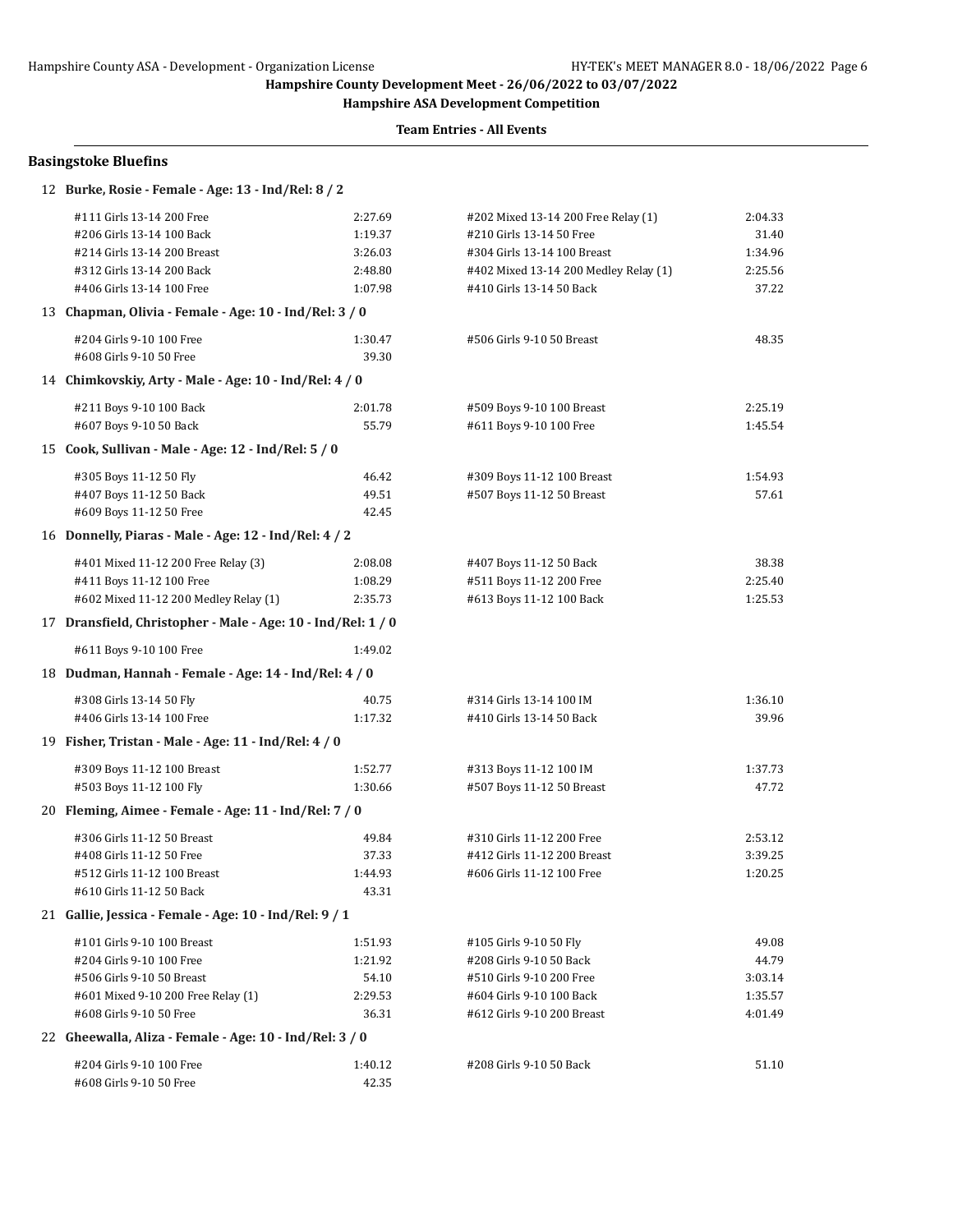**Hampshire ASA Development Competition**

| <b>Basingstoke Bluefins</b>                               |         |                                       |         |
|-----------------------------------------------------------|---------|---------------------------------------|---------|
| 23 Golding, Lucy - Female - Age: 13 - Ind/Rel: 8 / 0      |         |                                       |         |
| #107 Girls 13-14 50 Breast                                | 40.59   | #111 Girls 13-14 200 Free             | 2:33.76 |
| #206 Girls 13-14 100 Back                                 | 1:22.52 | #214 Girls 13-14 200 Breast           | 3:09.50 |
| #304 Girls 13-14 100 Breast                               | 1:28.96 | #312 Girls 13-14 200 Back             | 2:49.47 |
| #406 Girls 13-14 100 Free                                 | 1:11.80 | #410 Girls 13-14 50 Back              | 38.17   |
| 24 Green, Amelia - Female - Age: 11 - Ind/Rel: 9 / 0      |         |                                       |         |
| #306 Girls 11-12 50 Breast                                | 51.62   | #310 Girls 11-12 200 Free             | 2:58.57 |
| #404 Girls 11-12 100 Back                                 | 1:29.22 | #408 Girls 11-12 50 Free              | 37.27   |
| #504 Girls 11-12 200 Back                                 | 3:08.33 | #508 Girls 11-12 50 Fly               | 43.86   |
| #514 Girls 11-12 100 IM                                   | 1:44.03 | #606 Girls 11-12 100 Free             | 1:22.97 |
| #610 Girls 11-12 50 Back                                  | 43.28   |                                       |         |
| 25 Hall, Ethan - Male - Age: 12 - Ind/Rel: 5 / 0          |         |                                       |         |
| #309 Boys 11-12 100 Breast                                | 1:52.66 | #407 Boys 11-12 50 Back               | 45.09   |
| #507 Boys 11-12 50 Breast                                 | 50.99   | #511 Boys 11-12 200 Free              | 2:55.95 |
| #613 Boys 11-12 100 Back                                  | 1:32.02 |                                       |         |
| 26 Hall, Oliver - Male - Age: 10 - Ind/Rel: 3 / 1         |         |                                       |         |
| #102 Boys 9-10 200 Free                                   | 3:09.99 | #106 Boys 9-10 50 Breast              | 53.02   |
| #201 Mixed 9-10 200 Medley Relay (4)                      | 2:57.77 | #207 Boys 9-10 50 Free                | 40.10   |
| 27 Hartley, Isabel - Female - Age: 10 - Ind/Rel: 10 / 2   |         |                                       |         |
| #105 Girls 9-10 50 Fly                                    | 41.34   | #109 Girls 9-10 200 Back              | 3:08.21 |
| #113 Girls 9-10 100 IM                                    | 1:48.88 | #201 Mixed 9-10 200 Medley Relay (2)  | 2:57.77 |
| #204 Girls 9-10 100 Free                                  | 1:22.51 | #208 Girls 9-10 50 Back               | 43.05   |
| #502 Girls 9-10 100 Fly                                   | 1:37.18 | #506 Girls 9-10 50 Breast             | 48.40   |
| #510 Girls 9-10 200 Free                                  | 2:54.23 | #601 Mixed 9-10 200 Free Relay (2)    | 2:29.53 |
| #604 Girls 9-10 100 Back                                  | 1:30.93 | #612 Girls 9-10 200 Breast            | 3:44.86 |
| 28 Herdman-Grant, Ava - Female - Age: 11 - Ind/Rel: 7 / 0 |         |                                       |         |
| #306 Girls 11-12 50 Breast                                | 50.81   | #310 Girls 11-12 200 Free             | 2:43.80 |
| #404 Girls 11-12 100 Back                                 | 1:27.80 | #408 Girls 11-12 50 Free              | 35.20   |
| #508 Girls 11-12 50 Fly                                   | 42.74   | #606 Girls 11-12 100 Free             | 1:18.21 |
| #610 Girls 11-12 50 Back                                  | 40.94   |                                       |         |
| 29 Hornsby, Alexis - Female - Age: 13 - Ind/Rel: 4 / 0    |         |                                       |         |
| #304 Girls 13-14 100 Breast                               | 1:41.10 | #308 Girls 13-14 50 Fly               | 37.27   |
| #312 Girls 13-14 200 Back                                 | 2:59.97 | #314 Girls 13-14 100 IM               | 1:24.03 |
| 30 Johnston, Jemma - Female - Age: 12 - Ind/Rel: 3 / 1    |         |                                       |         |
| #302 Girls 11-12 100 Fly                                  | 1:38.82 | #401 Mixed 11-12 200 Free Relay (1)   | 2:08.08 |
| #404 Girls 11-12 100 Back                                 | 1:31.64 | #408 Girls 11-12 50 Free              | 33.92   |
| 31 Johnston, Rebecca - Female - Age: 13 - Ind/Rel: 11 / 1 |         |                                       |         |
| #103 Girls 13-14 100 Fly                                  | 1:21.44 | #107 Girls 13-14 50 Breast            | 44.90   |
| #111 Girls 13-14 200 Free                                 | 2:25.68 | #206 Girls 13-14 100 Back             | 1:35.07 |
| #210 Girls 13-14 50 Free                                  | 31.47   | #304 Girls 13-14 100 Breast           | 1:37.67 |
| #308 Girls 13-14 50 Fly                                   | 36.60   | #312 Girls 13-14 200 Back             | 3:00.48 |
| #314 Girls 13-14 100 IM                                   | 1:27.07 | #402 Mixed 13-14 200 Medley Relay (3) | 2:25.56 |
| #406 Girls 13-14 100 Free                                 | 1:09.34 | #410 Girls 13-14 50 Back              | 38.47   |
| 32 Joyce, Molly - Female - Age: 10 - Ind/Rel: 6 / 0       |         |                                       |         |
| #101 Girls 9-10 100 Breast                                | 2:20.98 | #105 Girls 9-10 50 Fly                | 55.94   |
| #208 Girls 9-10 50 Back                                   | 56.34   | #506 Girls 9-10 50 Breast             | 1:01.70 |
| #604 Girls 9-10 100 Back                                  | 2:09.16 | #608 Girls 9-10 50 Free               | 50.26   |
|                                                           |         |                                       |         |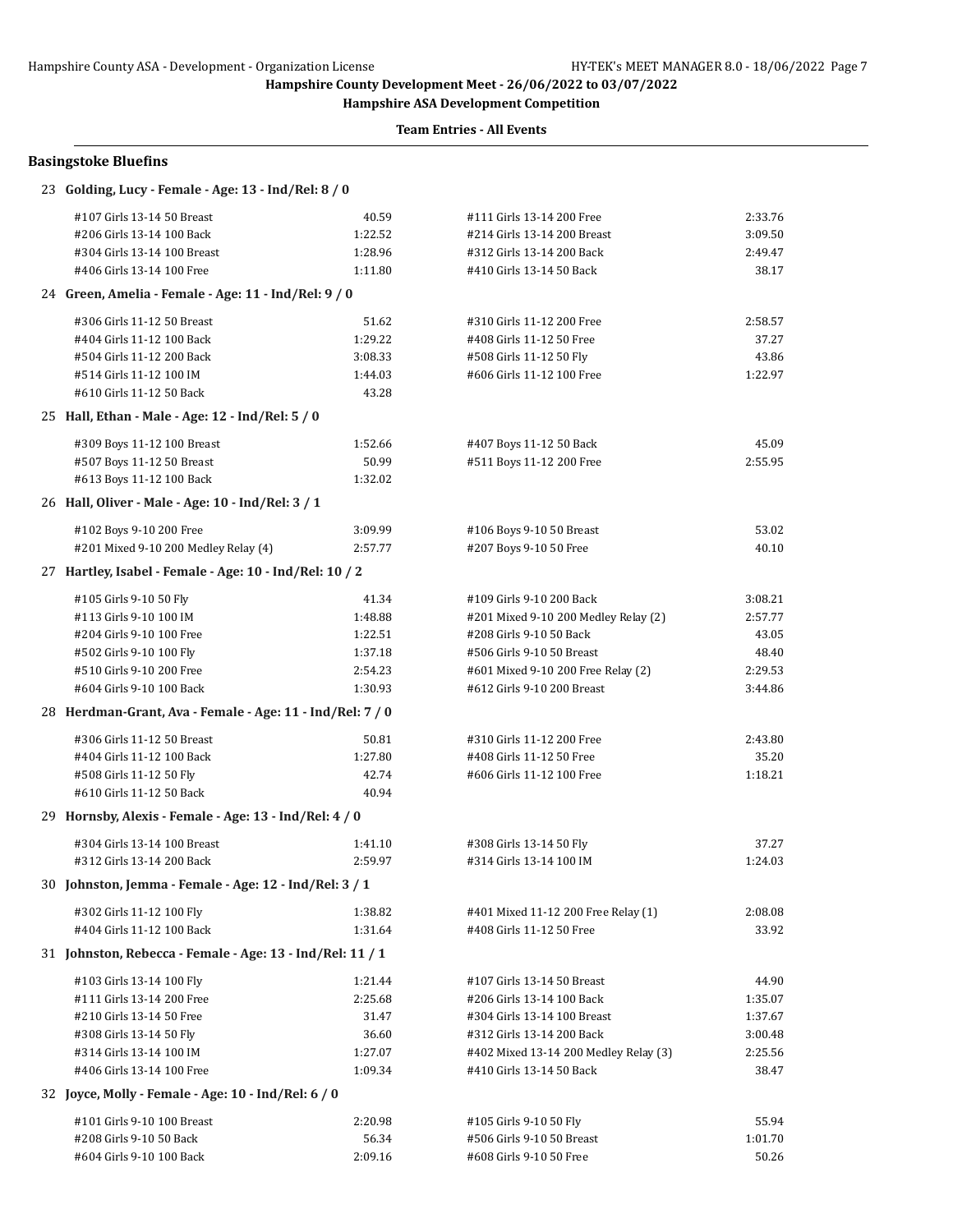**Hampshire ASA Development Competition**

|    | <b>Basingstoke Bluefins</b>                                      |                    |                                                                   |                  |
|----|------------------------------------------------------------------|--------------------|-------------------------------------------------------------------|------------------|
|    | 33 King, Lucas - Male - Age: 14 - Ind/Rel: 2 / 0                 |                    |                                                                   |                  |
|    | #303 Boys 13-14 200 Free                                         | 2:27.02            | #307 Boys 13-14 50 Breast                                         | 43.55            |
|    | 34 King, Naomi - Female - Age: 11 - Ind/Rel: 2 / 0               |                    |                                                                   |                  |
|    | #508 Girls 11-12 50 Fly                                          | 47.20              | #512 Girls 11-12 100 Breast                                       | 2:03.83          |
|    | 35 King, Xavier - Male - Age: 9 - Ind/Rel: 2 / 0                 |                    |                                                                   |                  |
|    | #509 Boys 9-10 100 Breast                                        | 2:01.66            | #607 Boys 9-10 50 Back                                            | 50.09            |
|    | 36 Kumara, Manjari - Female - Age: 13 - Ind/Rel: 11 / 1          |                    |                                                                   |                  |
|    |                                                                  |                    |                                                                   |                  |
|    | #103 Girls 13-14 100 Fly<br>#111 Girls 13-14 200 Free            | 1:21.28<br>2:37.98 | #107 Girls 13-14 50 Breast<br>#202 Mixed 13-14 200 Free Relay (2) | 47.74<br>2:04.33 |
|    | #206 Girls 13-14 100 Back                                        | 1:24.41            | #210 Girls 13-14 50 Free                                          | 31.66            |
|    | #304 Girls 13-14 100 Breast                                      | 1:38.81            | #308 Girls 13-14 50 Fly                                           | 35.37            |
|    | #312 Girls 13-14 200 Back                                        | 3:13.18            | #314 Girls 13-14 100 IM                                           | 1:33.89          |
|    | #406 Girls 13-14 100 Free                                        | 1:09.02            | #410 Girls 13-14 50 Back                                          | 38.57            |
|    | 37 Lancaster Evans, Lily-Mae - Female - Age: 13 - Ind/Rel: 5 / 0 |                    |                                                                   |                  |
|    |                                                                  |                    |                                                                   |                  |
|    | #304 Girls 13-14 100 Breast                                      | 1:37.80            | #308 Girls 13-14 50 Fly                                           | 37.31            |
|    | #312 Girls 13-14 200 Back                                        | 3:02.71            | #406 Girls 13-14 100 Free                                         | 1:12.14          |
|    | #410 Girls 13-14 50 Back                                         | 37.36              |                                                                   |                  |
|    | 38 Lawless, Anna - Female - Age: 10 - Ind/Rel: 3 / 0             |                    |                                                                   |                  |
|    | #101 Girls 9-10 100 Breast                                       | 1:54.21            | #204 Girls 9-10 100 Free                                          | 1:35.74          |
|    | #208 Girls 9-10 50 Back                                          | 47.33              |                                                                   |                  |
|    | 39 Lawless, James - Male - Age: 10 - Ind/Rel: 2 / 0              |                    |                                                                   |                  |
|    | #106 Boys 9-10 50 Breast                                         | 59.00              | #207 Boys 9-10 50 Free                                            | 47.13            |
| 40 | Maydell, Tom - Male - Age: 10 - Ind/Rel: 8 / 2                   |                    |                                                                   |                  |
|    | #102 Boys 9-10 200 Free                                          | 3:18.52            | #106 Boys 9-10 50 Breast                                          | 51.22            |
|    | #201 Mixed 9-10 200 Medley Relay (3)                             | 2:57.77            | #207 Boys 9-10 50 Free                                            | 39.36            |
|    | #211 Boys 9-10 100 Back                                          | 1:34.91            | #505 Boys 9-10 50 Fly                                             | 44.43            |
|    | #509 Boys 9-10 100 Breast                                        | 1:51.85            | #601 Mixed 9-10 200 Free Relay (3)                                | 2:29.53          |
|    | #607 Boys 9-10 50 Back                                           | 44.36              | #611 Boys 9-10 100 Free                                           | 1:33.07          |
|    | 41 McGregor, Molly - Female - Age: 13 - Ind/Rel: 8 / 0           |                    |                                                                   |                  |
|    | #107 Girls 13-14 50 Breast                                       | 49.03              | #111 Girls 13-14 200 Free                                         | 2:31.97          |
|    | #206 Girls 13-14 100 Back                                        | 1:23.53            | #210 Girls 13-14 50 Free                                          | 32.13            |
|    | #308 Girls 13-14 50 Fly                                          | 37.25              | #314 Girls 13-14 100 IM                                           | 1:28.26          |
|    | #406 Girls 13-14 100 Free                                        | 1:09.59            | #410 Girls 13-14 50 Back                                          | 37.14            |
|    | 42 McGregor, Ruby - Female - Age: 10 - Ind/Rel: 6 / 1            |                    |                                                                   |                  |
|    | #109 Girls 9-10 200 Back                                         | 3:16.10            | #208 Girls 9-10 50 Back                                           | 42.10            |
|    | #502 Girls 9-10 100 Fly                                          | 1:52.04            | #601 Mixed 9-10 200 Free Relay (4)                                | 2:29.53          |
|    | #604 Girls 9-10 100 Back                                         | 1:32.60            | #608 Girls 9-10 50 Free                                           | 35.90            |
|    | #612 Girls 9-10 200 Breast                                       | 3:53.40            |                                                                   |                  |
|    | 43 Miles, Rose - Female - Age: 13 - Ind/Rel: 2 / 0               |                    |                                                                   |                  |
|    | #103 Girls 13-14 100 Fly                                         | 1:16.54            | #111 Girls 13-14 200 Free                                         | 2:25.25          |
|    | 44 Minikin, Alexis - Female - Age: 9 - Ind/Rel: 3 / 0            |                    |                                                                   |                  |
|    |                                                                  |                    |                                                                   |                  |
|    | #506 Girls 9-10 50 Breast                                        | 1:03.21            | #604 Girls 9-10 100 Back                                          | 1:59.99          |
|    | #608 Girls 9-10 50 Free                                          | 51.03              |                                                                   |                  |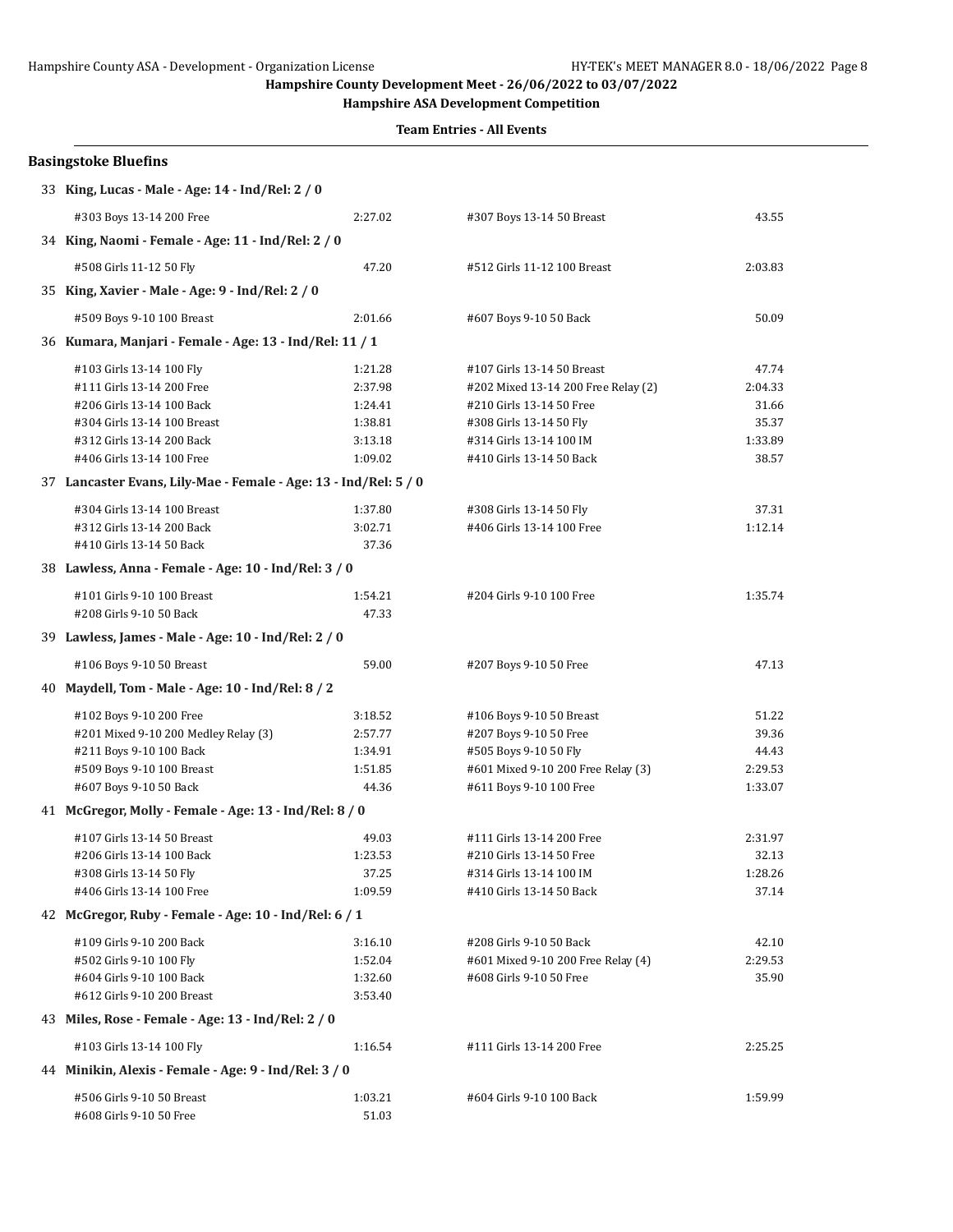**Hampshire ASA Development Competition**

| <b>Basingstoke Bluefins</b>                                  |         |                                       |         |
|--------------------------------------------------------------|---------|---------------------------------------|---------|
| 45 Moran, Clara - Female - Age: 10 - Ind/Rel: 3 / 1          |         |                                       |         |
| #101 Girls 9-10 100 Breast                                   | 1:55.44 | #201 Mixed 9-10 200 Medley Relay (1)  | 2:57.77 |
| #204 Girls 9-10 100 Free                                     | 1:20.20 | #208 Girls 9-10 50 Back               | 44.84   |
| 46 Morley, Alex - Male - Age: 14 - Ind/Rel: 9 / 1            |         |                                       |         |
| #108 Boys 13-14 50 Fly                                       | 34.08   | #112 Boys 13-14 100 Breast            | 1:28.89 |
| #114 Boys 13-14 100 IM                                       | 1:35.68 | #202 Mixed 13-14 200 Free Relay (4)   | 2:04.33 |
| #209 Boys 13-14 50 Back                                      | 39.77   | #213 Boys 13-14 100 Free              | 1:08.60 |
| #303 Boys 13-14 200 Free                                     | 2:31.27 | #307 Boys 13-14 50 Breast             | 40.09   |
| #405 Boys 13-14 200 Breast                                   | 3:09.52 | #409 Boys 13-14 50 Free               | 30.25   |
| 47 Pedra, Oli - Male - Age: 13 - Ind/Rel: 7 / 2              |         |                                       |         |
| #108 Boys 13-14 50 Fly                                       | 35.41   | #112 Boys 13-14 100 Breast            | 1:43.47 |
| #114 Boys 13-14 100 IM                                       | 1:33.86 | #202 Mixed 13-14 200 Free Relay (3)   | 2:04.33 |
| #213 Boys 13-14 100 Free                                     | 1:07.64 | #303 Boys 13-14 200 Free              | 2:43.60 |
| #307 Boys 13-14 50 Breast                                    | 40.99   | #402 Mixed 13-14 200 Medley Relay (2) | 2:25.56 |
| #409 Boys 13-14 50 Free                                      | 30.51   |                                       |         |
| 48 Roberts, Sam - Male - Age: 12 - Ind/Rel: 3 / 0            |         |                                       |         |
| #305 Boys 11-12 50 Fly                                       | 54.35   | #507 Boys 11-12 50 Breast             | 58.94   |
| #609 Boys 11-12 50 Free                                      | 41.39   |                                       |         |
| 49 Robinson, Katie - Female - Age: 12 - Ind/Rel: 8 / 1       |         |                                       |         |
| #310 Girls 11-12 200 Free                                    | 2:42.52 | #404 Girls 11-12 100 Back             | 1:25.50 |
| #408 Girls 11-12 50 Free                                     | 33.13   | #504 Girls 11-12 200 Back             | 2:59.19 |
| #508 Girls 11-12 50 Fly                                      | 39.30   | #514 Girls 11-12 100 IM               | 1:38.32 |
| #602 Mixed 11-12 200 Medley Relay (2)                        | 2:35.73 | #606 Girls 11-12 100 Free             | 1:14.87 |
| #610 Girls 11-12 50 Back                                     | 39.58   |                                       |         |
| 50 Saunders, Harriet - Female - Age: 9 - Ind/Rel: 2 / 0      |         |                                       |         |
| #506 Girls 9-10 50 Breast                                    | 1:02.98 | #608 Girls 9-10 50 Free               | 54.23   |
| 51 Seymour, Brooke - Female - Age: 13 - Ind/Rel: 7 / 0       |         |                                       |         |
| #103 Girls 13-14 100 Fly                                     | 1:26.92 | #111 Girls 13-14 200 Free             | 2:42.48 |
| #210 Girls 13-14 50 Free                                     | 35.03   | #308 Girls 13-14 50 Fly               | 37.40   |
| #314 Girls 13-14 100 IM                                      | 1:41.39 | #406 Girls 13-14 100 Free             | 1:14.46 |
| #410 Girls 13-14 50 Back                                     | 38.82   |                                       |         |
| 52 Shea, Sunny - Male - Age: 12 - Ind/Rel: 4 / 0             |         |                                       |         |
| #305 Boys 11-12 50 Fly                                       | 49.98   | #313 Boys 11-12 100 IM                | 1:52.98 |
| #407 Boys 11-12 50 Back                                      | 49.09   | #411 Boys 11-12 100 Free              | 1:33.40 |
| 53 Spencer-Smith, Harrison - Male - Age: 10 - Ind/Rel: 2 / 0 |         |                                       |         |
| #207 Boys 9-10 50 Free                                       | 45.68   | #607 Boys 9-10 50 Back                | 53.86   |
| 54 Steer, Sienna - Female - Age: 11 - Ind/Rel: 4 / 0         |         |                                       |         |
| #306 Girls 11-12 50 Breast                                   | 59.36   | #310 Girls 11-12 200 Free             | 3:09.64 |
| #404 Girls 11-12 100 Back                                    | 1:33.34 | #610 Girls 11-12 50 Back              | 46.06   |
| 55 Stevens, Daniel - Male - Age: 11 - Ind/Rel: 3 / 0         |         |                                       |         |
| #301 Boys 11-12 200 Back                                     | 3:10.51 | #313 Boys 11-12 100 IM                | 1:48.16 |
| #407 Boys 11-12 50 Back                                      | 40.96   |                                       |         |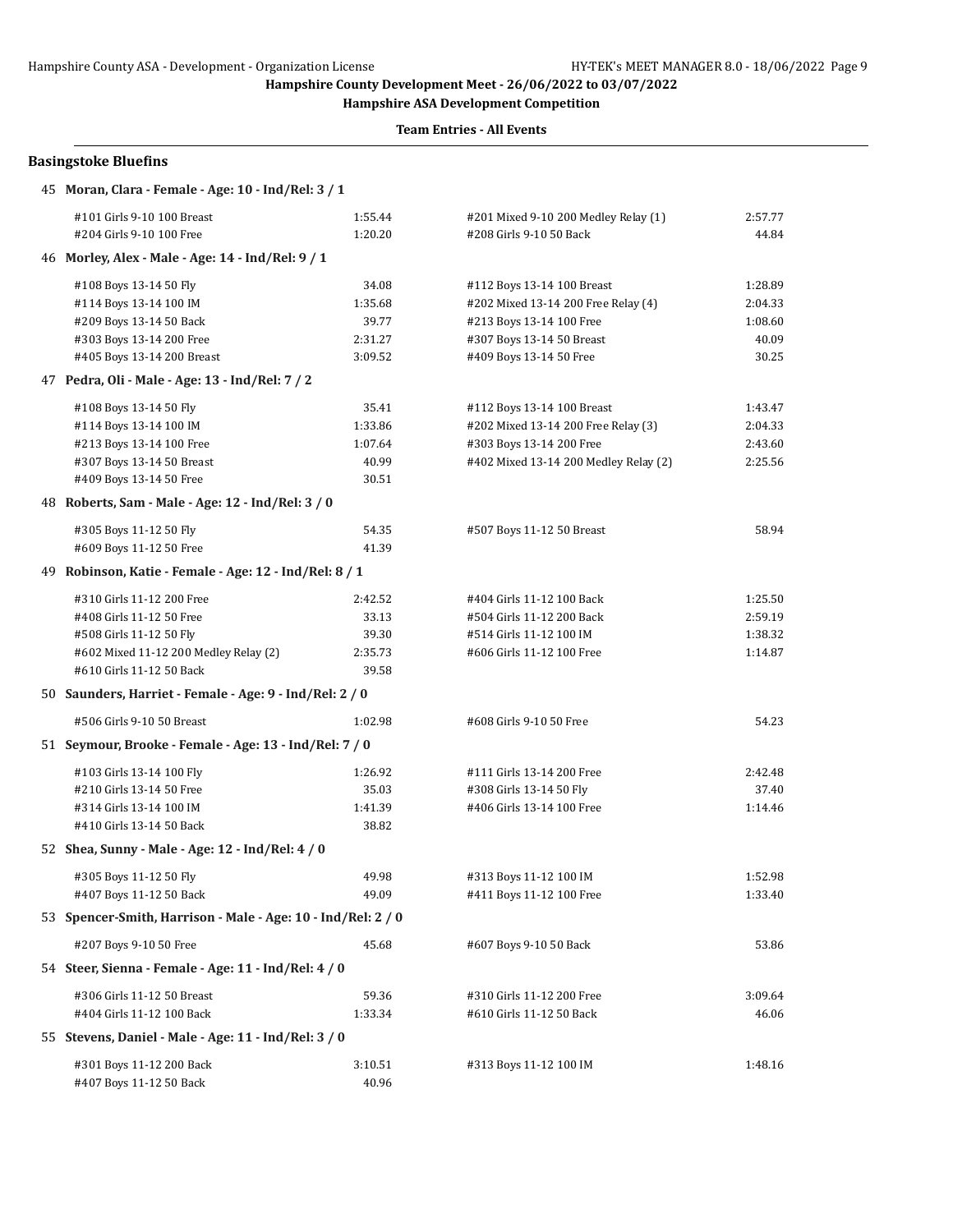**Hampshire ASA Development Competition**

|              | <b>Basingstoke Bluefins</b>                               |                    |                                                       |                  |
|--------------|-----------------------------------------------------------|--------------------|-------------------------------------------------------|------------------|
|              | 56 Stevens, Juliet - Female - Age: 13 - Ind/Rel: 5 / 0    |                    |                                                       |                  |
|              | #304 Girls 13-14 100 Breast                               | 1:33.24            | #308 Girls 13-14 50 Fly                               | 37.61            |
|              | #314 Girls 13-14 100 IM                                   | 1:24.87            | #406 Girls 13-14 100 Free                             | 1:12.94          |
|              | #410 Girls 13-14 50 Back                                  | 40.78              |                                                       |                  |
|              | 57 Thomas, Olivia - Female - Age: 11 - Ind/Rel: 5 / 0     |                    |                                                       |                  |
|              | #310 Girls 11-12 200 Free                                 | 3:34.68            | #404 Girls 11-12 100 Back                             | 1:43.51          |
|              | #408 Girls 11-12 50 Free                                  | 42.71              | #606 Girls 11-12 100 Free                             | 1:35.79          |
|              | #610 Girls 11-12 50 Back                                  | 47.18              |                                                       |                  |
|              | 58 Verney, Ted - Male - Age: 11 - Ind/Rel: 6 / 0          |                    |                                                       |                  |
|              | #309 Boys 11-12 100 Breast                                | 1:57.12            | #407 Boys 11-12 50 Back                               | 49.19            |
|              | #411 Boys 11-12 100 Free                                  | 1:31.80            | #507 Boys 11-12 50 Breast                             | 52.47            |
|              | #511 Boys 11-12 200 Free                                  | 3:23.52            | #609 Boys 11-12 50 Free                               | 40.28            |
|              | 59 Vivian, Ashton - Male - Age: 14 - Ind/Rel: 5 / 0       |                    |                                                       |                  |
|              | #108 Boys 13-14 50 Fly                                    | 37.35              | #112 Boys 13-14 100 Breast                            | 1:28.27          |
|              | #114 Boys 13-14 100 IM                                    | 1:26.56            | #209 Boys 13-14 50 Back                               | 37.78            |
|              | #213 Boys 13-14 100 Free                                  | 1:12.08            |                                                       |                  |
|              | 60 Ward, Charlie - Male - Age: 13 - Ind/Rel: 4 / 0        |                    |                                                       |                  |
|              | #104 Boys 13-14 200 Back                                  | 3:24.99            | #108 Boys 13-14 50 Fly                                | 42.33            |
|              | #209 Boys 13-14 50 Back                                   | 45.30              | #213 Boys 13-14 100 Free                              | 1:18.90          |
|              | 61 Ward, Monty - Male - Age: 13 - Ind/Rel: 3 / 0          |                    |                                                       |                  |
|              | #108 Boys 13-14 50 Fly                                    | 39.46              | #209 Boys 13-14 50 Back                               | 42.45            |
|              | #213 Boys 13-14 100 Free                                  | 1:17.44            |                                                       |                  |
|              | 62 Wittstock, Emily - Female - Age: 11 - Ind/Rel: 5 / 0   |                    |                                                       |                  |
|              |                                                           |                    |                                                       |                  |
|              | #306 Girls 11-12 50 Breast<br>#508 Girls 11-12 50 Fly     | 56.43<br>48.79     | #408 Girls 11-12 50 Free<br>#606 Girls 11-12 100 Free | 40.46<br>1:33.52 |
|              | #610 Girls 11-12 50 Back                                  | 46.37              |                                                       |                  |
|              | 63 Wittstock, Megan - Female - Age: 11 - Ind/Rel: 5 / 0   |                    |                                                       |                  |
|              |                                                           |                    |                                                       |                  |
|              | #306 Girls 11-12 50 Breast<br>#508 Girls 11-12 50 Fly     | 1:01.05<br>1:07.91 | #408 Girls 11-12 50 Free<br>#606 Girls 11-12 100 Free | 43.84<br>1:55.77 |
|              | #610 Girls 11-12 50 Back                                  | 48.65              |                                                       |                  |
|              | 64 Workman, Nicholas - Male - Age: 13 - Ind/Rel: 5 / 0    |                    |                                                       |                  |
|              | #303 Boys 13-14 200 Free                                  | 3:03.59            | #307 Boys 13-14 50 Breast                             | 47.95            |
|              | #311 Boys 13-14 100 Fly                                   | 1:32.42            | #409 Boys 13-14 50 Free                               | 35.44            |
|              | #413 Boys 13-14 100 Back                                  | 1:27.16            |                                                       |                  |
|              | 65 Wright, James - Male - Age: 11 - Ind/Rel: 5 / 0        |                    |                                                       |                  |
|              | #301 Boys 11-12 200 Back                                  | 3:16.46            | #309 Boys 11-12 100 Breast                            | 2:03.60          |
|              | #507 Boys 11-12 50 Breast                                 | 53.88              | #511 Boys 11-12 200 Free                              | 2:53.48          |
|              | #605 Boys 11-12 200 Breast                                | 4:06.67            |                                                       |                  |
|              | 66 Wright, Lydia - Female - Age: 13 - Ind/Rel: 5 / 1      |                    |                                                       |                  |
|              | #304 Girls 13-14 100 Breast                               | 1:27.11            | #308 Girls 13-14 50 Fly                               | 35.32            |
|              | #314 Girls 13-14 100 IM                                   | 1:22.19            | #402 Mixed 13-14 200 Medley Relay (4)                 | 2:25.56          |
|              | #406 Girls 13-14 100 Free                                 | 1:07.18            | #410 Girls 13-14 50 Back                              | 38.70            |
| $\mathbf{1}$ | Basingstoke Bluefins - 'A'                                |                    | #201 Mixed 9-10 200 Medley Relay                      | 2:57.77          |
|              | Moran, Clara; Hartley, Isabel; Maydell, Tom; Hall, Oliver |                    |                                                       |                  |
| 2            | Basingstoke Bluefins - 'A'                                |                    | #202 Mixed 13-14 200 Freestyle Relay                  | 2:04.33          |
|              | Burke, Rosie; Kumara, Manjari; Pedra, Oli; Morley, Alex   |                    |                                                       |                  |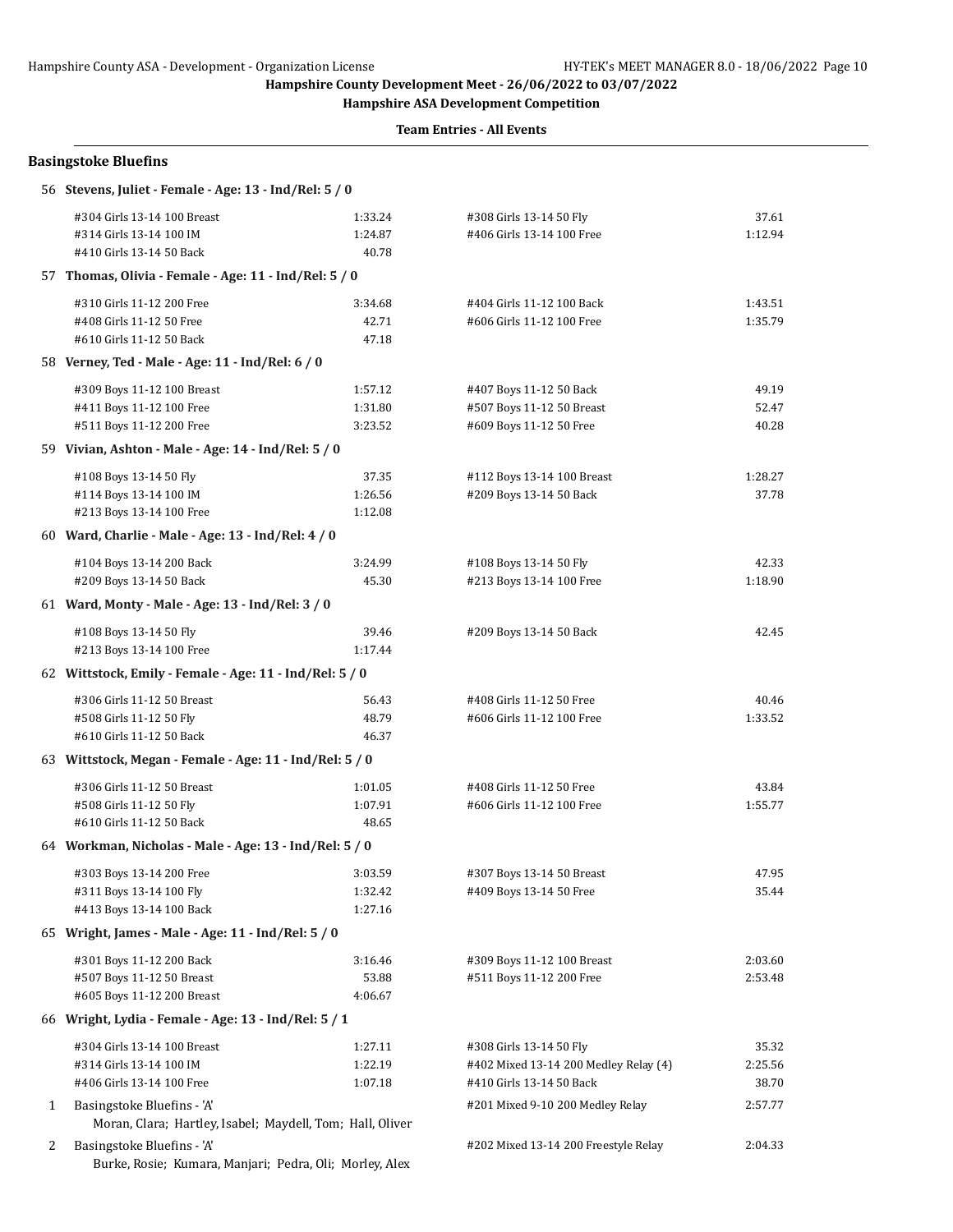**Hampshire ASA Development Competition**

### **Team Entries - All Events**

| <b>Basingstoke Bluefins</b>                                                                  |                                      |                                                                                                                                      |
|----------------------------------------------------------------------------------------------|--------------------------------------|--------------------------------------------------------------------------------------------------------------------------------------|
| Basingstoke Bluefins - 'A'                                                                   | #401 Mixed 11-12 200 Freestyle Relay | 2:08.08                                                                                                                              |
| Basingstoke Bluefins - 'A'<br>Burke, Rosie; Pedra, Oli; Johnston, Rebecca; Wright, Lydia     | #402 Mixed 13-14 200 Medley Relay    | 2:25.56                                                                                                                              |
| Basingstoke Bluefins - 'A'<br>Gallie, Jessica; Hartley, Isabel; Maydell, Tom; McGregor, Ruby | #601 Mixed 9-10 200 Freestyle Relay  | 2:29.53                                                                                                                              |
| Basingstoke Bluefins - 'A'                                                                   | #602 Mixed 11-12 200 Medley Relay    | 2:35.73                                                                                                                              |
|                                                                                              |                                      | Johnston, Jemma; Berry, Freya; Donnelly, Piaras; Bhowmick, Rijul<br>Donnelly, Piaras; Robinson, Katie; Berry, Freya; Bhowmick, Rijul |

**Basingstoke Bluefins Total Individual Entries: 330 - Total Relays: 6**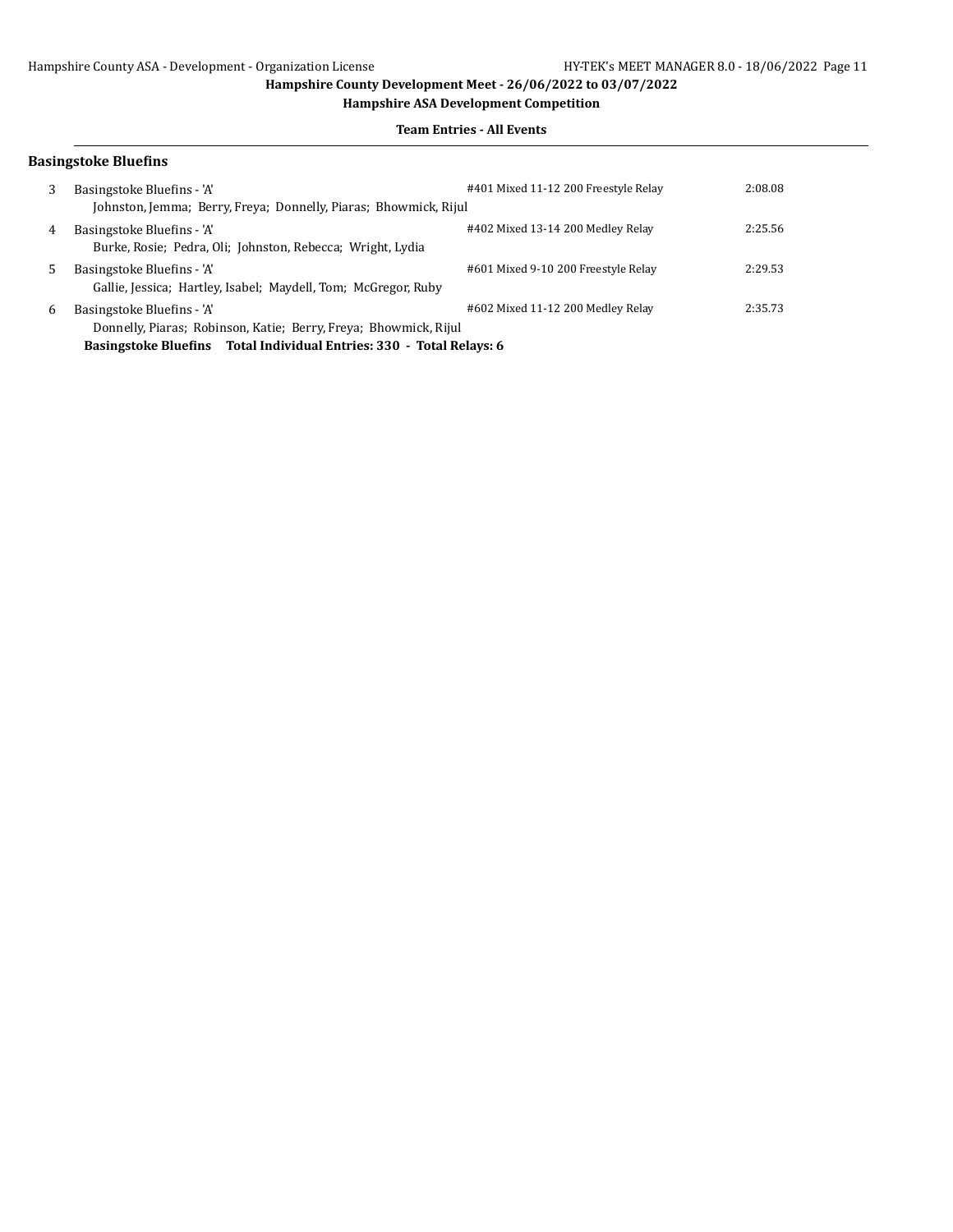**Hampshire ASA Development Competition**

| <b>City Of Southampton Swimming C-SE</b>                  |         |                                       |         |  |  |
|-----------------------------------------------------------|---------|---------------------------------------|---------|--|--|
| 1 Angel-Leon, Seb - Male - Age: 10 - Ind/Rel: 5 / 0       |         |                                       |         |  |  |
| #207 Boys 9-10 50 Free                                    | 45.24   | #211 Boys 9-10 100 Back               | 2:03.00 |  |  |
| #505 Boys 9-10 50 Fly                                     | 1:01.20 | #607 Boys 9-10 50 Back                | 51.45   |  |  |
| #611 Boys 9-10 100 Free                                   | 1:52.00 |                                       |         |  |  |
| 2 Avery, Sophia - Female - Age: 12 - Ind/Rel: 8 / 2       |         |                                       |         |  |  |
| #302 Girls 11-12 100 Fly                                  | 1:26.72 | #306 Girls 11-12 50 Breast            | 42.83   |  |  |
| #310 Girls 11-12 200 Free                                 | 2:38.04 | #401 Mixed 11-12 200 Free Relay (4)   | NT      |  |  |
| #408 Girls 11-12 50 Free                                  | 30.70   | #508 Girls 11-12 50 Fly               | 36.64   |  |  |
| #602 Mixed 11-12 200 Medley Relay (4)                     | NT      | #606 Girls 11-12 100 Free             | 1:12.74 |  |  |
| #610 Girls 11-12 50 Back                                  | 37.43   | #614 Girls 11-12 200 Fly              | 3:08.82 |  |  |
| 3 Bailey, Laurence - Male - Age: 14 - Ind/Rel: 5 / 1      |         |                                       |         |  |  |
| #303 Boys 13-14 200 Free                                  | 2:37.51 | #307 Boys 13-14 50 Breast             | 46.28   |  |  |
| #311 Boys 13-14 100 Fly                                   | 1:34.76 | #402 Mixed 13-14 200 Medley Relay (3) | NT      |  |  |
| #409 Boys 13-14 50 Free                                   | 32.86   | #413 Boys 13-14 100 Back              | 1:24.48 |  |  |
| 4 Bailey, Lois - Female - Age: 11 - Ind/Rel: 5 / 1        |         |                                       |         |  |  |
| #306 Girls 11-12 50 Breast                                | 44.80   | #310 Girls 11-12 200 Free             | 2:48.27 |  |  |
| #401 Mixed 11-12 200 Free Relay (3)                       | NΤ      | #404 Girls 11-12 100 Back             | 1:29.85 |  |  |
| #408 Girls 11-12 50 Free                                  | 34.76   | #412 Girls 11-12 200 Breast           | 3:34.01 |  |  |
| 5 Balchin-Lee, Xavier I - Male - Age: 11 - Ind/Rel: 4 / 0 |         |                                       |         |  |  |
| #305 Boys 11-12 50 Fly                                    | 59.85   | #309 Boys 11-12 100 Breast            | 2:07.63 |  |  |
| #313 Boys 11-12 100 IM                                    | 2:11.20 | #411 Boys 11-12 100 Free              | 1:56.55 |  |  |
|                                                           |         |                                       |         |  |  |
| 6 Chow, Bernice - Female - Age: 12 - Ind/Rel: 2 / 0       |         |                                       |         |  |  |
| #606 Girls 11-12 100 Free                                 | 1:13.27 | #610 Girls 11-12 50 Back              | 41.30   |  |  |
| 7 Coomer, Lewis - Male - Age: 14 - Ind/Rel: 5 / 0         |         |                                       |         |  |  |
| #303 Boys 13-14 200 Free                                  | 3:14.74 | #307 Boys 13-14 50 Breast             | 1:01.19 |  |  |
| #311 Boys 13-14 100 Fly                                   | 1:53.55 | #409 Boys 13-14 50 Free               | 37.78   |  |  |
| #413 Boys 13-14 100 Back                                  | 1:48.30 |                                       |         |  |  |
| 8 Dolman, Olivia - Female - Age: 12 - Ind/Rel: 7 / 0      |         |                                       |         |  |  |
| #306 Girls 11-12 50 Breast                                | 53.97   | #404 Girls 11-12 100 Back             | 1:49.66 |  |  |
| #408 Girls 11-12 50 Free                                  | 37.57   | #508 Girls 11-12 50 Fly               | 44.57   |  |  |
| #512 Girls 11-12 100 Breast                               | 1:50.61 | #606 Girls 11-12 100 Free             | 1:21.13 |  |  |
| #610 Girls 11-12 50 Back                                  | 48.37   |                                       |         |  |  |
| 9 Dorofeiev, Alex - Male - Age: 13 - Ind/Rel: 7 / 2       |         |                                       |         |  |  |
| #108 Boys 13-14 50 Fly                                    | 50.11   | #112 Boys 13-14 100 Breast            | 1:53.20 |  |  |
| #202 Mixed 13-14 200 Free Relay (3)                       | NΤ      | #209 Boys 13-14 50 Back               | 40.35   |  |  |
| #213 Boys 13-14 100 Free                                  | 1:25.18 | #307 Boys 13-14 50 Breast             | 51.60   |  |  |
| #402 Mixed 13-14 200 Medley Relay (1)                     | NT      | #409 Boys 13-14 50 Free               | 35.42   |  |  |
| #413 Boys 13-14 100 Back                                  | 1:30.70 |                                       |         |  |  |
| 10 Douglas, Jayden - Male - Age: 9 - Ind/Rel: 10 / 2      |         |                                       |         |  |  |
| #102 Boys 9-10 200 Free                                   | 3:36.64 | #106 Boys 9-10 50 Breast              | 1:02.93 |  |  |
| #201 Mixed 9-10 200 Medley Relay (1)                      | NΤ      | #207 Boys 9-10 50 Free                | 49.16   |  |  |
| #211 Boys 9-10 100 Back                                   | 1:53.56 | #501 Boys 9-10 200 Back               | 3:47.12 |  |  |
| #505 Boys 9-10 50 Fly                                     | 1:01.11 | #509 Boys 9-10 100 Breast             | 2:25.02 |  |  |
| #513 Boys 9-10 100 IM                                     | 2:06.35 | #601 Mixed 9-10 200 Free Relay (2)    | NT      |  |  |
| #607 Boys 9-10 50 Back                                    | 51.78   | #611 Boys 9-10 100 Free               | 1:48.60 |  |  |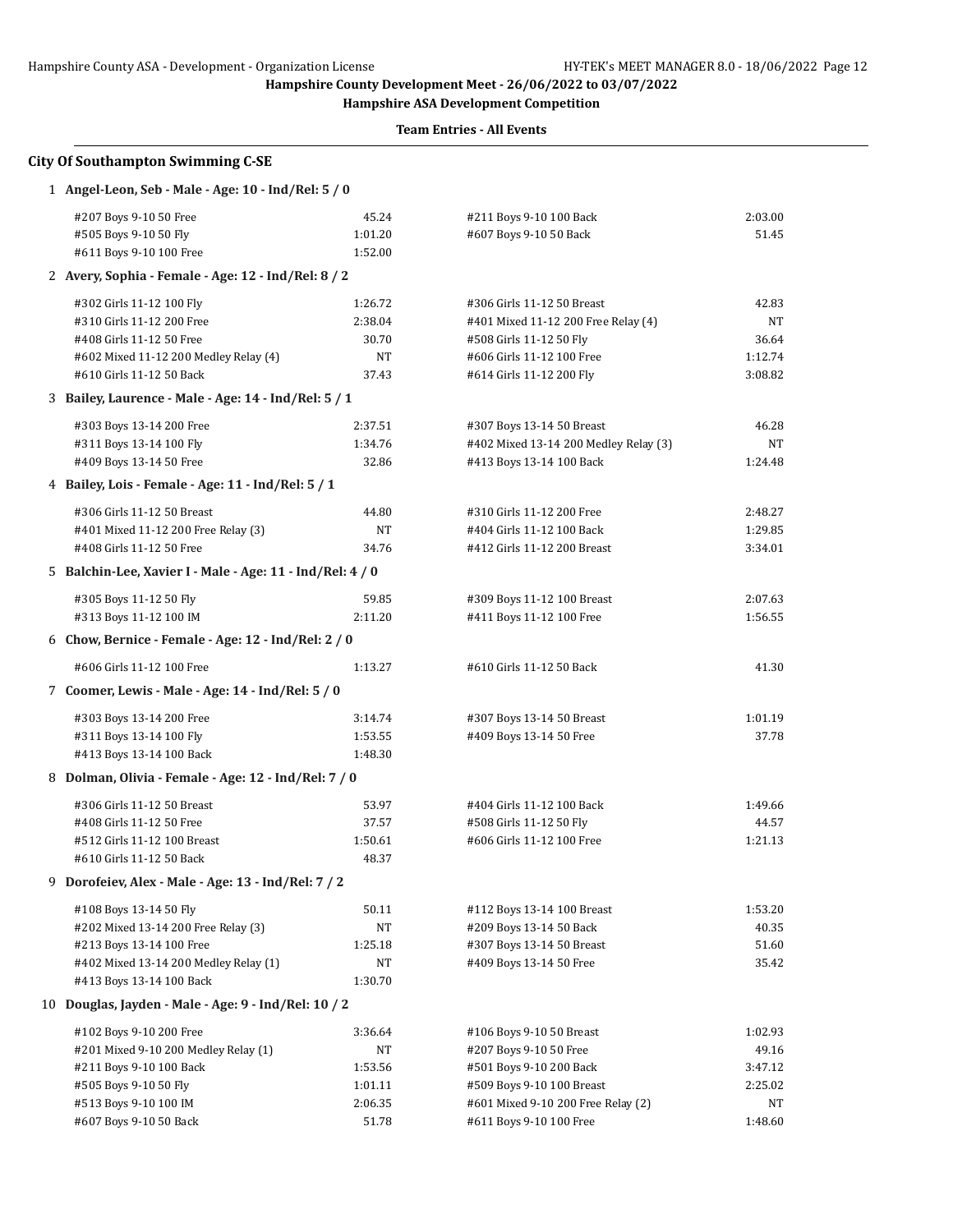**Hampshire ASA Development Competition**

| <b>City Of Southampton Swimming C-SE</b>                                                                                                                                                |                                                    |                                                                                                                                     |                                                 |
|-----------------------------------------------------------------------------------------------------------------------------------------------------------------------------------------|----------------------------------------------------|-------------------------------------------------------------------------------------------------------------------------------------|-------------------------------------------------|
| 11 Elcombe, Arthur - Male - Age: 11 - Ind/Rel: 6 / 1                                                                                                                                    |                                                    |                                                                                                                                     |                                                 |
| #305 Boys 11-12 50 Fly<br>#407 Boys 11-12 50 Back<br>#602 Mixed 11-12 200 Medley Relay (3)<br>#613 Boys 11-12 100 Back                                                                  | 45.91<br>45.17<br>NT<br>1:38.12                    | #313 Boys 11-12 100 IM<br>#507 Boys 11-12 50 Breast<br>#609 Boys 11-12 50 Free                                                      | 1:42.41<br>58.51<br>41.10                       |
| 12 Hegarty, Caitlyn - Female - Age: 10 - Ind/Rel: 3 / 0                                                                                                                                 |                                                    |                                                                                                                                     |                                                 |
| #101 Girls 9-10 100 Breast<br>#113 Girls 9-10 100 IM                                                                                                                                    | 2:24.55<br>2:18.35                                 | #105 Girls 9-10 50 Fly                                                                                                              | 1:01.37                                         |
| 13 Herrick, Matthew - Male - Age: 11 - Ind/Rel: 4 / 0                                                                                                                                   |                                                    |                                                                                                                                     |                                                 |
| #507 Boys 11-12 50 Breast<br>#609 Boys 11-12 50 Free                                                                                                                                    | 55.91<br>38.60                                     | #511 Boys 11-12 200 Free<br>#613 Boys 11-12 100 Back                                                                                | 4:02.71<br>1:38.12                              |
| 14 Iliev, Iliya - Male - Age: 10 - Ind/Rel: 9 / 2                                                                                                                                       |                                                    |                                                                                                                                     |                                                 |
| #102 Boys 9-10 200 Free<br>#201 Mixed 9-10 200 Medley Relay (4)<br>#207 Boys 9-10 50 Free<br>#509 Boys 9-10 100 Breast<br>#601 Mixed 9-10 200 Free Relay (1)<br>#611 Boys 9-10 100 Free | 3:25.68<br>NT<br>43.21<br>2:07.78<br>NT<br>1:32.84 | #106 Boys 9-10 50 Breast<br>#203 Boys 9-10 200 Breast<br>#211 Boys 9-10 100 Back<br>#513 Boys 9-10 100 IM<br>#607 Boys 9-10 50 Back | 58.89<br>4:15.56<br>1:54.06<br>1:57.86<br>52.03 |
| 15 Ilieva, Yana - Female - Age: 12 - Ind/Rel: 7 / 1                                                                                                                                     |                                                    |                                                                                                                                     |                                                 |
| #306 Girls 11-12 50 Breast<br>#412 Girls 11-12 200 Breast<br>#512 Girls 11-12 100 Breast<br>#602 Mixed 11-12 200 Medley Relay (2)                                                       | 49.88<br>3:57.00<br>1:51.60<br>NT                  | #408 Girls 11-12 50 Free<br>#508 Girls 11-12 50 Fly<br>#514 Girls 11-12 100 IM<br>#610 Girls 11-12 50 Back                          | 42.21<br>49.15<br>1:41.90<br>47.26              |
| 16 Johnson, Isaac - Male - Age: 12 - Ind/Rel: 4 / 0                                                                                                                                     |                                                    |                                                                                                                                     |                                                 |
| #507 Boys 11-12 50 Breast<br>#609 Boys 11-12 50 Free                                                                                                                                    | 50.79<br>34.02                                     | #511 Boys 11-12 200 Free<br>#613 Boys 11-12 100 Back                                                                                | 3:07.74<br>1:26.22                              |
| 17 Jones, Alana - Female - Age: 9 - Ind/Rel: 1 / 0                                                                                                                                      |                                                    |                                                                                                                                     |                                                 |
| #113 Girls 9-10 100 IM                                                                                                                                                                  | 1:37.96                                            |                                                                                                                                     |                                                 |
| 18 Laird, Amelie - Female - Age: 10 - Ind/Rel: 4 / 1                                                                                                                                    |                                                    |                                                                                                                                     |                                                 |
| #101 Girls 9-10 100 Breast<br>#113 Girls 9-10 100 IM<br>#204 Girls 9-10 100 Free                                                                                                        | 1:51.59<br>1:41.74<br>1:23.79                      | #105 Girls 9-10 50 Fly<br>#201 Mixed 9-10 200 Medley Relay (3)                                                                      | 48.25<br>NT                                     |
| 19 Luik, Alexandra - Female - Age: 12 - Ind/Rel: 4 / 0                                                                                                                                  |                                                    |                                                                                                                                     |                                                 |
| #508 Girls 11-12 50 Fly<br>#606 Girls 11-12 100 Free                                                                                                                                    | 40.27<br>1:16.83                                   | #514 Girls 11-12 100 IM<br>#610 Girls 11-12 50 Back                                                                                 | 1:28.43<br>42.05                                |
| 20 Luik, Eden - Female - Age: 10 - Ind/Rel: 4 / 1                                                                                                                                       |                                                    |                                                                                                                                     |                                                 |
| #506 Girls 9-10 50 Breast<br>#601 Mixed 9-10 200 Free Relay (4)<br>#608 Girls 9-10 50 Free                                                                                              | 52.60<br>NT<br>38.27                               | #510 Girls 9-10 200 Free<br>#604 Girls 9-10 100 Back                                                                                | 3:10.18<br>1:31.75                              |
| 21 Marshall, William - Male - Age: 12 - Ind/Rel: 5 / 0                                                                                                                                  |                                                    |                                                                                                                                     |                                                 |
| #309 Boys 11-12 100 Breast<br>#507 Boys 11-12 50 Breast<br>#609 Boys 11-12 50 Free                                                                                                      | 2:15.20<br>59.87<br>45.50                          | #411 Boys 11-12 100 Free<br>#511 Boys 11-12 200 Free                                                                                | 1:45.41<br>2:40.00                              |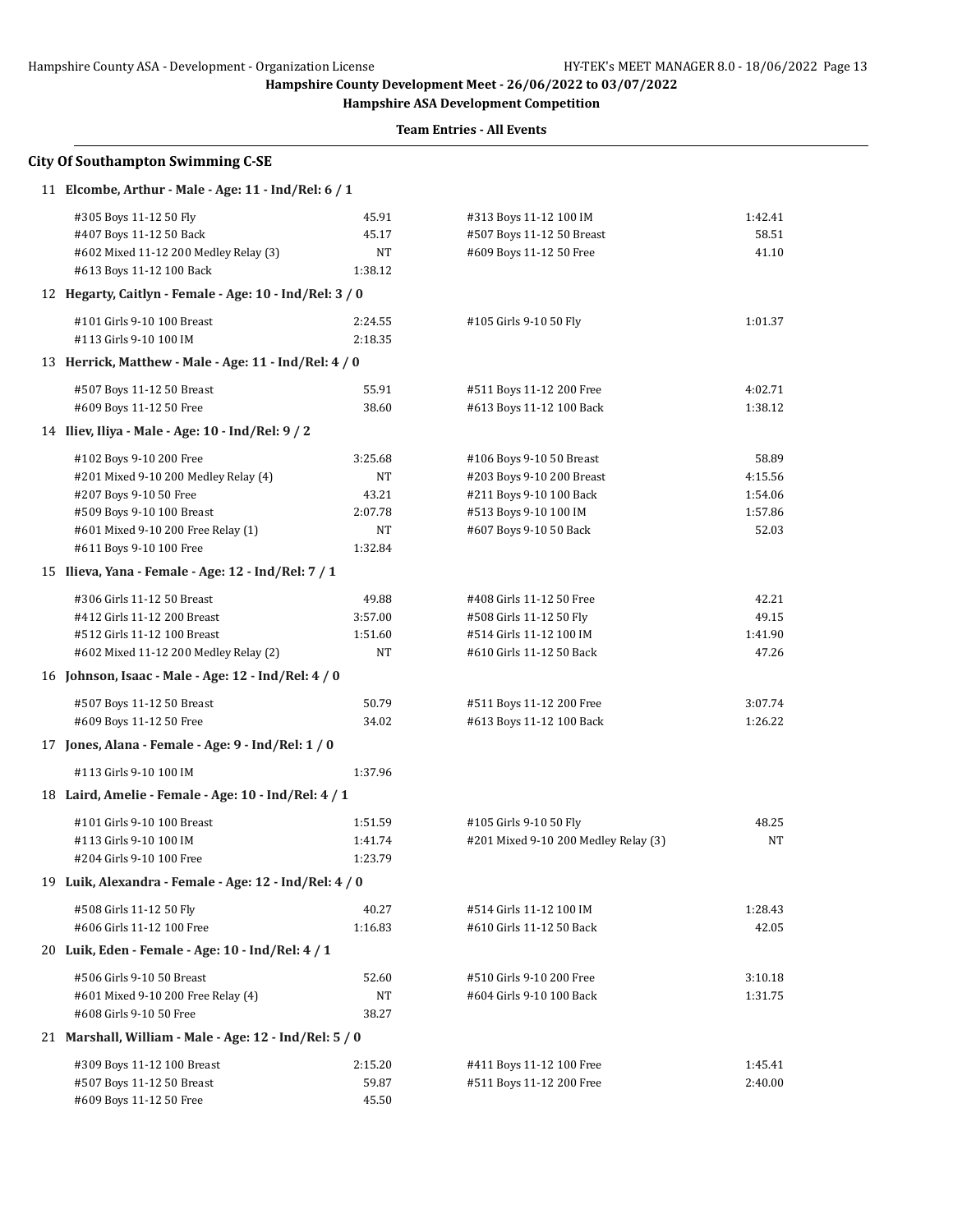**Hampshire ASA Development Competition**

| 22 Palmer, Eve - Female - Age: 10 - Ind/Rel: 3 / 0         |         |                                       |         |
|------------------------------------------------------------|---------|---------------------------------------|---------|
| #101 Girls 9-10 100 Breast                                 | 1:46.61 | #105 Girls 9-10 50 Fly                | 42.78   |
| #113 Girls 9-10 100 IM                                     | 1:43.31 |                                       |         |
| 23 Pastusiak, Filip - Male - Age: 12 - Ind/Rel: 5 / 1      |         |                                       |         |
| #305 Boys 11-12 50 Fly                                     | 45.37   | #309 Boys 11-12 100 Breast            | 1:40.68 |
| #313 Boys 11-12 100 IM                                     | 1:38.23 | #401 Mixed 11-12 200 Free Relay (1)   | NT      |
| #407 Boys 11-12 50 Back                                    | 38.59   | #411 Boys 11-12 100 Free              | 1:20.85 |
| 24 Pawlus, Maja - Female - Age: 12 - Ind/Rel: 6 / 1        |         |                                       |         |
| #306 Girls 11-12 50 Breast                                 | 54.72   | #408 Girls 11-12 50 Free              | 45.23   |
| #412 Girls 11-12 200 Breast                                | 3:58.88 | #512 Girls 11-12 100 Breast           | 1:59.44 |
| #514 Girls 11-12 100 IM                                    | 1:42.57 | #602 Mixed 11-12 200 Medley Relay (1) | NT      |
| #610 Girls 11-12 50 Back                                   | 46.22   |                                       |         |
| 25 Raymond, Emily - Female - Age: 13 - Ind/Rel: 8 / 2      |         |                                       |         |
| #107 Girls 13-14 50 Breast                                 | 42.30   | #111 Girls 13-14 200 Free             | 2:29.73 |
| #202 Mixed 13-14 200 Free Relay (4)                        | NΤ      | #206 Girls 13-14 100 Back             | 1:26.25 |
| #210 Girls 13-14 50 Free                                   | 31.57   | #308 Girls 13-14 50 Fly               | 38.20   |
| #314 Girls 13-14 100 IM                                    | 1:24.50 | #402 Mixed 13-14 200 Medley Relay (4) | NT      |
| #406 Girls 13-14 100 Free                                  | 1:09.03 | #410 Girls 13-14 50 Back              | 37.64   |
| 26 Rose, Aurelia - Female - Age: 13 - Ind/Rel: 10 / 1      |         |                                       |         |
| #103 Girls 13-14 100 Fly                                   | 1:34.05 | #107 Girls 13-14 50 Breast            | 46.96   |
| #111 Girls 13-14 200 Free                                  | 3:06.29 | #202 Mixed 13-14 200 Free Relay (2)   | NT      |
| #206 Girls 13-14 100 Back                                  | 1:37.02 | #214 Girls 13-14 200 Breast           | 3:30.46 |
| #304 Girls 13-14 100 Breast                                | 1:42.38 | #308 Girls 13-14 50 Fly               | 40.69   |
| #314 Girls 13-14 100 IM                                    | 1:35.68 | #406 Girls 13-14 100 Free             | 1:21.38 |
| #414 Girls 13-14 200 Fly                                   | 3:18.11 |                                       |         |
| 27 Saint, Eren - Male - Age: 13 - Ind/Rel: 2 / 1           |         |                                       |         |
| #402 Mixed 13-14 200 Medley Relay (2)                      | NΤ      | #405 Boys 13-14 200 Breast            | 3:54.52 |
| #409 Boys 13-14 50 Free                                    | 42.72   |                                       |         |
| 28 Sediqi, Muiz - Male - Age: 12 - Ind/Rel: 4 / 0          |         |                                       |         |
| #305 Boys 11-12 50 Fly                                     | 43.30   | #407 Boys 11-12 50 Back               | 42.59   |
| #411 Boys 11-12 100 Free                                   | 1:27.90 | #609 Boys 11-12 50 Free               | 38.55   |
| 29 Suresh Khanna, Adarsh - Male - Age: 14 - Ind/Rel: 4 / 0 |         |                                       |         |
| #114 Boys 13-14 100 IM                                     | 1:43.15 | #213 Boys 13-14 100 Free              | 1:22.26 |
| #307 Boys 13-14 50 Breast                                  | 47.22   | #409 Boys 13-14 50 Free               | 36.13   |
| 30 Targett, India B - Female - Age: 14 - Ind/Rel: 9 / 0    |         |                                       |         |
| #107 Girls 13-14 50 Breast                                 | 52.30   | #111 Girls 13-14 200 Free             | 3:10.64 |
| #210 Girls 13-14 50 Free                                   | 42.66   | #214 Girls 13-14 200 Breast           | 3:49.20 |
| #304 Girls 13-14 100 Breast                                | 1:54.60 | #308 Girls 13-14 50 Fly               | 54.99   |
| #314 Girls 13-14 100 IM                                    | 1:45.00 | #406 Girls 13-14 100 Free             | 1:35.32 |
| #410 Girls 13-14 50 Back                                   | 48.09   |                                       |         |
| 31 Warr, Ben - Male - Age: 10 - Ind/Rel: 6 / 1             |         |                                       |         |
| #207 Boys 9-10 50 Free                                     | 47.70   | #211 Boys 9-10 100 Back               | 2:05.36 |
| #505 Boys 9-10 50 Fly                                      | 1:04.45 | #513 Boys 9-10 100 IM                 | 2:18.73 |
| #601 Mixed 9-10 200 Free Relay (3)                         | NΤ      | #607 Boys 9-10 50 Back                | 57.68   |
| #611 Boys 9-10 100 Free                                    | 1:45.40 |                                       |         |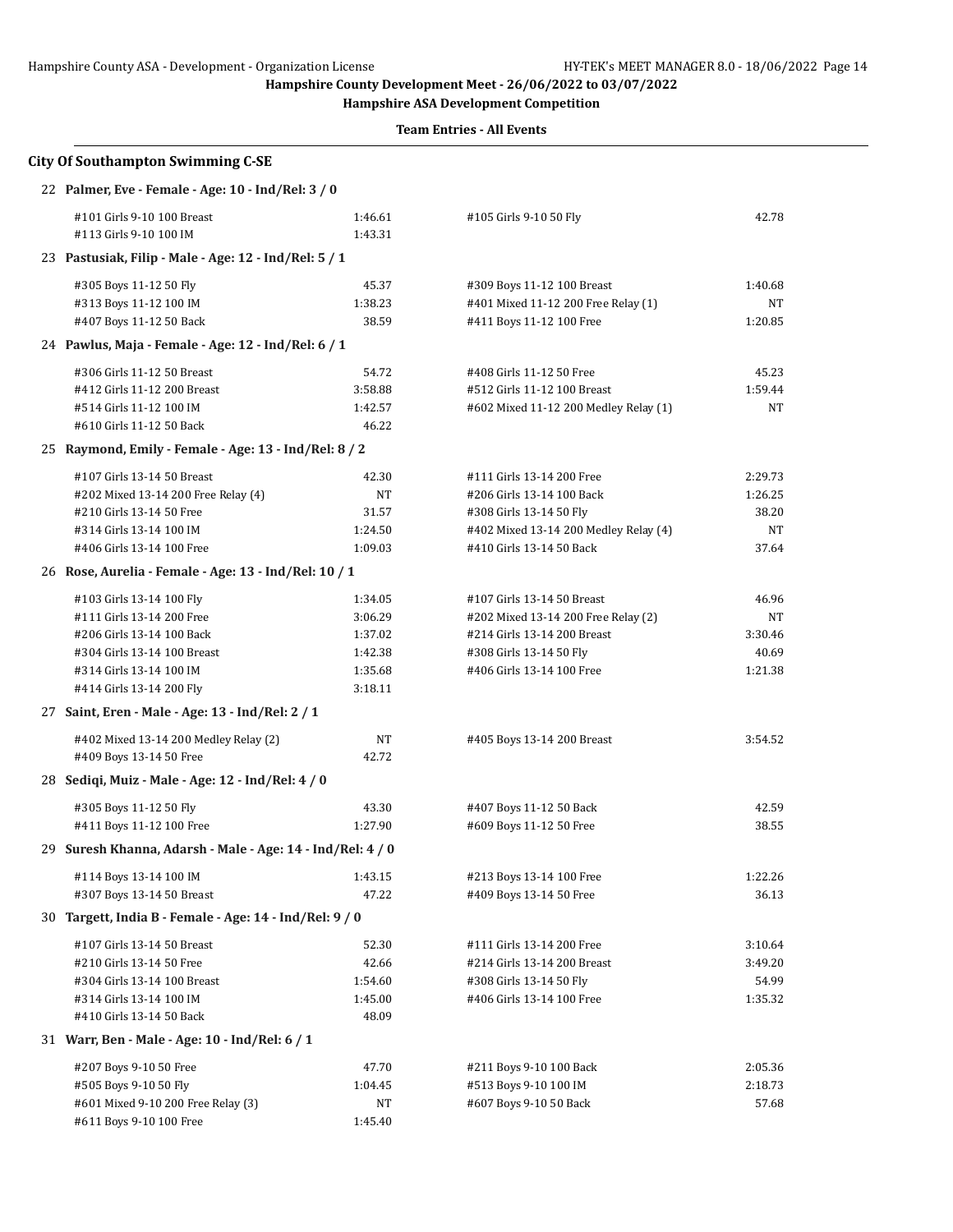## Hampshire County ASA - Development - Organization License HY-TEK's MEET MANAGER 8.0 - 18/06/2022 Page 15

**Hampshire County Development Meet - 26/06/2022 to 03/07/2022**

**Hampshire ASA Development Competition**

**Team Entries - All Events**

|   | 32 Weber, Jonas - Male - Age: 9 - Ind/Rel: 3 / 1                                                                                                                                      |           |                                      |         |
|---|---------------------------------------------------------------------------------------------------------------------------------------------------------------------------------------|-----------|--------------------------------------|---------|
|   | #201 Mixed 9-10 200 Medley Relay (2)                                                                                                                                                  | <b>NT</b> | #203 Boys 9-10 200 Breast            | 4:30.16 |
|   | #207 Boys 9-10 50 Free                                                                                                                                                                | 44.56     | #211 Boys 9-10 100 Back              | 1:49.70 |
|   | 33 White, Mya - Female - Age: 11 - Ind/Rel: 2 / 0                                                                                                                                     |           |                                      |         |
|   | #404 Girls 11-12 100 Back                                                                                                                                                             | 1:40.81   | #412 Girls 11-12 200 Breast          | 4:09.50 |
|   | 34 Willcocks, Oliver - Male - Age: 13 - Ind/Rel: 5 / 1                                                                                                                                |           |                                      |         |
|   | #108 Boys 13-14 50 Fly                                                                                                                                                                | 39.67     | #112 Boys 13-14 100 Breast           | 1:45.19 |
|   | #114 Boys 13-14 100 IM                                                                                                                                                                | 1:27.21   | #202 Mixed 13-14 200 Free Relay (1)  | NT      |
|   | #209 Boys 13-14 50 Back                                                                                                                                                               | 39.39     | #213 Boys 13-14 100 Free             | 1:18.12 |
|   | 35 Williamson, Zoe - Female - Age: 11 - Ind/Rel: 5 / 1                                                                                                                                |           |                                      |         |
|   | #401 Mixed 11-12 200 Free Relay (2)                                                                                                                                                   | <b>NT</b> | #404 Girls 11-12 100 Back            | 1:38.82 |
|   | #408 Girls 11-12 50 Free                                                                                                                                                              | 37.30     | #412 Girls 11-12 200 Breast          | 4:15.00 |
|   | #606 Girls 11-12 100 Free                                                                                                                                                             | 1:34.10   | #610 Girls 11-12 50 Back             | 48.16   |
|   | 36 Wyatt, Lisa - Female - Age: 11 - Ind/Rel: 4 / 0                                                                                                                                    |           |                                      |         |
|   | #404 Girls 11-12 100 Back                                                                                                                                                             | 2:02.22   | #408 Girls 11-12 50 Free             | 48.75   |
|   | #606 Girls 11-12 100 Free                                                                                                                                                             | 1:54.30   | #610 Girls 11-12 50 Back             | 49.32   |
| 1 | City Of Southampton Swimming C - 'A'<br>Douglas, Jayden; Weber, Jonas; Laird, Amelie; Iliev, Iliya                                                                                    |           | #201 Mixed 9-10 200 Medley Relay     | NT      |
| 2 | City Of Southampton Swimming C - 'A'<br>Willcocks, Oliver; Rose, Aurelia; Dorofeiev, Alex; Raymond, Emily                                                                             |           | #202 Mixed 13-14 200 Freestyle Relay | NT      |
| 3 | City Of Southampton Swimming C - 'A'<br>Pastusiak, Filip; Williamson, Zoe; Bailey, Lois; Avery, Sophia                                                                                |           | #401 Mixed 11-12 200 Freestyle Relay | NT      |
| 4 | City Of Southampton Swimming C - 'A'<br>Dorofeiev, Alex; Saint, Eren; Bailey, Laurence; Raymond, Emily                                                                                |           | #402 Mixed 13-14 200 Medley Relay    | NT      |
| 5 | City Of Southampton Swimming C - 'A'<br>Iliev, Iliya; Douglas, Jayden; Warr, Ben; Luik, Eden                                                                                          |           | #601 Mixed 9-10 200 Freestyle Relay  | NT      |
| 6 | City Of Southampton Swimming C - 'A'<br>Pawlus, Maja; Ilieva, Yana; Elcombe, Arthur; Avery, Sophia<br>City Of Conthompton Cuimming C CE Total Individual Entrico, 10E Total Delayer C |           | #602 Mixed 11-12 200 Medley Relay    | NT      |

**City Of Southampton Swimming C-SE Total Individual Entries: 185 - Total Relays: 6**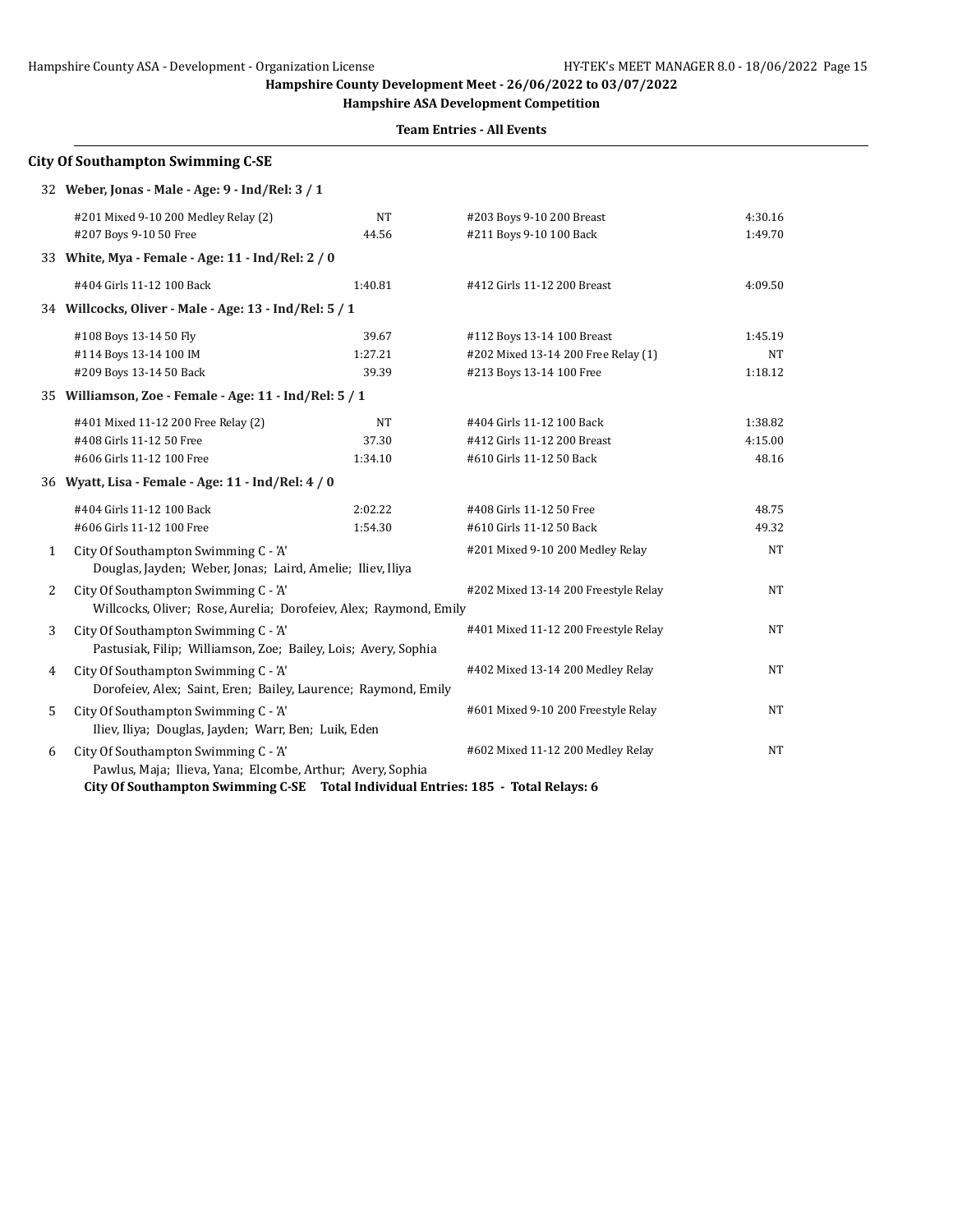**Hampshire ASA Development Competition**

| <b>Eastleigh Swim Club</b>                                 |           |                                      |           |  |  |
|------------------------------------------------------------|-----------|--------------------------------------|-----------|--|--|
| 1 Abdelmoniem, Hamza - Male - Age: 10 - Ind/Rel: 1 / 0     |           |                                      |           |  |  |
| #505 Boys 9-10 50 Fly                                      | 1:04.48   |                                      |           |  |  |
| 2 Aldhouse, Allana - Female - Age: 13 - Ind/Rel: 5 / 0     |           |                                      |           |  |  |
| #103 Girls 13-14 100 Fly                                   | 1:28.00   | #210 Girls 13-14 50 Free             | 32.60     |  |  |
| #314 Girls 13-14 100 IM                                    | 1:29.85   | #406 Girls 13-14 100 Free            | 1:15.22   |  |  |
| #410 Girls 13-14 50 Back                                   | 42.36     |                                      |           |  |  |
| 3 Bond, Bobby - Female - Age: 11 - Ind/Rel: 5 / 1          |           |                                      |           |  |  |
| #306 Girls 11-12 50 Breast                                 | 49.30     | #401 Mixed 11-12 200 Free Relay (1)  | NT        |  |  |
| #412 Girls 11-12 200 Breast                                | NT        | #508 Girls 11-12 50 Fly              | 45.91     |  |  |
| #512 Girls 11-12 100 Breast                                | 1:50.24   | #514 Girls 11-12 100 IM              | 1:37.02   |  |  |
| 4 Bourn, Emily - Female - Age: 10 - Ind/Rel: 5 / 1         |           |                                      |           |  |  |
| #506 Girls 9-10 50 Breast                                  | 56.21     | #510 Girls 9-10 200 Free             | NΤ        |  |  |
| #601 Mixed 9-10 200 Free Relay (1)                         | <b>NT</b> | #604 Girls 9-10 100 Back             | <b>NT</b> |  |  |
| #608 Girls 9-10 50 Free                                    | 41.48     | #612 Girls 9-10 200 Breast           | NT        |  |  |
| 5 Clark Whitehead, Eve - Female - Age: 13 - Ind/Rel: 4 / 0 |           |                                      |           |  |  |
| #206 Girls 13-14 100 Back                                  | 1:35.74   | #210 Girls 13-14 50 Free             | 34.70     |  |  |
| #308 Girls 13-14 50 Fly                                    | 38.49     | #314 Girls 13-14 100 IM              | 1:31.15   |  |  |
| 6 Coventry, Izzie - Female - Age: $14$ - Ind/Rel: $2/1$    |           |                                      |           |  |  |
| #402 Mixed 13-14 200 Medley Relay (3)                      | NT        | #406 Girls 13-14 100 Free            | 1:07.97   |  |  |
| #410 Girls 13-14 50 Back                                   | 35.85     |                                      |           |  |  |
| 7 Evans, Ffion - Female - Age: 14 - Ind/Rel: 4 / 1         |           |                                      |           |  |  |
| #206 Girls 13-14 100 Back                                  | 1:30.68   | #210 Girls 13-14 50 Free             | 31.90     |  |  |
| #402 Mixed 13-14 200 Medley Relay (4)                      | <b>NT</b> | #406 Girls 13-14 100 Free            | 1:12.17   |  |  |
| #410 Girls 13-14 50 Back                                   | 37.30     |                                      |           |  |  |
| 8 Geary, Issy - Female - Age: 14 - Ind/Rel: 6 / 0          |           |                                      |           |  |  |
| #206 Girls 13-14 100 Back                                  | 1:21.01   | #210 Girls 13-14 50 Free             | 32.47     |  |  |
| #308 Girls 13-14 50 Fly                                    | 35.66     | #314 Girls 13-14 100 IM              | 1:20.14   |  |  |
| #406 Girls 13-14 100 Free                                  | 1:15.12   | #410 Girls 13-14 50 Back             | 36.90     |  |  |
| 9 Hartwell, Poppy - Female - Age: 12 - Ind/Rel: 3 / 0      |           |                                      |           |  |  |
| #508 Girls 11-12 50 Fly                                    | 48.50     | #512 Girls 11-12 100 Breast          | 1:38.98   |  |  |
| #514 Girls 11-12 100 IM                                    | 1:46.16   |                                      |           |  |  |
| 10 Hooper, Ellis - Male - Age: 9 - Ind/Rel: 4 / 2          |           |                                      |           |  |  |
| #106 Boys 9-10 50 Breast                                   | 1:18.31   | #201 Mixed 9-10 200 Medley Relay (1) | NΤ        |  |  |
| #207 Boys 9-10 50 Free                                     | 51.30     | #513 Boys 9-10 100 IM                | NT        |  |  |
| #601 Mixed 9-10 200 Free Relay (2)                         | NT        | #607 Boys 9-10 50 Back               | NT        |  |  |
| 11 Jones, Jennifer - Female - Age: 14 - Ind/Rel: 8 / 0     |           |                                      |           |  |  |
| #103 Girls 13-14 100 Fly                                   | 1:31.32   | #107 Girls 13-14 50 Breast           | 42.03     |  |  |
| #206 Girls 13-14 100 Back                                  | 1:27.61   | #210 Girls 13-14 50 Free             | 33.55     |  |  |
| #304 Girls 13-14 100 Breast                                | 1:32.87   | #308 Girls 13-14 50 Fly              | 36.05     |  |  |
| #406 Girls 13-14 100 Free                                  | 1:14.45   | #410 Girls 13-14 50 Back             | 40.16     |  |  |
| 12 Knight, Bella - Female - Age: 10 - Ind/Rel: 2 / 1       |           |                                      |           |  |  |
| #201 Mixed 9-10 200 Medley Relay (4)                       | NT        | #208 Girls 9-10 50 Back              | NT        |  |  |
| #608 Girls 9-10 50 Free                                    | <b>NT</b> |                                      |           |  |  |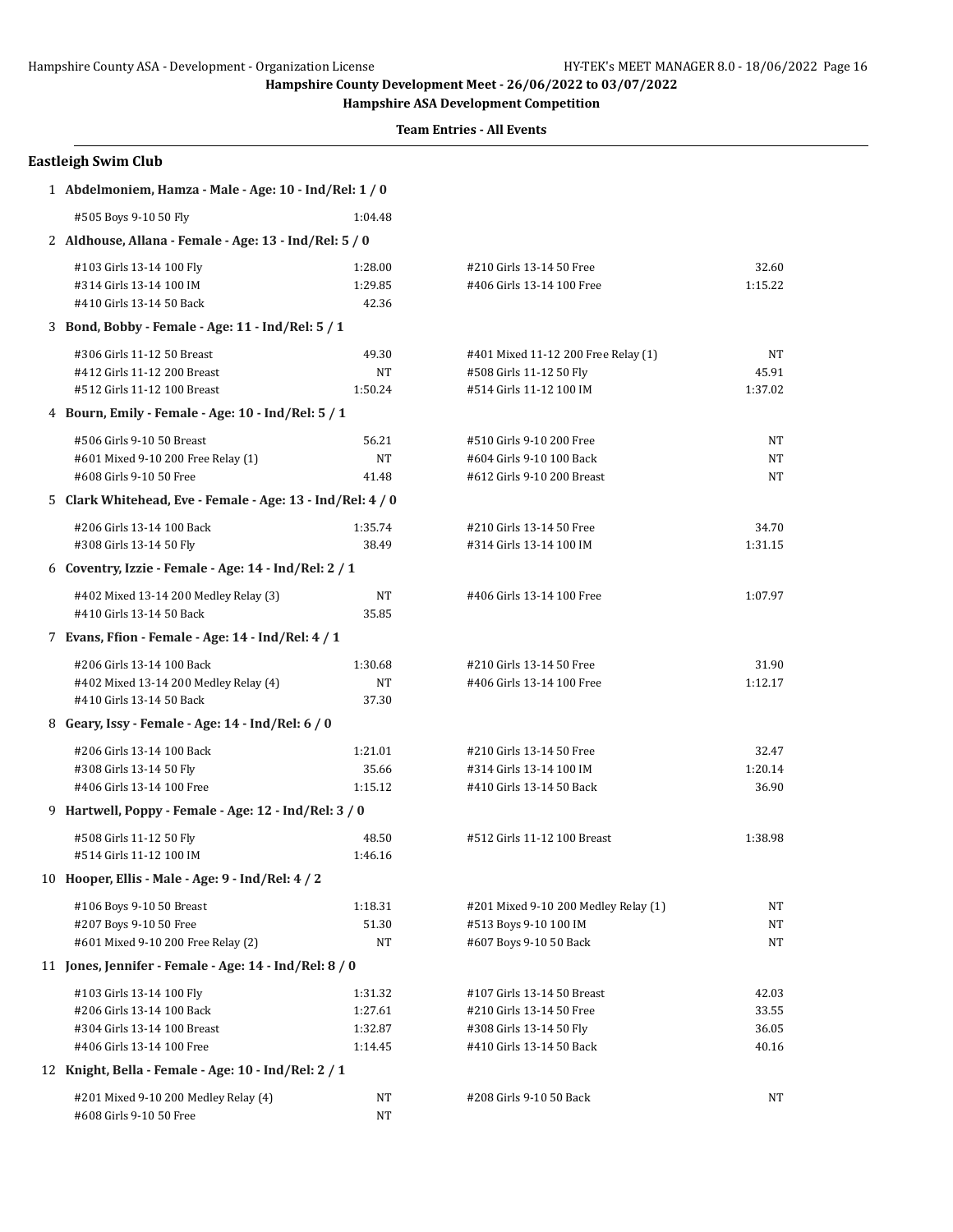**Hampshire ASA Development Competition**

| <b>Eastleigh Swim Club</b>                                 |         |                                       |           |  |  |
|------------------------------------------------------------|---------|---------------------------------------|-----------|--|--|
| 13 Negus, Abi - Female - Age: 11 - Ind/Rel: 2 / 0          |         |                                       |           |  |  |
| #508 Girls 11-12 50 Fly                                    | NT      | #514 Girls 11-12 100 IM               | 2:02.28   |  |  |
| 14 Negus, Ben - Male - Age: 13 - Ind/Rel: 4 / 1            |         |                                       |           |  |  |
| #104 Boys 13-14 200 Back                                   | 2:58.69 | #114 Boys 13-14 100 IM                | 1:37.31   |  |  |
| #202 Mixed 13-14 200 Free Relay (4)                        | NT      | #209 Boys 13-14 50 Back               | 38.65     |  |  |
| #213 Boys 13-14 100 Free                                   | 1:13.81 |                                       |           |  |  |
| 15 Padilla-Ortiz, Emma - Female - Age: 10 - Ind/Rel: 6 / 2 |         |                                       |           |  |  |
| #101 Girls 9-10 100 Breast                                 | 1:58.87 | #105 Girls 9-10 50 Fly                | 54.14     |  |  |
| #201 Mixed 9-10 200 Medley Relay (2)                       | NT      | #204 Girls 9-10 100 Free              | 1:39.90   |  |  |
| #208 Girls 9-10 50 Back                                    | 56.17   | #506 Girls 9-10 50 Breast             | 56.05     |  |  |
| #601 Mixed 9-10 200 Free Relay (3)                         | NT      | #608 Girls 9-10 50 Free               | 44.71     |  |  |
| 16 Robinson, Freya - Female - Age: 9 - Ind/Rel: 2 / 1      |         |                                       |           |  |  |
| #201 Mixed 9-10 200 Medley Relay (3)                       | NT      | #208 Girls 9-10 50 Back               | <b>NT</b> |  |  |
| #608 Girls 9-10 50 Free                                    | NT      |                                       |           |  |  |
| 17 Russell, Emily - Female - Age: 12 - Ind/Rel: 2 / 1      |         |                                       |           |  |  |
| #602 Mixed 11-12 200 Medley Relay (2)                      | NT      | #610 Girls 11-12 50 Back              | 45.07     |  |  |
| #614 Girls 11-12 200 Fly                                   | NT      |                                       |           |  |  |
| 18 Rutherford, Isla - Female - Age: 14 - Ind/Rel: 4 / 1    |         |                                       |           |  |  |
| #202 Mixed 13-14 200 Free Relay (1)                        | NT      | #206 Girls 13-14 100 Back             | 1:14.04   |  |  |
| #210 Girls 13-14 50 Free                                   | 30.10   | #406 Girls 13-14 100 Free             | 1:05.50   |  |  |
| #410 Girls 13-14 50 Back                                   | 34.74   |                                       |           |  |  |
| 19 Rutherford, Oliver - Male - Age: 14 - Ind/Rel: 4 / 2    |         |                                       |           |  |  |
| #202 Mixed 13-14 200 Free Relay (2)                        | NT      | #209 Boys 13-14 50 Back               | 32.05     |  |  |
| #213 Boys 13-14 100 Free                                   | 1:02.68 | #402 Mixed 13-14 200 Medley Relay (2) | NT        |  |  |
| #409 Boys 13-14 50 Free                                    | 27.22   | #413 Boys 13-14 100 Back              | 1:11.75   |  |  |
| 20 Sadler, Adam - Male - Age: 14 - Ind/Rel: 3 / 1          |         |                                       |           |  |  |
| #202 Mixed 13-14 200 Free Relay (3)                        | NT      | #213 Boys 13-14 100 Free              | 1:08.10   |  |  |
| #303 Boys 13-14 200 Free                                   | 2:46.27 | #307 Boys 13-14 50 Breast             | 43.68     |  |  |
| 21 Scott, Alex - Male - Age: 11 - Ind/Rel: 4 / 2           |         |                                       |           |  |  |
| #401 Mixed 11-12 200 Free Relay (2)                        | NT      | #407 Boys 11-12 50 Back               | 49.09     |  |  |
| #411 Boys 11-12 100 Free                                   | 1:37.25 | #602 Mixed 11-12 200 Medley Relay (3) | NT        |  |  |
| #609 Boys 11-12 50 Free                                    | 42.32   | #613 Boys 11-12 100 Back              | NT        |  |  |
| 22 Scott, Ella - Female - Age: 12 - Ind/Rel: 4 / 2         |         |                                       |           |  |  |
| #401 Mixed 11-12 200 Free Relay (4)                        | NT      | #404 Girls 11-12 100 Back             | 1:22.19   |  |  |
| #408 Girls 11-12 50 Free                                   | 33.00   | #602 Mixed 11-12 200 Medley Relay (1) | NT        |  |  |
| #606 Girls 11-12 100 Free                                  | 1:11.60 | #610 Girls 11-12 50 Back              | 38.16     |  |  |
| 23 Spakulova, Alzbeta - Female - Age: 11 - Ind/Rel: 3 / 0  |         |                                       |           |  |  |
| #512 Girls 11-12 100 Breast                                | 2:01.33 | #514 Girls 11-12 100 IM               | 1:43.03   |  |  |
| #606 Girls 11-12 100 Free                                  | 1:46.34 |                                       |           |  |  |
| 24 Strike, Emily - Female - Age: 14 - Ind/Rel: 4 / 1       |         |                                       |           |  |  |
| #304 Girls 13-14 100 Breast                                | 1:39.77 | #312 Girls 13-14 200 Back             | 2:59.83   |  |  |
| #402 Mixed 13-14 200 Medley Relay (1)                      | NT      | #406 Girls 13-14 100 Free             | 1:15.16   |  |  |
| #410 Girls 13-14 50 Back                                   | 36.60   |                                       |           |  |  |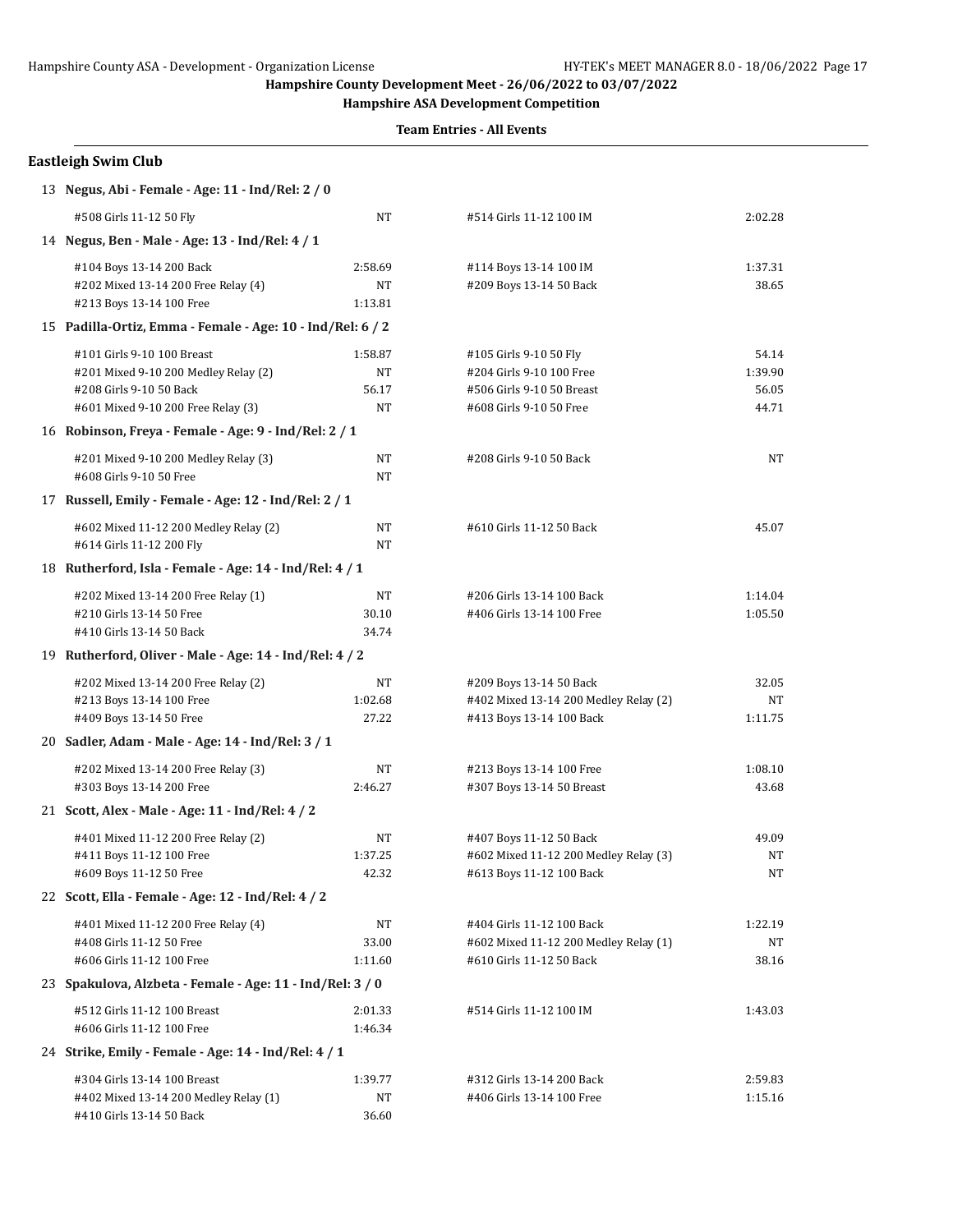**Hampshire ASA Development Competition**

**Team Entries - All Events**

|              | <b>Eastleigh Swim Club</b>                                                                      |                             |                                                                    |                        |
|--------------|-------------------------------------------------------------------------------------------------|-----------------------------|--------------------------------------------------------------------|------------------------|
|              | 25 Strike, Will - Male - Age: 12 - Ind/Rel: 2 / 1                                               |                             |                                                                    |                        |
|              | #401 Mixed 11-12 200 Free Relay (3)<br>#411 Boys 11-12 100 Free                                 | NT<br>1:34.72               | #407 Boys 11-12 50 Back                                            | 46.96                  |
| 26           | Thompson, Izzy - Female - Age: 10 - Ind/Rel: 2 / 1                                              |                             |                                                                    |                        |
|              | #506 Girls 9-10 50 Breast<br>#608 Girls 9-10 50 Free                                            | 55.86<br>42.34              | #601 Mixed 9-10 200 Free Relay (4)                                 | <b>NT</b>              |
|              | 27 Van Willigen, Amy - Female - Age: 12 - Ind/Rel: 4 / 1                                        |                             |                                                                    |                        |
|              | #306 Girls 11-12 50 Breast<br>#512 Girls 11-12 100 Breast<br>#606 Girls 11-12 100 Free          | 43.84<br>1:36.82<br>1:16.38 | #310 Girls 11-12 200 Free<br>#602 Mixed 11-12 200 Medley Relay (4) | <b>NT</b><br><b>NT</b> |
| $\mathbf{1}$ | Eastleigh Swim Club - 'A'<br>Hooper, Ellis; Padilla-Ortiz, Emma; Robinson, Freya; Knight, Bella |                             | #201 Mixed 9-10 200 Medley Relay                                   | <b>NT</b>              |
| 2            | Eastleigh Swim Club - 'A'<br>Rutherford, Isla; Rutherford, Oliver; Sadler, Adam; Negus, Ben     |                             | #202 Mixed 13-14 200 Freestyle Relay                               | NT                     |
| 3            | Eastleigh Swim Club - 'A'<br>Bond, Bobby; Scott, Alex; Strike, Will; Scott, Ella                |                             | #401 Mixed 11-12 200 Freestyle Relay                               | NT                     |
| 4            | Eastleigh Swim Club - 'A'<br>Strike, Emily; Rutherford, Oliver; Coventry, Izzie; Evans, Ffion   |                             | #402 Mixed 13-14 200 Medley Relay                                  | NT                     |
| 5            | Eastleigh Swim Club - 'A'<br>Bourn, Emily; Hooper, Ellis; Padilla-Ortiz, Emma; Thompson, Izzy   |                             | #601 Mixed 9-10 200 Freestyle Relay                                | NT                     |
| 6            | Eastleigh Swim Club - 'A'<br>Scott, Ella; Russell, Emily; Scott, Alex; Van Willigen, Amy        |                             | #602 Mixed 11-12 200 Medley Relay                                  | <b>NT</b>              |

**Eastleigh Swim Club Total Individual Entries: 99 - Total Relays: 6**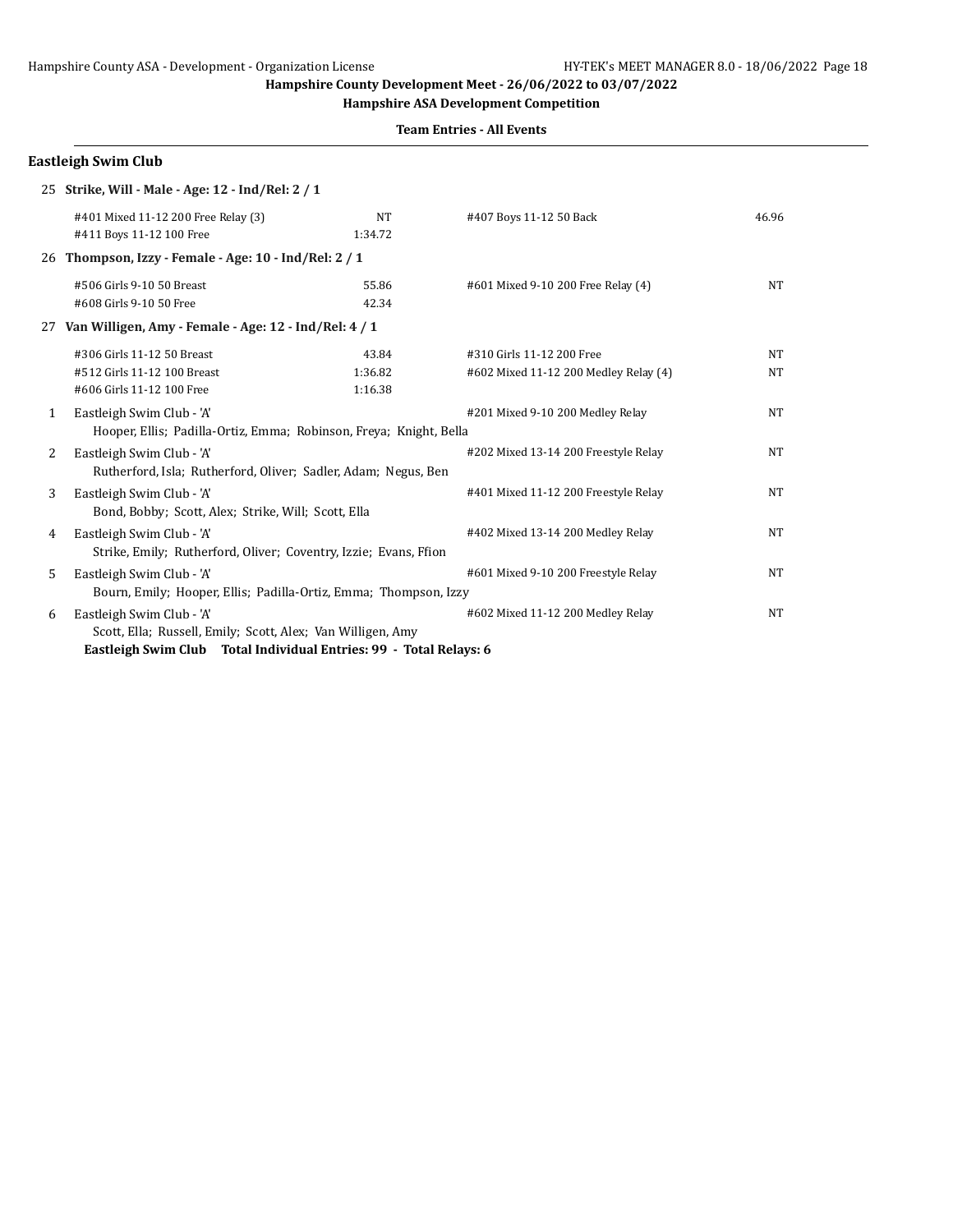**Hampshire ASA Development Competition**

|    | <b>Gosport Dolphins Swimming Club</b>                  |         |                                       |         |
|----|--------------------------------------------------------|---------|---------------------------------------|---------|
|    | 1 Atthis, Millie - Female - Age: 12 - Ind/Rel: 4 / 1   |         |                                       |         |
|    | #306 Girls 11-12 50 Breast                             | 1:00.13 | #310 Girls 11-12 200 Free             | NT      |
|    | #408 Girls 11-12 50 Free                               | 39.57   | #602 Mixed 11-12 200 Medley Relay (4) | NT      |
|    | #606 Girls 11-12 100 Free                              | 1:32.42 |                                       |         |
|    | 2 Brown, Lauren - Female - Age: 12 - Ind/Rel: 8 / 1    |         |                                       |         |
|    | #302 Girls 11-12 100 Fly                               | 1:27.76 | #310 Girls 11-12 200 Free             | 2:43.75 |
|    | #404 Girls 11-12 100 Back                              | 1:24.81 | #408 Girls 11-12 50 Free              | 32.15   |
|    | #508 Girls 11-12 50 Fly                                | 36.16   | #514 Girls 11-12 100 IM               | 1:21.56 |
|    | #602 Mixed 11-12 200 Medley Relay (3)                  | NT      | #606 Girls 11-12 100 Free             | 1:12.19 |
|    | #610 Girls 11-12 50 Back                               | 38.68   |                                       |         |
|    | 3 Daly, Cohen - Male - Age: 10 - Ind/Rel: 6 / 0        |         |                                       |         |
|    | #207 Boys 9-10 50 Free                                 | 43.11   | #211 Boys 9-10 100 Back               | 2:06.15 |
|    | #505 Boys 9-10 50 Fly                                  | 50.81   | #513 Boys 9-10 100 IM                 | 1:59.36 |
|    | #607 Boys 9-10 50 Back                                 | 46.24   | #611 Boys 9-10 100 Free               | 1:42.90 |
|    | 4 Donovan, Ella - Female - Age: 13 - Ind/Rel: 4 / 0    |         |                                       |         |
|    | #103 Girls 13-14 100 Fly                               | NT      | #111 Girls 13-14 200 Free             | NT      |
|    | #206 Girls 13-14 100 Back                              | NT      | #210 Girls 13-14 50 Free              | 37.78   |
|    | 5 Gant, Mia - Female - Age: 10 - Ind/Rel: 3 / 0        |         |                                       |         |
|    | #105 Girls 9-10 50 Fly                                 | 51.90   | #113 Girls 9-10 100 IM                | 2:01.49 |
|    | #204 Girls 9-10 100 Free                               | 1:39.53 |                                       |         |
|    | 6 Harrison, Tommy - Male - Age: 13 - Ind/Rel: 5 / 0    |         |                                       |         |
|    | #303 Boys 13-14 200 Free                               | NT      | #307 Boys 13-14 50 Breast             | 50.28   |
|    | #405 Boys 13-14 200 Breast                             | NT      | #409 Boys 13-14 50 Free               | 37.37   |
|    | #413 Boys 13-14 100 Back                               | NT      |                                       |         |
|    | 7 Lunn, Jasmine - Female - Age: 12 - Ind/Rel: 1 / 0    |         |                                       |         |
|    | #302 Girls 11-12 100 Fly                               | 1:57.82 |                                       |         |
|    | 8 Slowther, Evan - Male - Age: 11 - Ind/Rel: 4 / 1     |         |                                       |         |
|    | #309 Boys 11-12 100 Breast                             | NT      | #313 Boys 11-12 100 IM                | 1:53.25 |
|    | #602 Mixed 11-12 200 Medley Relay (2)                  | NΤ      | #605 Boys 11-12 200 Breast            | NT      |
|    | #609 Boys 11-12 50 Free                                | 44.32   |                                       |         |
| 9. | Sparshott, Faye - Female - Age: 11 - Ind/Rel: 4 / 0    |         |                                       |         |
|    | #404 Girls 11-12 100 Back                              | NT      | #408 Girls 11-12 50 Free              | 41.93   |
|    | #606 Girls 11-12 100 Free                              | 1:49.19 | #610 Girls 11-12 50 Back              | 45.93   |
|    | 10 Stanning, Imogen - Female - Age: 9 - Ind/Rel: 8 / 0 |         |                                       |         |
|    | #105 Girls 9-10 50 Fly                                 | 46.15   | #109 Girls 9-10 200 Back              | NΤ      |
|    | #113 Girls 9-10 100 IM                                 | 1:53.21 | #204 Girls 9-10 100 Free              | NΤ      |
|    | #208 Girls 9-10 50 Back                                | 45.87   | #604 Girls 9-10 100 Back              | 1:43.00 |
|    | #608 Girls 9-10 50 Free                                | 42.05   | #612 Girls 9-10 200 Breast            | NΤ      |
|    | 11 Taverner, Zach - Male - Age: 12 - Ind/Rel: 5 / 1    |         |                                       |         |
|    | #301 Boys 11-12 200 Back                               | 4:02.20 | #309 Boys 11-12 100 Breast            | 1:58.81 |
|    | #407 Boys 11-12 50 Back                                | 45.87   | #602 Mixed 11-12 200 Medley Relay (1) | NΤ      |
|    | #605 Boys 11-12 200 Breast                             | 4:24.03 | #613 Boys 11-12 100 Back              | 1:49.44 |
|    | 12 Wallace, James - Male - Age: 13 - Ind/Rel: 2 / 0    |         |                                       |         |
|    | #307 Boys 13-14 50 Breast                              | 49.75   | #311 Boys 13-14 100 Fly               | NT      |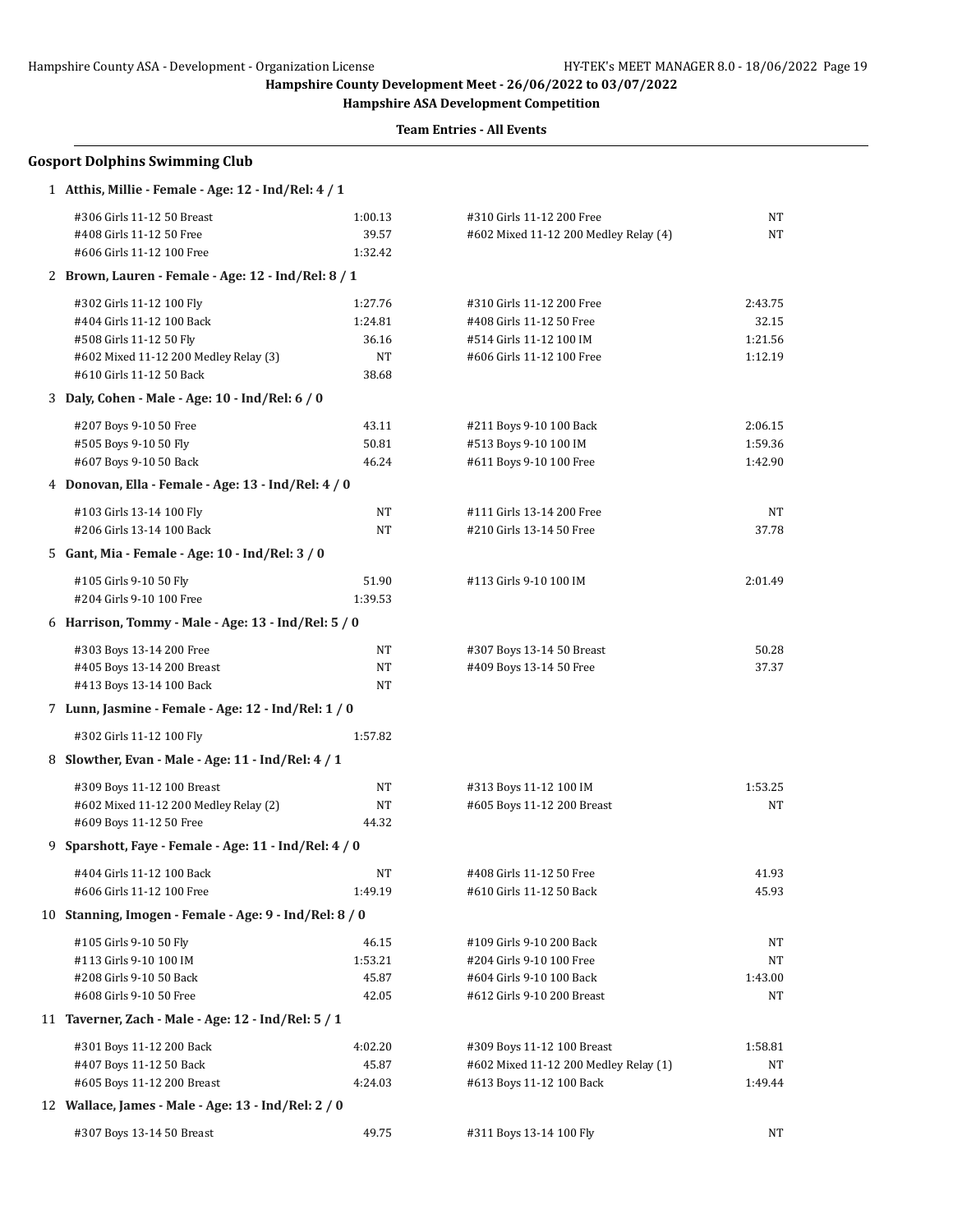**Hampshire ASA Development Competition**

| 1 | <b>Gosport Dolphins Swimming Club</b><br>Gosport Dolphins Swimming Club - 'A'                                                                  |           | #602 Mixed 11-12 200 Medley Relay | NΤ      |
|---|------------------------------------------------------------------------------------------------------------------------------------------------|-----------|-----------------------------------|---------|
|   | Taverner, Zach; Slowther, Evan; Brown, Lauren; Atthis, Millie<br>Gosport Dolphins Swimming Club Total Individual Entries: 54 - Total Relays: 1 |           |                                   |         |
|   | <b>Hamble Aquatics Swim Team</b>                                                                                                               |           |                                   |         |
|   | 1 Beaudro, Eva - Female - Age: 13 - Ind/Rel: 6 / 0                                                                                             |           |                                   |         |
|   | #107 Girls 13-14 50 Breast                                                                                                                     | 58.88     | #111 Girls 13-14 200 Free         | 3:11.14 |
|   | #206 Girls 13-14 100 Back                                                                                                                      | 1:39.06   | #210 Girls 13-14 50 Free          | 39.62   |
|   | #406 Girls 13-14 100 Free                                                                                                                      | 1:29.95   | #410 Girls 13-14 50 Back          | 46.76   |
|   | 2 Brown, Esme - Female - Age: 11 - Ind/Rel: 3 / 0                                                                                              |           |                                   |         |
|   | #408 Girls 11-12 50 Free                                                                                                                       | 45.81     | #606 Girls 11-12 100 Free         | NΤ      |
|   | #610 Girls 11-12 50 Back                                                                                                                       | 57.89     |                                   |         |
|   | 3 Brown, George - Male - Age: 12 - Ind/Rel: 8 / 0                                                                                              |           |                                   |         |
|   | #301 Boys 11-12 200 Back                                                                                                                       | 3:36.33   | #313 Boys 11-12 100 IM            | 1:31.73 |
|   | #407 Boys 11-12 50 Back                                                                                                                        | 43.19     | #411 Boys 11-12 100 Free          | 1:22.17 |
|   | #503 Boys 11-12 100 Fly                                                                                                                        | 1:42.08   | #511 Boys 11-12 200 Free          | 3:22.72 |
|   | #609 Boys 11-12 50 Free                                                                                                                        | 36.20     | #613 Boys 11-12 100 Back          | 1:34.91 |
|   | 4 De Courcy Stevens, Henry - Male - Age: 10 - Ind/Rel: 1 / 0                                                                                   |           |                                   |         |
|   | #203 Boys 9-10 200 Breast                                                                                                                      | <b>NT</b> |                                   |         |
|   | 5 Ditchburn, Jasmin - Female - Age: 14 - Ind/Rel: 4 / 0                                                                                        |           |                                   |         |
|   | #107 Girls 13-14 50 Breast                                                                                                                     | 1:03.27   | #210 Girls 13-14 50 Free          | 39.76   |
|   | #304 Girls 13-14 100 Breast                                                                                                                    | 2:28.97   | #406 Girls 13-14 100 Free         | 1:32.75 |
|   | 6 Furse, Caitlin - Female - Age: 12 - Ind/Rel: 4 / 0                                                                                           |           |                                   |         |
|   | #508 Girls 11-12 50 Fly                                                                                                                        | 1:00.87   | #512 Girls 11-12 100 Breast       | 1:58.90 |
|   | #514 Girls 11-12 100 IM                                                                                                                        | 2:01.46   | #606 Girls 11-12 100 Free         | 1:39.57 |
|   | 7 Taylor, Jamie - Male - Age: 13 - Ind/Rel: 4 / 0                                                                                              |           |                                   |         |
|   | #209 Boys 13-14 50 Back                                                                                                                        | 40.67     | #213 Boys 13-14 100 Free          | 1:13.46 |
|   | #409 Boys 13-14 50 Free                                                                                                                        | 33.10     | #413 Boys 13-14 100 Back          | 1:32.10 |
|   | 8 Taylor, Toby - Male - Age: 10 - Ind/Rel: 1 / 0                                                                                               |           |                                   |         |
|   | #207 Boys 9-10 50 Free                                                                                                                         | 38.89     |                                   |         |
|   | Hamble Aquatics Swim Team Total Individual Entries: 31 - Total Relays: 0                                                                       |           |                                   |         |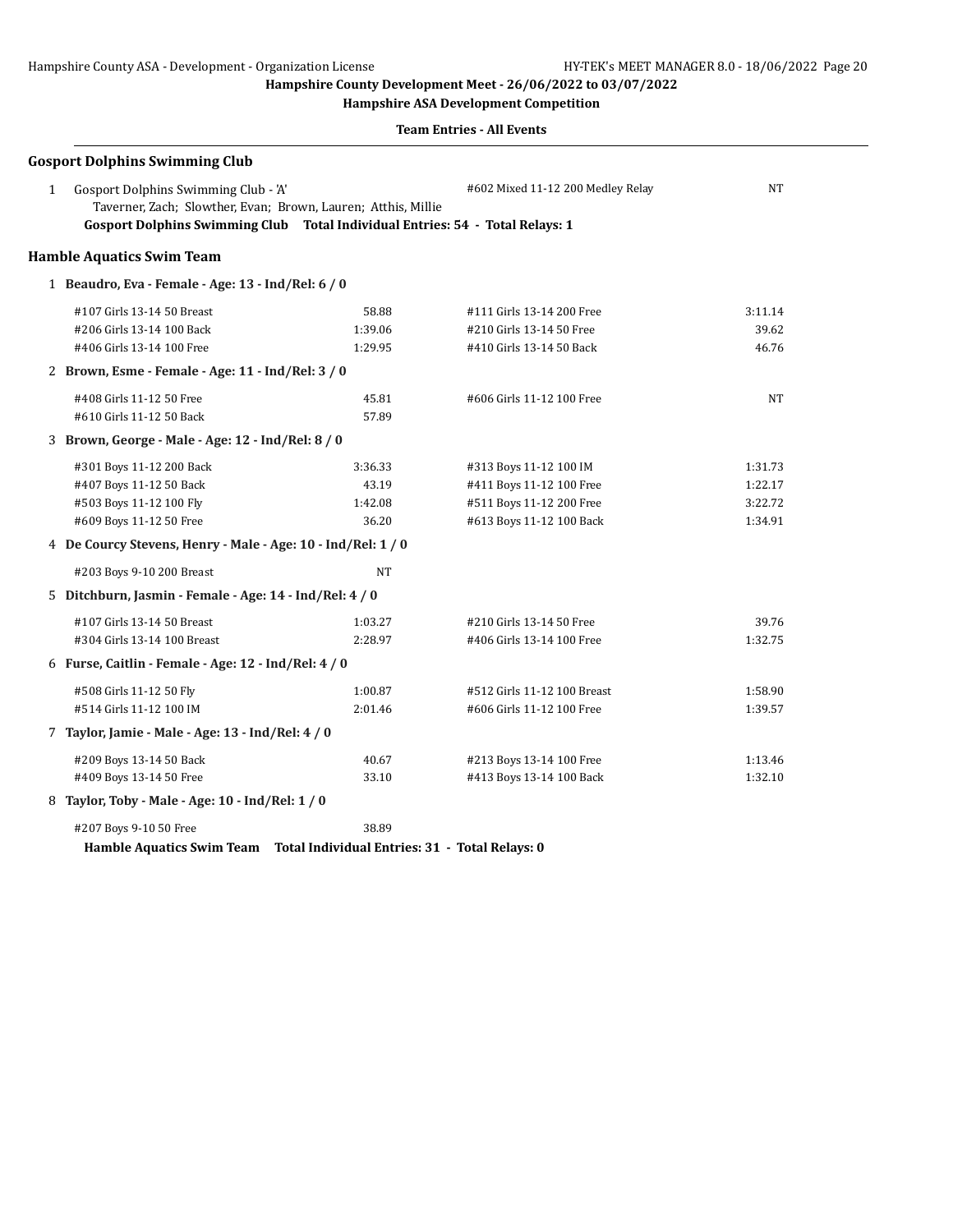**Hampshire ASA Development Competition**

| <b>Hart Swimming Club</b>                                                                                                                                        |                                            |                                                                                                                                                              |                                              |
|------------------------------------------------------------------------------------------------------------------------------------------------------------------|--------------------------------------------|--------------------------------------------------------------------------------------------------------------------------------------------------------------|----------------------------------------------|
| 1 Briggs, Lottie - Female - Age: 14 - Ind/Rel: 3 / 0                                                                                                             |                                            |                                                                                                                                                              |                                              |
| #111 Girls 13-14 200 Free<br>#214 Girls 13-14 200 Breast                                                                                                         | 2:50.97<br>3:35.30                         | #206 Girls 13-14 100 Back                                                                                                                                    | 1:30.16                                      |
| 2 Channing, Owen - Male - Age: 12 - Ind/Rel: 5 / 1                                                                                                               |                                            |                                                                                                                                                              |                                              |
| #305 Boys 11-12 50 Fly<br>#401 Mixed 11-12 200 Free Relay (1)<br>#609 Boys 11-12 50 Free                                                                         | 53.22<br>NT<br>35.07                       | #313 Boys 11-12 100 IM<br>#605 Boys 11-12 200 Breast<br>#613 Boys 11-12 100 Back                                                                             | 1:56.59<br>3:57.23<br>1:38.84                |
| 3 Faulkner, Milla - Female - Age: 12 - Ind/Rel: 3 / 0                                                                                                            |                                            |                                                                                                                                                              |                                              |
| #404 Girls 11-12 100 Back<br>#606 Girls 11-12 100 Free                                                                                                           | 1:32.45<br>1:24.56                         | #408 Girls 11-12 50 Free                                                                                                                                     | 37.87                                        |
| 4 Goddard, Edward - Male - Age: 11 - Ind/Rel: 6 / 1                                                                                                              |                                            |                                                                                                                                                              |                                              |
| #305 Boys 11-12 50 Fly<br>#411 Boys 11-12 100 Free<br>#511 Boys 11-12 200 Free<br>#609 Boys 11-12 50 Free<br>5 Goddard, Oliver - Male - Age: 13 - Ind/Rel: 6 / 2 | 46.87<br>1:20.56<br>2:57.08<br>36.93       | #407 Boys 11-12 50 Back<br>#503 Boys 11-12 100 Fly<br>#602 Mixed 11-12 200 Medley Relay (1)                                                                  | 43.01<br>1:50.88<br>NT                       |
| #108 Boys 13-14 50 Fly                                                                                                                                           | 38.35                                      | #202 Mixed 13-14 200 Free Relay (1)                                                                                                                          | NT                                           |
| #209 Boys 13-14 50 Back<br>#303 Boys 13-14 200 Free<br>#402 Mixed 13-14 200 Medley Relay (1)                                                                     | 36.40<br>2:34.24<br>NT                     | #213 Boys 13-14 100 Free<br>#311 Boys 13-14 100 Fly<br>#409 Boys 13-14 50 Free                                                                               | 1:10.02<br>1:24.26<br>32.33                  |
| 6 Gordon, Alexander - Male - Age: 12 - Ind/Rel: 8 / 2                                                                                                            |                                            |                                                                                                                                                              |                                              |
| #305 Boys 11-12 50 Fly<br>#313 Boys 11-12 100 IM<br>#407 Boys 11-12 50 Back<br>#503 Boys 11-12 100 Fly<br>#602 Mixed 11-12 200 Medley Relay (2)                  | 39.75<br>1:39.63<br>43.24<br>1:42.28<br>NT | #309 Boys 11-12 100 Breast<br>#401 Mixed 11-12 200 Free Relay (3)<br>#411 Boys 11-12 100 Free<br>#507 Boys 11-12 50 Breast<br>#609 Boys 11-12 50 Free        | 1:35.40<br>NΤ<br>1:28.75<br>44.85<br>35.24   |
| 7 Haffenden-Fry, Isabelle - Female - Age: 9 - Ind/Rel: 3 / 0                                                                                                     |                                            |                                                                                                                                                              |                                              |
| #204 Girls 9-10 100 Free<br>#608 Girls 9-10 50 Free<br>8 Hedgecock, Michaela - Female - Age: 13 - Ind/Rel: 5 / 0                                                 | 1:57.93<br>51.32                           | #208 Girls 9-10 50 Back                                                                                                                                      | 53.29                                        |
| #103 Girls 13-14 100 Fly                                                                                                                                         | 1:37.19                                    | #107 Girls 13-14 50 Breast                                                                                                                                   | 48.26                                        |
| #111 Girls 13-14 200 Free<br>#406 Girls 13-14 100 Free                                                                                                           | 3:00.89<br>1:20.45                         | #214 Girls 13-14 200 Breast                                                                                                                                  | 3:42.70                                      |
| 9 Hodgson, Chloe - Female - Age: 13 - Ind/Rel: 4 / 0                                                                                                             |                                            |                                                                                                                                                              |                                              |
| #107 Girls 13-14 50 Breast<br>#406 Girls 13-14 100 Free                                                                                                          | 44.50<br>1:12.08                           | #111 Girls 13-14 200 Free<br>#410 Girls 13-14 50 Back                                                                                                        | 2:36.84<br>39.45                             |
| 10 Irani, Francesca - Female - Age: 12 - Ind/Rel: 8 / 2                                                                                                          |                                            |                                                                                                                                                              |                                              |
| #302 Girls 11-12 100 Fly<br>#310 Girls 11-12 200 Free<br>#408 Girls 11-12 50 Free<br>#508 Girls 11-12 50 Fly<br>#602 Mixed 11-12 200 Medley Relay (3)            | 1:27.70<br>2:38.54<br>35.64<br>38.75<br>NT | #306 Girls 11-12 50 Breast<br>#401 Mixed 11-12 200 Free Relay (2)<br>#412 Girls 11-12 200 Breast<br>#512 Girls 11-12 100 Breast<br>#606 Girls 11-12 100 Free | 44.84<br>NΤ<br>3:23.38<br>1:37.16<br>1:15.16 |
| 11 Joiner, Heidi - Female - Age: 12 - Ind/Rel: 2 / 0                                                                                                             |                                            |                                                                                                                                                              |                                              |
| #404 Girls 11-12 100 Back                                                                                                                                        | 1:34.99                                    | #408 Girls 11-12 50 Free                                                                                                                                     | 39.38                                        |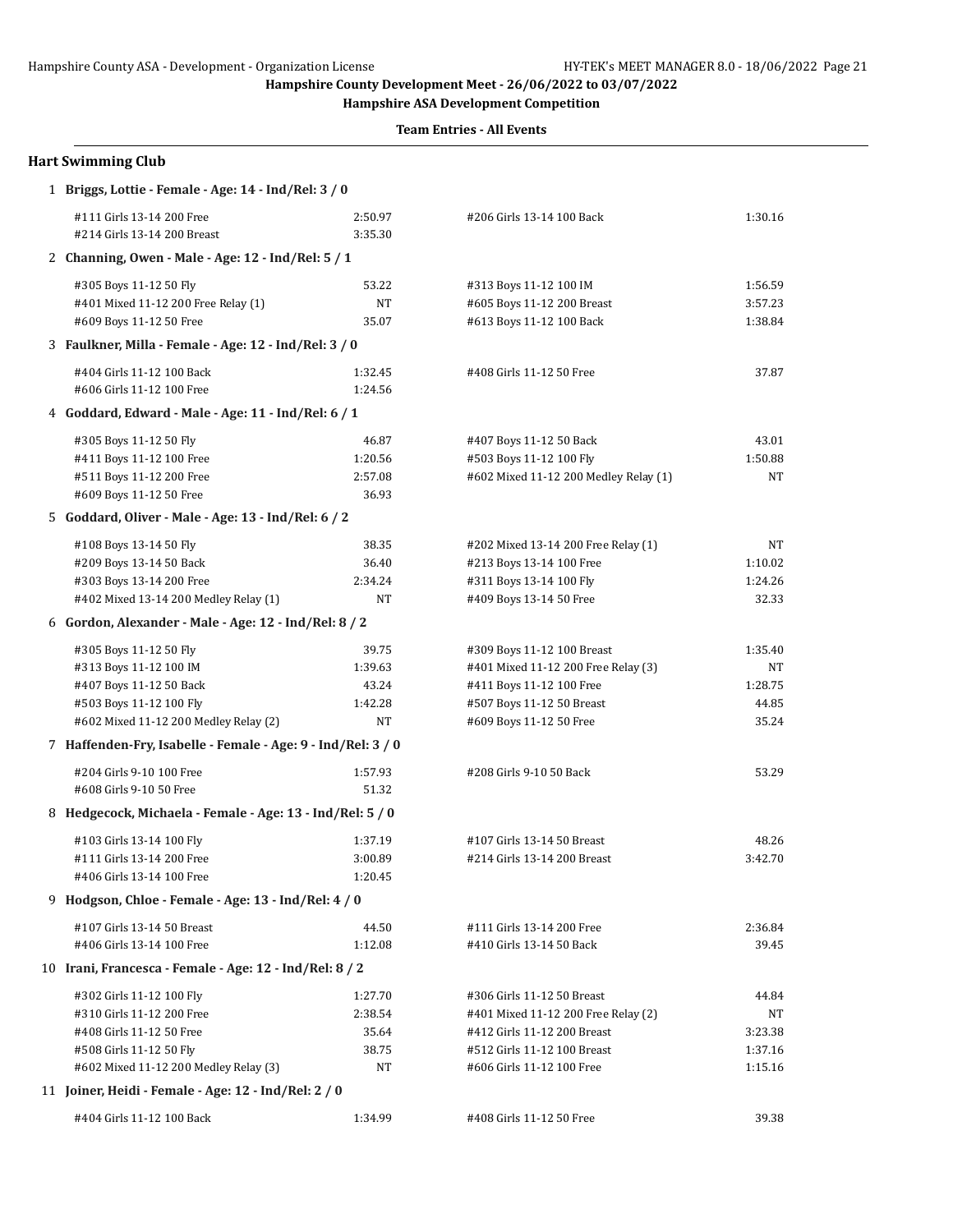**Hampshire ASA Development Competition**

| <b>Hart Swimming Club</b>                               |           |                                       |         |
|---------------------------------------------------------|-----------|---------------------------------------|---------|
| 12 Joiner, Zara - Female - Age: 10 - Ind/Rel: 2 / 0     |           |                                       |         |
| #105 Girls 9-10 50 Fly                                  | 51.20     | #208 Girls 9-10 50 Back               | 48.10   |
| 13 Livesey, Kaylem - Male - Age: 10 - Ind/Rel: 3 / 0    |           |                                       |         |
| #106 Boys 9-10 50 Breast                                | NT        | #207 Boys 9-10 50 Free                | NT      |
| #607 Boys 9-10 50 Back                                  | <b>NT</b> |                                       |         |
| 14 Lovick, Ollie - Male - Age: 13 - Ind/Rel: 3 / 2      |           |                                       |         |
| #108 Boys 13-14 50 Fly                                  | 44.36     | #112 Boys 13-14 100 Breast            | 1:47.22 |
| #202 Mixed 13-14 200 Free Relay (4)                     | NT        | #213 Boys 13-14 100 Free              | 1:21.60 |
| #402 Mixed 13-14 200 Medley Relay (4)                   | <b>NT</b> |                                       |         |
| 15 Paruchuri, Abhay - Male - Age: 12 - Ind/Rel: 4 / 0   |           |                                       |         |
| #407 Boys 11-12 50 Back                                 | 51.71     | #411 Boys 11-12 100 Free              | 1:30.22 |
| #507 Boys 11-12 50 Breast                               | 51.25     | #609 Boys 11-12 50 Free               | 50.20   |
| 16 Paull, Emily - Female - Age: 11 - Ind/Rel: 10 / 0    |           |                                       |         |
| #306 Girls 11-12 50 Breast                              | 49.50     | #310 Girls 11-12 200 Free             | 3:14.85 |
| #404 Girls 11-12 100 Back                               | 1:34.92   | #408 Girls 11-12 50 Free              | 38.72   |
| #412 Girls 11-12 200 Breast                             | 3:58.35   | #504 Girls 11-12 200 Back             | 3:25.49 |
| #512 Girls 11-12 100 Breast                             | 1:50.06   | #514 Girls 11-12 100 IM               | NT      |
| #606 Girls 11-12 100 Free                               | 1:25.92   | #610 Girls 11-12 50 Back              | 43.96   |
| 17 Peralta, Andrea - Female - Age: 11 - Ind/Rel: 9 / 0  |           |                                       |         |
| #302 Girls 11-12 100 Fly                                | 1:52.08   | #306 Girls 11-12 50 Breast            | 52.85   |
| #310 Girls 11-12 200 Free                               | 2:58.04   | #404 Girls 11-12 100 Back             | 1:30.96 |
| #408 Girls 11-12 50 Free                                | 39.55     | #508 Girls 11-12 50 Fly               | 47.18   |
| #512 Girls 11-12 100 Breast                             | 1:49.44   | #610 Girls 11-12 50 Back              | 43.49   |
| #614 Girls 11-12 200 Fly                                | 3:53.48   |                                       |         |
| 18 Saunders, Vesper - Female - Age: 11 - Ind/Rel: 4 / 0 |           |                                       |         |
| #404 Girls 11-12 100 Back                               | 1:33.22   | #408 Girls 11-12 50 Free              | 42.24   |
| #606 Girls 11-12 100 Free                               | 1:29.95   | #610 Girls 11-12 50 Back              | 44.01   |
| 19 Stancheva, Eva - Female - Age: 12 - Ind/Rel: 5 / 2   |           |                                       |         |
| #306 Girls 11-12 50 Breast                              | 50.39     | #310 Girls 11-12 200 Free             | 2:52.24 |
| #401 Mixed 11-12 200 Free Relay (4)                     | NT        | #408 Girls 11-12 50 Free              | 37.82   |
| #508 Girls 11-12 50 Fly                                 | 47.01     | #602 Mixed 11-12 200 Medley Relay (4) | NT      |
| #606 Girls 11-12 100 Free                               | 1:22.57   |                                       |         |
| 20 Stuart, Finlay - Male - Age: 12 - Ind/Rel: 5 / 0     |           |                                       |         |
| #301 Boys 11-12 200 Back                                | 3:03.67   | #305 Boys 11-12 50 Fly                | 42.61   |
| #407 Boys 11-12 50 Back                                 | 40.08     | #503 Boys 11-12 100 Fly               | 1:36.02 |
| #609 Boys 11-12 50 Free                                 | 37.64     |                                       |         |
| 21 Stuart, Poppy - Female - Age: 12 - Ind/Rel: 2 / 0    |           |                                       |         |
| #408 Girls 11-12 50 Free                                | 41.54     | #610 Girls 11-12 50 Back              | 52.77   |
| 22 Vanstone, Hannah - Female - Age: 11 - Ind/Rel: 4 / 0 |           |                                       |         |
| #504 Girls 11-12 200 Back                               | 3:12.81   | #508 Girls 11-12 50 Fly               | 45.51   |
| #512 Girls 11-12 100 Breast                             | 1:51.20   | #606 Girls 11-12 100 Free             | 1:23.49 |
| 23 Whiteside, Farah - Female - Age: 12 - Ind/Rel: 5 / 0 |           |                                       |         |
| #306 Girls 11-12 50 Breast                              | 51.85     | #310 Girls 11-12 200 Free             | 3:10.08 |
| #408 Girls 11-12 50 Free                                | 37.84     | #508 Girls 11-12 50 Fly               | 49.46   |
| #606 Girls 11-12 100 Free                               | 1:29.53   |                                       |         |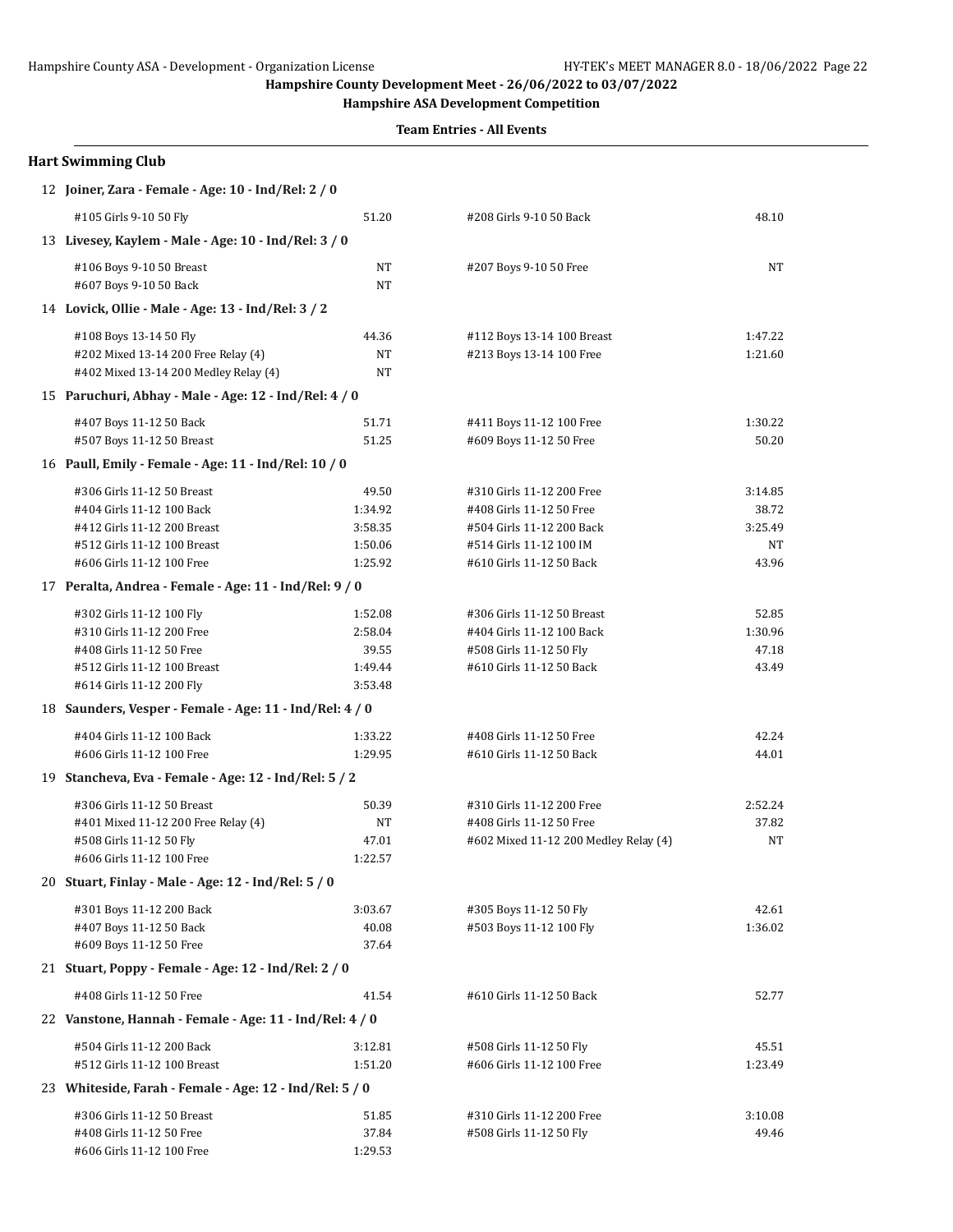**Hampshire ASA Development Competition**

### **Team Entries - All Events**

## **Hart Swimming Club**

## 24 **Worship, Ella - Female - Age: 14 - Ind/Rel: 11 / 2**

|              | #103 Girls 13-14 100 Fly                                             | 1:36.03 | #107 Girls 13-14 50 Breast           | 50.13     |
|--------------|----------------------------------------------------------------------|---------|--------------------------------------|-----------|
|              | #111 Girls 13-14 200 Free                                            | 2:46.20 | #202 Mixed 13-14 200 Free Relay (2)  | NT        |
|              | #206 Girls 13-14 100 Back                                            | 1:25.55 | #210 Girls 13-14 50 Free             | 33.69     |
|              | #214 Girls 13-14 200 Breast                                          | 3:23.37 | #304 Girls 13-14 100 Breast          | 1:32.33   |
|              | #308 Girls 13-14 50 Fly                                              | 39.51   | #312 Girls 13-14 200 Back            | 3:04.48   |
|              | #402 Mixed 13-14 200 Medley Relay (2)                                | NT      | #406 Girls 13-14 100 Free            | 1:11.77   |
|              | #410 Girls 13-14 50 Back                                             | 42.92   |                                      |           |
| 25           | Yates, Samuel - Male - Age: 13 - Ind/Rel: 3 / 2                      |         |                                      |           |
|              | #104 Boys 13-14 200 Back                                             | 3:07.31 | #108 Boys 13-14 50 Fly               | 35.41     |
|              | #202 Mixed 13-14 200 Free Relay (3)                                  | NT      | #209 Boys 13-14 50 Back              | 38.77     |
|              | #402 Mixed 13-14 200 Medley Relay (3)                                | NT      |                                      |           |
| $\mathbf{1}$ | Hart Swimming Club - 'A'                                             |         | #202 Mixed 13-14 200 Freestyle Relay | NT        |
|              | Goddard, Oliver; Worship, Ella; Yates, Samuel; Lovick, Ollie         |         |                                      |           |
| 2            | Hart Swimming Club - 'A'                                             |         | #401 Mixed 11-12 200 Freestyle Relay | NT        |
|              | Channing, Owen; Irani, Francesca; Gordon, Alexander; Stancheva, Eva  |         |                                      |           |
| 3            | Hart Swimming Club - 'A'                                             |         | #402 Mixed 13-14 200 Medley Relay    | NT        |
|              | Goddard, Oliver; Worship, Ella; Yates, Samuel; Lovick, Ollie         |         |                                      |           |
| 4            | Hart Swimming Club - 'A'                                             |         | #602 Mixed 11-12 200 Medley Relay    | <b>NT</b> |
|              | Goddard, Edward; Gordon, Alexander; Irani, Francesca; Stancheva, Eva |         |                                      |           |
|              | Hart Swimming Club Total Individual Entries: 123 - Total Relays: 4   |         |                                      |           |
|              |                                                                      |         |                                      |           |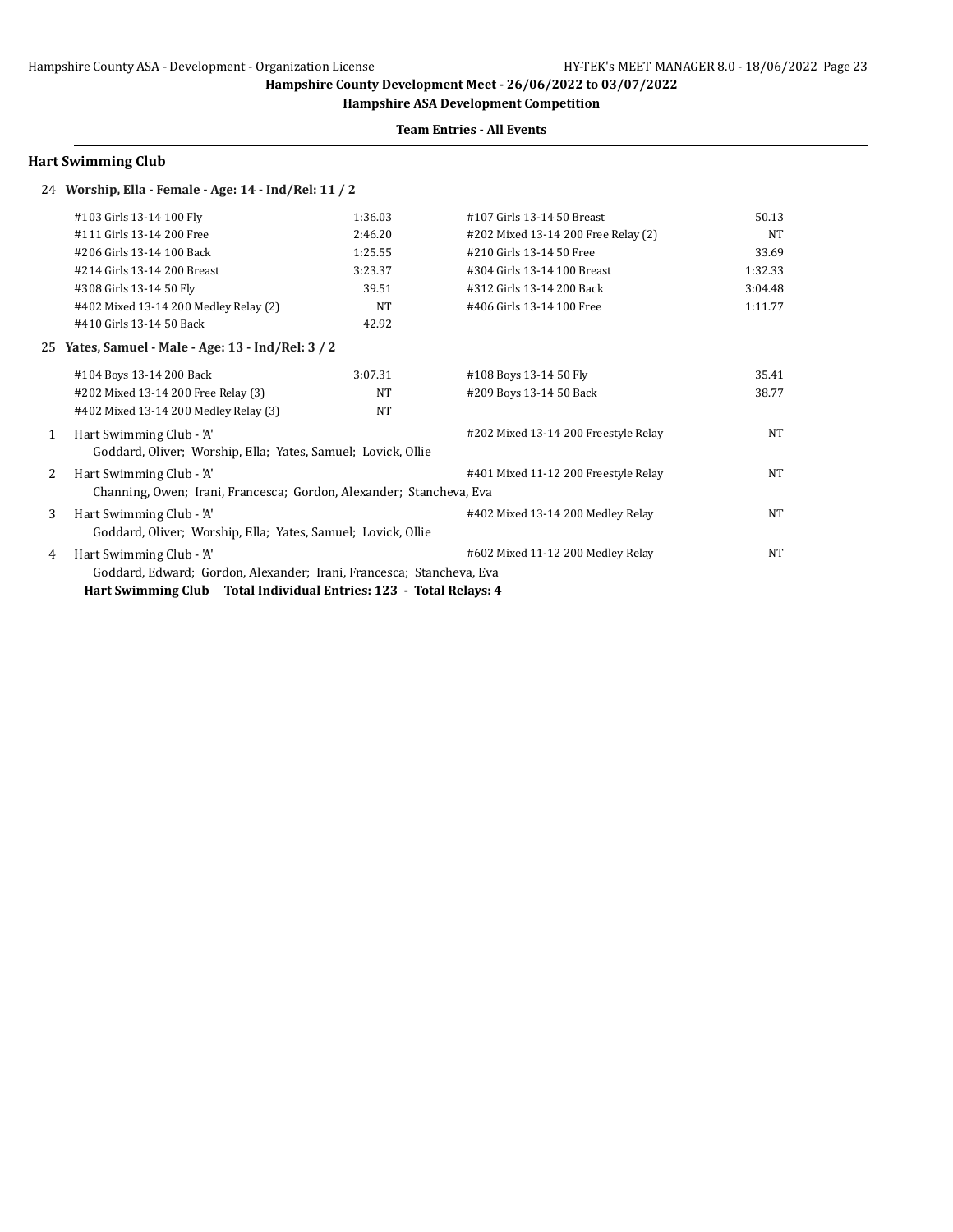**Hampshire ASA Development Competition**

| <b>Portsmouth Northsea Swimming C-SE</b>                     |         |                                       |         |  |  |
|--------------------------------------------------------------|---------|---------------------------------------|---------|--|--|
| 1 Andreeva, Raya P - Female - Age: 13 - Ind/Rel: 10 / 0      |         |                                       |         |  |  |
| #103 Girls 13-14 100 Fly                                     | NΤ      | #107 Girls 13-14 50 Breast            | 49.71   |  |  |
| #111 Girls 13-14 200 Free                                    | NT      | #206 Girls 13-14 100 Back             | 1:34.36 |  |  |
| #304 Girls 13-14 100 Breast                                  | 1:43.88 | #308 Girls 13-14 50 Fly               | 49.95   |  |  |
| #312 Girls 13-14 200 Back                                    | NT      | #314 Girls 13-14 100 IM               | 1:37.58 |  |  |
| #406 Girls 13-14 100 Free                                    | 1:34.30 | #410 Girls 13-14 50 Back              | 44.65   |  |  |
| 2 Ashman, Beau - Male - Age: 12 - Ind/Rel: 9 / 2             |         |                                       |         |  |  |
| #305 Boys 11-12 50 Fly                                       | 40.89   | #309 Boys 11-12 100 Breast            | 1:43.96 |  |  |
| #313 Boys 11-12 100 IM                                       | 1:28.32 | #402 Mixed 13-14 200 Medley Relay (2) | 2:28.76 |  |  |
| #407 Boys 11-12 50 Back                                      | 36.47   | #411 Boys 11-12 100 Free              | 1:08.73 |  |  |
| #503 Boys 11-12 100 Fly                                      | 1:51.48 | #507 Boys 11-12 50 Breast             | 44.88   |  |  |
| #602 Mixed 11-12 200 Medley Relay (2)                        | 2:31.73 | #609 Boys 11-12 50 Free               | 30.97   |  |  |
| #613 Boys 11-12 100 Back                                     | 1:21.77 |                                       |         |  |  |
| 3 Baderelden, Layla - Female - Age: 10 - Ind/Rel: 3 / 0      |         |                                       |         |  |  |
| #208 Girls 9-10 50 Back                                      | 1:00.47 | #506 Girls 9-10 50 Breast             | 1:18.61 |  |  |
| #608 Girls 9-10 50 Free                                      | 57.41   |                                       |         |  |  |
| 4 Baker-Newman, Dylan - Male - Age: 13 - Ind/Rel: 11 / 0     |         |                                       |         |  |  |
| #104 Boys 13-14 200 Back                                     | NT      | #112 Boys 13-14 100 Breast            | 1:59.77 |  |  |
| #114 Boys 13-14 100 IM                                       | 1:38.14 | #209 Boys 13-14 50 Back               | 42.13   |  |  |
| #213 Boys 13-14 100 Free                                     | 1:32.12 | #303 Boys 13-14 200 Free              | 3:40.32 |  |  |
| #307 Boys 13-14 50 Breast                                    | 48.97   | #311 Boys 13-14 100 Fly               | NT      |  |  |
| #405 Boys 13-14 200 Breast                                   | NT      | #409 Boys 13-14 50 Free               | 37.89   |  |  |
| #413 Boys 13-14 100 Back                                     | NT      |                                       |         |  |  |
| 5 Brady-Hercock, Cian - Male - Age: 13 - Ind/Rel: 8 / 1      |         |                                       |         |  |  |
| #108 Boys 13-14 50 Fly                                       | 40.21   | #114 Boys 13-14 100 IM                | 1:34.19 |  |  |
| #202 Mixed 13-14 200 Free Relay (3)                          | 2:11.27 | #209 Boys 13-14 50 Back               | 41.53   |  |  |
| #213 Boys 13-14 100 Free                                     | 1:13.39 | #303 Boys 13-14 200 Free              | 2:36.00 |  |  |
| #311 Boys 13-14 100 Fly                                      | 1:42.76 | #409 Boys 13-14 50 Free               | 33.72   |  |  |
| #413 Boys 13-14 100 Back                                     | 1:29.26 |                                       |         |  |  |
| 6 Browning-Sanchez, Alfonso - Male - Age: 9 - Ind/Rel: 4 / 0 |         |                                       |         |  |  |
| #505 Boys 9-10 50 Fly                                        | 56.33   | #513 Boys 9-10 100 IM                 | 2:07.86 |  |  |
| #607 Boys 9-10 50 Back                                       | 58.99   | #611 Boys 9-10 100 Free               | NT      |  |  |
| Clay, Owen - Male - Age: 12 - Ind/Rel: 6 / 0                 |         |                                       |         |  |  |
| #309 Boys 11-12 100 Breast                                   | 2:10.20 | #313 Boys 11-12 100 IM                | NT      |  |  |
| #407 Boys 11-12 50 Back                                      | 47.25   | #411 Boys 11-12 100 Free              | NT      |  |  |
| #609 Boys 11-12 50 Free                                      | 43.00   | #613 Boys 11-12 100 Back              | 1:45.08 |  |  |
| 8 Clay, Sophie - Female - Age: 9 - Ind/Rel: 6 / 1            |         |                                       |         |  |  |
| #101 Girls 9-10 100 Breast                                   | NT      | #105 Girls 9-10 50 Fly                | NT      |  |  |
| #204 Girls 9-10 100 Free                                     | NT      | #208 Girls 9-10 50 Back               | 55.89   |  |  |
| #601 Mixed 9-10 200 Free Relay (4)                           | 2:57.04 | #604 Girls 9-10 100 Back              | NT      |  |  |
| #608 Girls 9-10 50 Free                                      | 52.78   |                                       |         |  |  |
| 9 Ellis, Jack R - Male - Age: 10 - Ind/Rel: 8 / 2            |         |                                       |         |  |  |
| #106 Boys 9-10 50 Breast                                     | 1:01.03 | #201 Mixed 9-10 200 Medley Relay (4)  | 3:16.36 |  |  |
| #207 Boys 9-10 50 Free                                       | 40.32   | #211 Boys 9-10 100 Back               | 1:32.08 |  |  |
| #505 Boys 9-10 50 Fly                                        | 57.89   | #509 Boys 9-10 100 Breast             | 2:06.96 |  |  |
| #513 Boys 9-10 100 IM                                        | 1:49.38 | #601 Mixed 9-10 200 Free Relay (2)    | 2:57.04 |  |  |
| #607 Boys 9-10 50 Back                                       | 44.54   | #611 Boys 9-10 100 Free               | 1:29.36 |  |  |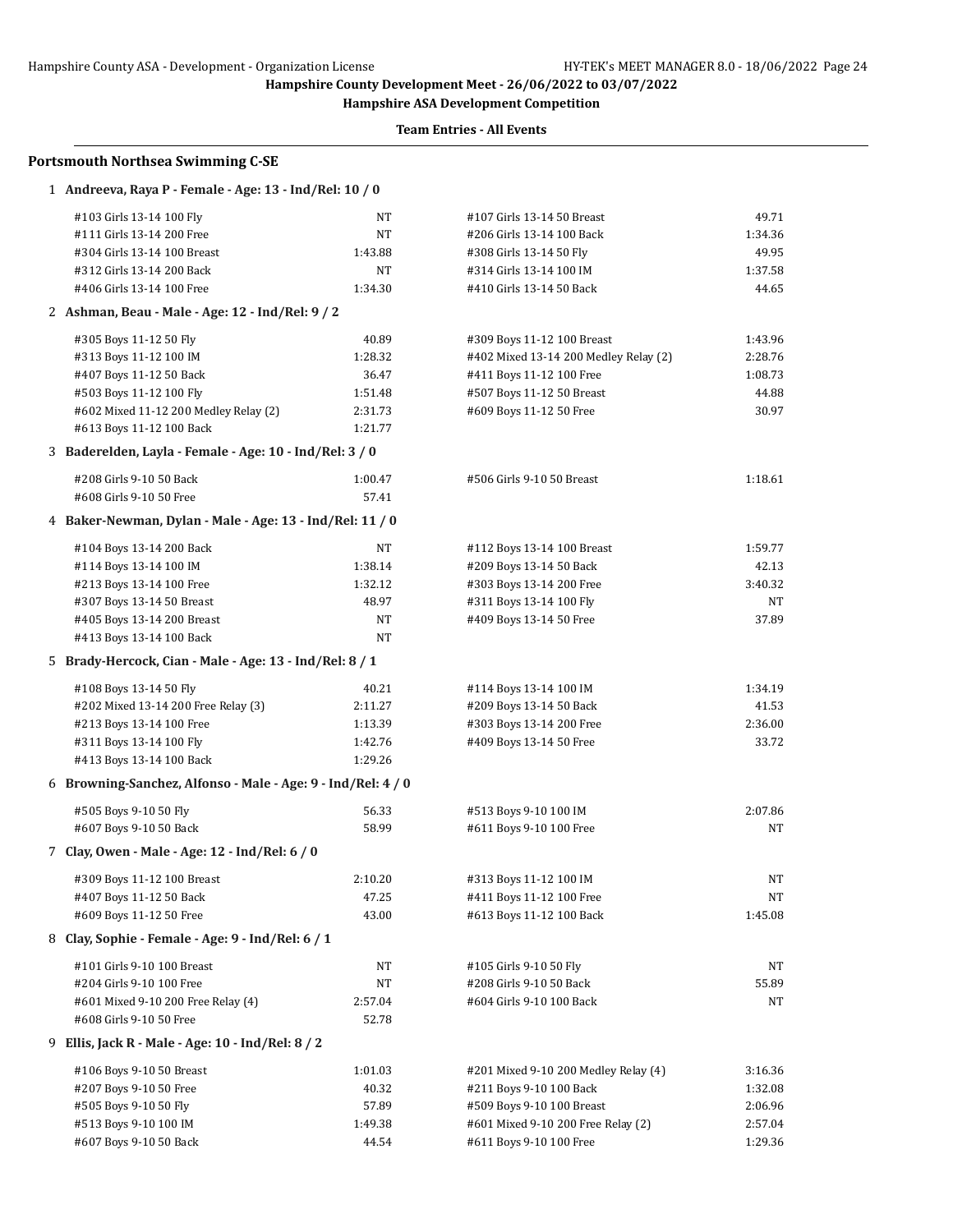**Hampshire ASA Development Competition**

| <b>Portsmouth Northsea Swimming C-SE</b>               |           |                                     |         |
|--------------------------------------------------------|-----------|-------------------------------------|---------|
| 10 Ewins, Jacob - Male - Age: 11 - Ind/Rel: 7 / 0      |           |                                     |         |
| #309 Boys 11-12 100 Breast                             | 2:00.00   | #407 Boys 11-12 50 Back             | 45.71   |
| #411 Boys 11-12 100 Free                               | 1:31.77   | #507 Boys 11-12 50 Breast           | 53.49   |
| #511 Boys 11-12 200 Free                               | 3:57.09   | #605 Boys 11-12 200 Breast          | NT      |
| #609 Boys 11-12 50 Free                                | 39.76     |                                     |         |
| 11 Ginther, Leon - Male - Age: 11 - Ind/Rel: 4 / 0     |           |                                     |         |
| #309 Boys 11-12 100 Breast                             | 1:32.95   | #313 Boys 11-12 100 IM              | 1:26.31 |
| #503 Boys 11-12 100 Fly                                | 1:26.71   | #605 Boys 11-12 200 Breast          | NT      |
| 12 Godson, Luke - Male - Age: 10 - Ind/Rel: 4 / 2      |           |                                     |         |
| #201 Mixed 9-10 200 Medley Relay (2)                   | 3:16.36   | #509 Boys 9-10 100 Breast           | 2:02.27 |
| #513 Boys 9-10 100 IM                                  | 1:57.70   | #601 Mixed 9-10 200 Free Relay (1)  | 2:57.04 |
| #607 Boys 9-10 50 Back                                 | 53.63     | #611 Boys 9-10 100 Free             | 1:53.72 |
| 13 Heywood, Sofia - Female - Age: 12 - Ind/Rel: 6 / 0  |           |                                     |         |
| #302 Girls 11-12 100 Fly                               | NT        | #310 Girls 11-12 200 Free           | 3:19.72 |
| #408 Girls 11-12 50 Free                               | 38.74     | #504 Girls 11-12 200 Back           | NT      |
| #512 Girls 11-12 100 Breast                            | 1:57.11   | #610 Girls 11-12 50 Back            | 43.67   |
| 14 Houghton, Cleo - Female - Age: 12 - Ind/Rel: 12 / 3 |           |                                     |         |
| #302 Girls 11-12 100 Fly                               | NΤ        | #306 Girls 11-12 50 Breast          | 50.50   |
| #310 Girls 11-12 200 Free                              | NΤ        | #401 Mixed 11-12 200 Free Relay (2) | 2:09.96 |
| #402 Mixed 13-14 200 Medley Relay (4)                  | 2:28.76   | #404 Girls 11-12 100 Back           | 1:33.16 |
| #408 Girls 11-12 50 Free                               | 35.89     | #412 Girls 11-12 200 Breast         | NT      |
| #504 Girls 11-12 200 Back                              | NT        | #508 Girls 11-12 50 Fly             | 42.84   |
| #512 Girls 11-12 100 Breast                            | 1:57.23   | #514 Girls 11-12 100 IM             | 1:36.08 |
| #602 Mixed 11-12 200 Medley Relay (4)                  | 2:31.73   | #606 Girls 11-12 100 Free           | 1:18.00 |
| #610 Girls 11-12 50 Back                               | 43.63     |                                     |         |
| 15 Jenkins, Eva - Female - Age: 13 - Ind/Rel: 6 / 0    |           |                                     |         |
| #107 Girls 13-14 50 Breast                             | 45.57     | #111 Girls 13-14 200 Free           | 2:40.51 |
| #206 Girls 13-14 100 Back                              | 1:24.36   | #304 Girls 13-14 100 Breast         | 1:35.71 |
| #308 Girls 13-14 50 Fly                                | 38.47     | #314 Girls 13-14 100 IM             | 1:31.87 |
| 16 Jenkins, George - Male - Age: 11 - Ind/Rel: 8 / 0   |           |                                     |         |
| #301 Boys 11-12 200 Back                               | NT        | #305 Boys 11-12 50 Fly              | 51.87   |
| #309 Boys 11-12 100 Breast                             | <b>NT</b> | #313 Boys 11-12 100 IM              | 1:52.62 |
| #411 Boys 11-12 100 Free                               | 1:43.31   | #503 Boys 11-12 100 Fly             | 2:05.10 |
| #511 Boys 11-12 200 Free                               | 3:45.86   | #609 Boys 11-12 50 Free             | 42.99   |
| 17 Lee, Daisy - Female - Age: 13 - Ind/Rel: 4 / 0      |           |                                     |         |
| #107 Girls 13-14 50 Breast                             | 52.01     | #210 Girls 13-14 50 Free            | 40.24   |
| #304 Girls 13-14 100 Breast                            | 1:38.90   | #308 Girls 13-14 50 Fly             | 45.72   |
| 18 Likely, Ethan - Male - Age: 9 - Ind/Rel: 5 / 0      |           |                                     |         |
| #211 Boys 9-10 100 Back                                | NT        | #505 Boys 9-10 50 Fly               | 1:11.41 |
| #509 Boys 9-10 100 Breast                              | 2:11.01   | #607 Boys 9-10 50 Back              | 55.49   |
| #611 Boys 9-10 100 Free                                | NΤ        |                                     |         |
| 19 Lykidis, Nikos - Male - Age: 13 - Ind/Rel: 4 / 1    |           |                                     |         |
| #108 Boys 13-14 50 Fly                                 | 34.66     | #114 Boys 13-14 100 IM              | 1:29.08 |
| #202 Mixed 13-14 200 Free Relay (1)                    | 2:11.27   | #209 Boys 13-14 50 Back             | 40.14   |
| #213 Boys 13-14 100 Free                               | 1:11.33   |                                     |         |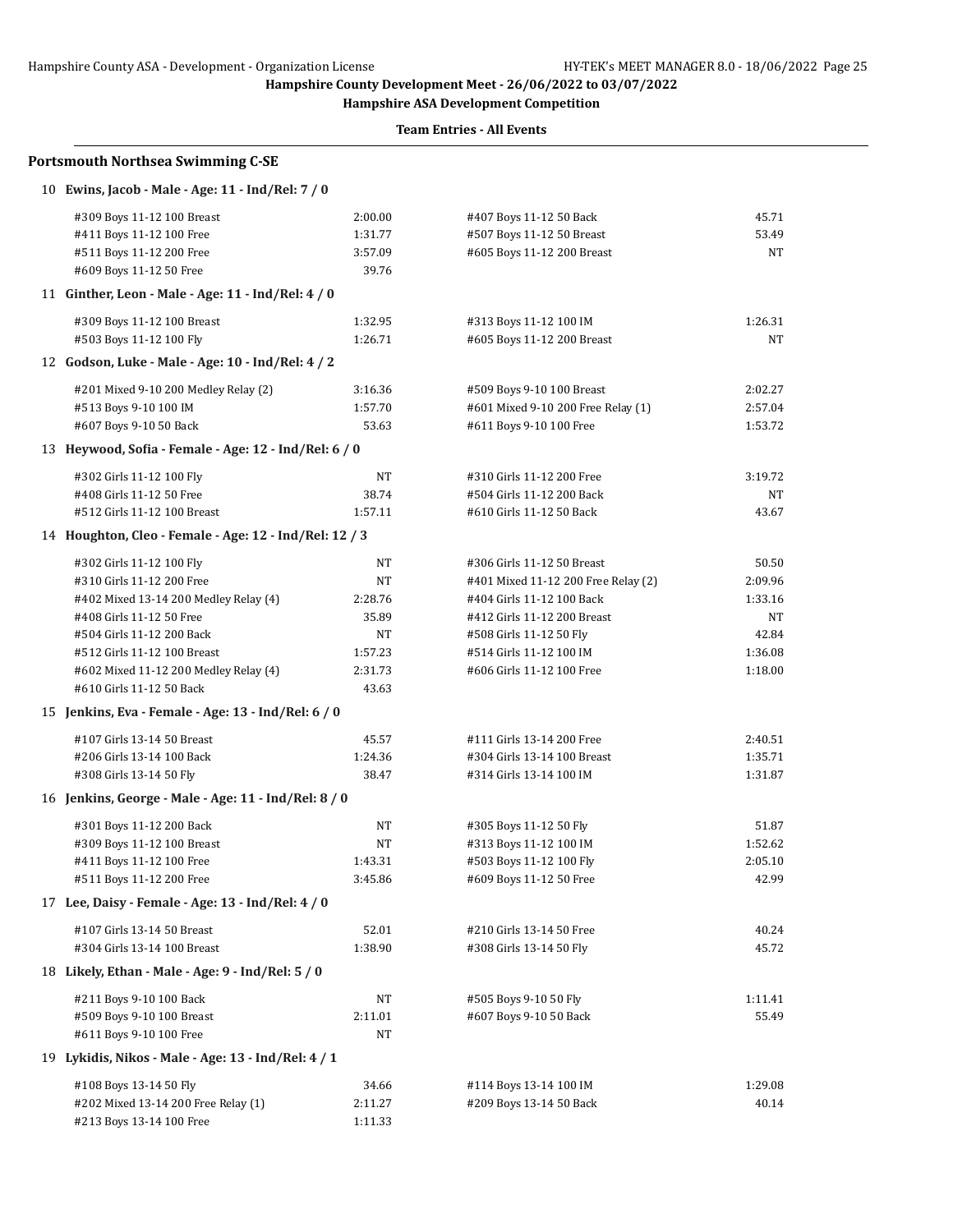**Hampshire ASA Development Competition**

| <b>Portsmouth Northsea Swimming C-SE</b>                    |         |                                       |         |
|-------------------------------------------------------------|---------|---------------------------------------|---------|
| 20 McGinley, Elsie-Mae - Female - Age: 12 - Ind/Rel: 13 / 2 |         |                                       |         |
| #302 Girls 11-12 100 Fly                                    | 1:31.32 | #306 Girls 11-12 50 Breast            | 47.03   |
| #310 Girls 11-12 200 Free                                   | 3:15.53 | #402 Mixed 13-14 200 Medley Relay (3) | 2:28.76 |
| #404 Girls 11-12 100 Back                                   | 1:24.22 | #408 Girls 11-12 50 Free              | 33.68   |
| #412 Girls 11-12 200 Breast                                 | NT      | #504 Girls 11-12 200 Back             | NT      |
| #508 Girls 11-12 50 Fly                                     | 40.29   | #512 Girls 11-12 100 Breast           | 1:45.23 |
| #514 Girls 11-12 100 IM                                     | 1:25.84 | #602 Mixed 11-12 200 Medley Relay (3) | 2:31.73 |
| #606 Girls 11-12 100 Free                                   | 1:19.58 | #610 Girls 11-12 50 Back              | 40.43   |
| #614 Girls 11-12 200 Fly                                    | NT      |                                       |         |
| 21 McInally, Tarryn - Female - Age: 11 - Ind/Rel: 4 / 0     |         |                                       |         |
| #504 Girls 11-12 200 Back                                   | NT      | #508 Girls 11-12 50 Fly               | 55.64   |
| #512 Girls 11-12 100 Breast                                 | NT      | #606 Girls 11-12 100 Free             | 1:28.76 |
| 22 McLean, Amelia - Female - Age: 11 - Ind/Rel: 8 / 0       |         |                                       |         |
| #306 Girls 11-12 50 Breast                                  | 1:02.49 | #404 Girls 11-12 100 Back             | NT      |
| #408 Girls 11-12 50 Free                                    | 46.00   | #508 Girls 11-12 50 Fly               | 1:04.14 |
| #512 Girls 11-12 100 Breast                                 | 2:21.02 | #514 Girls 11-12 100 IM               | 2:02.50 |
| #606 Girls 11-12 100 Free                                   | 1:44.55 | #610 Girls 11-12 50 Back              | 51.52   |
| 23 Mead, Grace E - Female - Age: 11 - Ind/Rel: 7 / 0        |         |                                       |         |
| #310 Girls 11-12 200 Free                                   | NT      | #404 Girls 11-12 100 Back             | 1:54.19 |
| #408 Girls 11-12 50 Free                                    | 45.54   | #508 Girls 11-12 50 Fly               | 1:02.11 |
| #512 Girls 11-12 100 Breast                                 | 2:07.29 | #606 Girls 11-12 100 Free             | 1:33.28 |
| #610 Girls 11-12 50 Back                                    | 53.13   |                                       |         |
| 24 Monk, Jessica - Female - Age: 9 - Ind/Rel: 2 / 0         |         |                                       |         |
| #113 Girls 9-10 100 IM                                      | NT      | #208 Girls 9-10 50 Back               | 51.62   |
| 25 Mose, Finn - Male - Age: 11 - Ind/Rel: 5 / 0             |         |                                       |         |
| #309 Boys 11-12 100 Breast                                  | 1:53.49 | #503 Boys 11-12 100 Fly               | 1:27.85 |
| #507 Boys 11-12 50 Breast                                   | 50.09   | #605 Boys 11-12 200 Breast            | 4:03.13 |
| #613 Boys 11-12 100 Back                                    | 1:30.13 |                                       |         |
| 26 Nightingale, Amber - Female - Age: 11 - Ind/Rel: 7 / 0   |         |                                       |         |
| #306 Girls 11-12 50 Breast                                  | 47.33   | #404 Girls 11-12 100 Back             | 1:50.16 |
| #412 Girls 11-12 200 Breast                                 | NΤ      | #508 Girls 11-12 50 Fly               | 55.97   |
| #512 Girls 11-12 100 Breast                                 | 1:43.29 | #514 Girls 11-12 100 IM               | 1:49.99 |
| #606 Girls 11-12 100 Free                                   | 1:33.85 |                                       |         |
| 27 Plunkett, Scarlett - Female - Age: 11 - Ind/Rel: 9 / 0   |         |                                       |         |
| #306 Girls 11-12 50 Breast                                  | 52.16   | #310 Girls 11-12 200 Free             | 3:26.10 |
| #408 Girls 11-12 50 Free                                    | 41.98   | #412 Girls 11-12 200 Breast           | NT      |
| #508 Girls 11-12 50 Fly                                     | 56.61   | #512 Girls 11-12 100 Breast           | 1:55.94 |
| #514 Girls 11-12 100 IM                                     | 1:51.68 | #606 Girls 11-12 100 Free             | 1:35.13 |
| #610 Girls 11-12 50 Back                                    | 48.15   |                                       |         |
| 28 Quinton, Esme - Female - Age: 13 - Ind/Rel: 5 / 1        |         |                                       |         |
| #202 Mixed 13-14 200 Free Relay (2)                         | 2:11.27 | #304 Girls 13-14 100 Breast           | 1:42.07 |
| #308 Girls 13-14 50 Fly                                     | 43.01   | #314 Girls 13-14 100 IM               | 1:31.45 |
| #406 Girls 13-14 100 Free                                   | 1:14.81 | #410 Girls 13-14 50 Back              | 42.71   |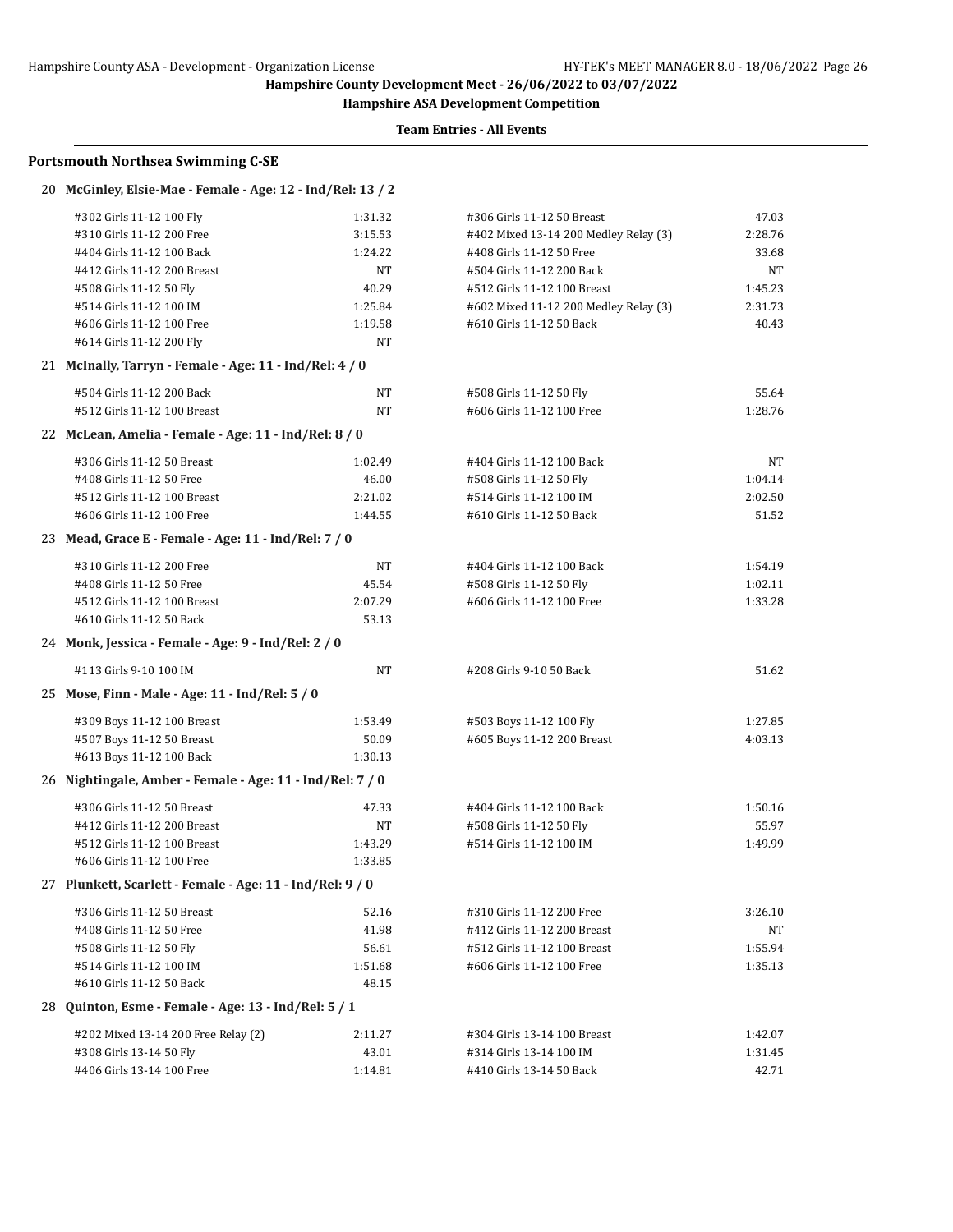**Hampshire ASA Development Competition**

| 29 Radford, Thomas James - Male - Age: 11 - Ind/Rel: 8 / 0 |         |                             |         |
|------------------------------------------------------------|---------|-----------------------------|---------|
| #301 Boys 11-12 200 Back                                   | NT      | #313 Boys 11-12 100 IM      | 1:38.50 |
| #407 Boys 11-12 50 Back                                    | 43.26   | #411 Boys 11-12 100 Free    | 1:28.39 |
| #503 Boys 11-12 100 Fly                                    | 1:45.27 | #511 Boys 11-12 200 Free    | 3:33.86 |
| #609 Boys 11-12 50 Free                                    | 39.81   | #613 Boys 11-12 100 Back    | 1:41.82 |
| 30 Rigg, Darcy - Female - Age: 12 - Ind/Rel: 7 / 0         |         |                             |         |
| #306 Girls 11-12 50 Breast                                 | NT      | #310 Girls 11-12 200 Free   | NΤ      |
| #404 Girls 11-12 100 Back                                  | NT      | #408 Girls 11-12 50 Free    | NT      |
| #508 Girls 11-12 50 Fly                                    | NΤ      | #512 Girls 11-12 100 Breast | NT      |
| #606 Girls 11-12 100 Free                                  | NΤ      |                             |         |
| 31 Rogers, Alistair - Male - Age: 9 - Ind/Rel: 2 / 0       |         |                             |         |
| #211 Boys 9-10 100 Back                                    | NT      | #603 Boys 9-10 200 Fly      | NT      |
| 32 Rolfe, Louis - Male - Age: 13 - Ind/Rel: 12 / 0         |         |                             |         |
| #104 Boys 13-14 200 Back                                   | NΤ      | #108 Boys 13-14 50 Fly      | 46.18   |
| #112 Boys 13-14 100 Breast                                 | 2:00.11 | #114 Boys 13-14 100 IM      | 1:36.59 |
| #209 Boys 13-14 50 Back                                    | 43.27   | #213 Boys 13-14 100 Free    | 1:26.53 |
| #303 Boys 13-14 200 Free                                   | 3:44.18 | #307 Boys 13-14 50 Breast   | 47.73   |
| #311 Boys 13-14 100 Fly                                    | NΤ      | #405 Boys 13-14 200 Breast  | NT      |
| #409 Boys 13-14 50 Free                                    | 40.27   | #413 Boys 13-14 100 Back    | 1:32.86 |
| 33 Scullion, OJ - Male - Age: 13 - Ind/Rel: 11 / 0         |         |                             |         |
| #104 Boys 13-14 200 Back                                   | NT      | #108 Boys 13-14 50 Fly      | 48.95   |
| #112 Boys 13-14 100 Breast                                 | 1:57.73 | #114 Boys 13-14 100 IM      | 1:37.93 |
| #209 Boys 13-14 50 Back                                    | 43.07   | #213 Boys 13-14 100 Free    | 1:31.47 |
| #303 Boys 13-14 200 Free                                   | 3:16.99 | #307 Boys 13-14 50 Breast   | 51.08   |
| #405 Boys 13-14 200 Breast                                 | 4:11.70 | #409 Boys 13-14 50 Free     | 36.90   |
| #413 Boys 13-14 100 Back                                   | 1:43.71 |                             |         |
| 34 Selska, Valeria - Female - Age: 11 - Ind/Rel: 6 / 0     |         |                             |         |
| #302 Girls 11-12 100 Fly                                   | NΤ      | #310 Girls 11-12 200 Free   | NT      |
| #404 Girls 11-12 100 Back                                  | NT      | #508 Girls 11-12 50 Fly     | 59.13   |
| #512 Girls 11-12 100 Breast                                | NΤ      | #606 Girls 11-12 100 Free   | NT      |
| 35 Shepherd, Holly - Female - Age: 13 - Ind/Rel: 2 / 0     |         |                             |         |
| #103 Girls 13-14 100 Fly                                   | 1:28.51 | #107 Girls 13-14 50 Breast  | 45.12   |
| 36 Skila, Aleks - Male - Age: 10 - Ind/Rel: 4 / 0          |         |                             |         |
| #211 Boys 9-10 100 Back                                    | NT      | #505 Boys 9-10 50 Fly       | NΤ      |
| #509 Boys 9-10 100 Breast                                  | NΤ      | #611 Boys 9-10 100 Free     | NΤ      |
| 37 Stoneman, Jack - Male - Age: 11 - Ind/Rel: 10 / 1       |         |                             |         |
| #301 Boys 11-12 200 Back                                   | NT      | #305 Boys 11-12 50 Fly      | 42.63   |
| #309 Boys 11-12 100 Breast                                 | 1:58.33 | #313 Boys 11-12 100 IM      | 1:36.21 |
| #401 Mixed 11-12 200 Free Relay (4)                        | 2:09.96 | #407 Boys 11-12 50 Back     | 41.99   |
| #411 Boys 11-12 100 Free                                   | 1:42.68 | #503 Boys 11-12 100 Fly     | 1:54.97 |
| #511 Boys 11-12 200 Free                                   | 3:32.03 | #609 Boys 11-12 50 Free     | 37.20   |
| #613 Boys 11-12 100 Back                                   | 1:40.72 |                             |         |
| 38 Stradwick, Amilie - Female - Age: 13 - Ind/Rel: 3 / 1   |         |                             |         |
| #202 Mixed 13-14 200 Free Relay (4)                        | 2:11.27 | #308 Girls 13-14 50 Fly     | 34.97   |
| #406 Girls 13-14 100 Free                                  | 1:16.94 | #414 Girls 13-14 200 Fly    | 3:20.69 |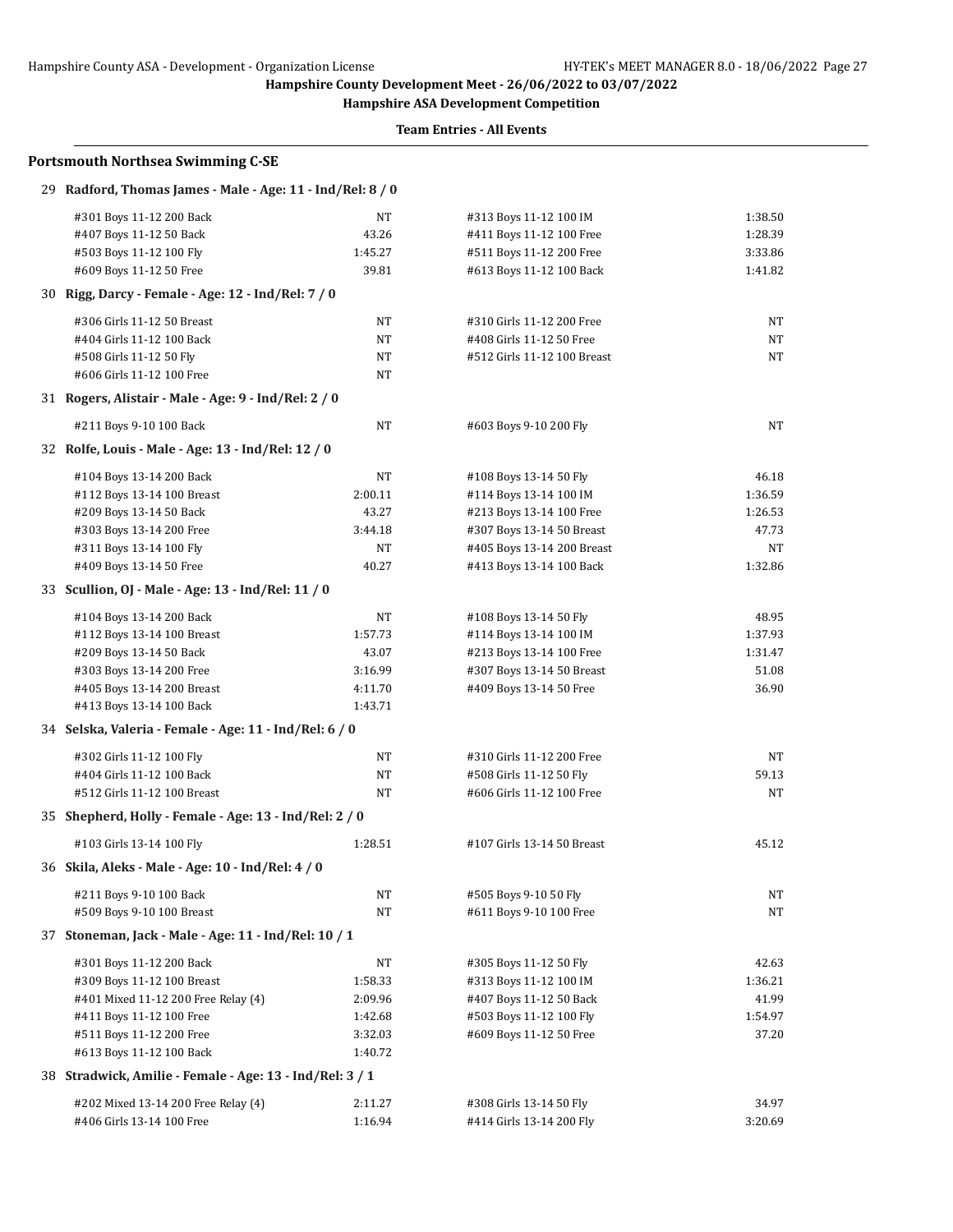## Hampshire County ASA - Development - Organization License HY-TEK's MEET MANAGER 8.0 - 18/06/2022 Page 28

**Hampshire County Development Meet - 26/06/2022 to 03/07/2022**

**Hampshire ASA Development Competition**

|   | <b>Portsmouth Northsea Swimming C-SE</b>                                                                     |                    |                                                         |                  |
|---|--------------------------------------------------------------------------------------------------------------|--------------------|---------------------------------------------------------|------------------|
|   | 39 Stradwick, Ava - Female - Age: 11 - Ind/Rel: 5 / 1                                                        |                    |                                                         |                  |
|   | #302 Girls 11-12 100 Fly                                                                                     | NΤ                 | #310 Girls 11-12 200 Free                               | 3:31.74          |
|   | #401 Mixed 11-12 200 Free Relay (3)                                                                          | 2:09.96            | #408 Girls 11-12 50 Free                                | 36.73            |
|   | #508 Girls 11-12 50 Fly                                                                                      | 44.22              | #606 Girls 11-12 100 Free                               | 1:32.44          |
|   | 40 Templeton, Austin / oz - Male - Age: 9 - Ind/Rel: 4 / 1                                                   |                    |                                                         |                  |
|   | #201 Mixed 9-10 200 Medley Relay (1)                                                                         | 3:16.36            | #207 Boys 9-10 50 Free                                  | 51.01            |
|   | #211 Boys 9-10 100 Back                                                                                      | 1:42.77            | #505 Boys 9-10 50 Fly                                   | 1:03.59          |
|   | #509 Boys 9-10 100 Breast                                                                                    | NT                 |                                                         |                  |
|   | 41 Tilley, Elisabeth - Female - Age: 12 - Ind/Rel: 8 / 0                                                     |                    |                                                         |                  |
|   | #302 Girls 11-12 100 Fly                                                                                     | NΤ                 | #306 Girls 11-12 50 Breast                              | NT               |
|   | #404 Girls 11-12 100 Back                                                                                    | NΤ                 | #412 Girls 11-12 200 Breast                             | NΤ               |
|   | #504 Girls 11-12 200 Back                                                                                    | NT                 | #514 Girls 11-12 100 IM                                 | NΤ               |
|   | #610 Girls 11-12 50 Back                                                                                     | 48.15              | #614 Girls 11-12 200 Fly                                | NT               |
|   | 42 Tucker, Byron Saul S - Male - Age: 12 - Ind/Rel: 8 / 3                                                    |                    |                                                         |                  |
|   | #301 Boys 11-12 200 Back                                                                                     | NΤ                 | #305 Boys 11-12 50 Fly                                  | 38.07            |
|   | #313 Boys 11-12 100 IM                                                                                       | 1:26.99            | #401 Mixed 11-12 200 Free Relay (1)                     | 2:09.96          |
|   | #402 Mixed 13-14 200 Medley Relay (1)                                                                        | 2:28.76            | #411 Boys 11-12 100 Free                                | 1:19.37          |
|   | #503 Boys 11-12 100 Fly                                                                                      | 1:31.59            | #511 Boys 11-12 200 Free                                | NT               |
|   | #602 Mixed 11-12 200 Medley Relay (1)<br>#613 Boys 11-12 100 Back                                            | 2:31.73<br>1:17.95 | #609 Boys 11-12 50 Free                                 | 32.68            |
|   | 43 Tucker, Roxy S - Female - Age: 11 - Ind/Rel: 6 / 0                                                        |                    |                                                         |                  |
|   |                                                                                                              |                    |                                                         |                  |
|   | #306 Girls 11-12 50 Breast                                                                                   | 55.62              | #408 Girls 11-12 50 Free                                | 44.70            |
|   | #508 Girls 11-12 50 Fly<br>#606 Girls 11-12 100 Free                                                         | 52.28<br>1:35.34   | #512 Girls 11-12 100 Breast<br>#610 Girls 11-12 50 Back | 1:48.37<br>55.97 |
|   | 44 Turnbull, Alexander - Male - Age: 11 - Ind/Rel: 7 / 0                                                     |                    |                                                         |                  |
|   |                                                                                                              |                    |                                                         |                  |
|   | #305 Boys 11-12 50 Fly<br>#407 Boys 11-12 50 Back                                                            | NΤ<br>59.31        | #309 Boys 11-12 100 Breast<br>#411 Boys 11-12 100 Free  | NT<br>NT         |
|   | #507 Boys 11-12 50 Breast                                                                                    | NT                 | #609 Boys 11-12 50 Free                                 | 56.11            |
|   | #613 Boys 11-12 100 Back                                                                                     | NT                 |                                                         |                  |
|   | 45 Vaughan, Dolly - Female - Age: 9 - Ind/Rel: 5 / 2                                                         |                    |                                                         |                  |
|   | #101 Girls 9-10 100 Breast                                                                                   | NT                 | #105 Girls 9-10 50 Fly                                  | 57.87            |
|   | #201 Mixed 9-10 200 Medley Relay (3)                                                                         | 3:16.36            | #204 Girls 9-10 100 Free                                | NT               |
|   | #506 Girls 9-10 50 Breast                                                                                    | 1:02.13            | #601 Mixed 9-10 200 Free Relay (3)                      | 2:57.04          |
|   | #604 Girls 9-10 100 Back                                                                                     | NT                 |                                                         |                  |
|   | 46 Window, Henry - Male - Age: 9 - Ind/Rel: 4 / 0                                                            |                    |                                                         |                  |
|   | #102 Boys 9-10 200 Free                                                                                      | NT                 | #106 Boys 9-10 50 Breast                                | 59.28            |
|   | #207 Boys 9-10 50 Free                                                                                       | 48.57              | #211 Boys 9-10 100 Back                                 | 1:44.34          |
| 1 | Portsmouth Northsea Swimming C - 'A'                                                                         |                    | #201 Mixed 9-10 200 Medley Relay                        | 3:16.36          |
|   | Templeton, Austin / oz; Godson, Luke; Vaughan, Dolly; Ellis, Jack R                                          |                    |                                                         |                  |
| 2 | Portsmouth Northsea Swimming C - 'A'                                                                         |                    | #202 Mixed 13-14 200 Freestyle Relay                    | 2:11.27          |
|   | Lykidis, Nikos; Quinton, Esme; Brady-Hercock, Cian; Stradwick, Amilie                                        |                    |                                                         |                  |
| 3 | Portsmouth Northsea Swimming C - 'A'<br>Tucker, Byron Saul S; Houghton, Cleo; Stradwick, Ava; Stoneman, Jack |                    | #401 Mixed 11-12 200 Freestyle Relay                    | 2:09.96          |
| 4 | Portsmouth Northsea Swimming C - 'A'                                                                         |                    | #402 Mixed 13-14 200 Medley Relay                       | 2:28.76          |
|   | Tucker, Byron Saul S; Ashman, Beau; McGinley, Elsie-Mae; Houghton, Cleo                                      |                    |                                                         |                  |
| 5 | Portsmouth Northsea Swimming C - 'A'<br>Godson, Luke; Ellis, Jack R; Vaughan, Dolly; Clay, Sophie            |                    | #601 Mixed 9-10 200 Freestyle Relay                     | 2:57.04          |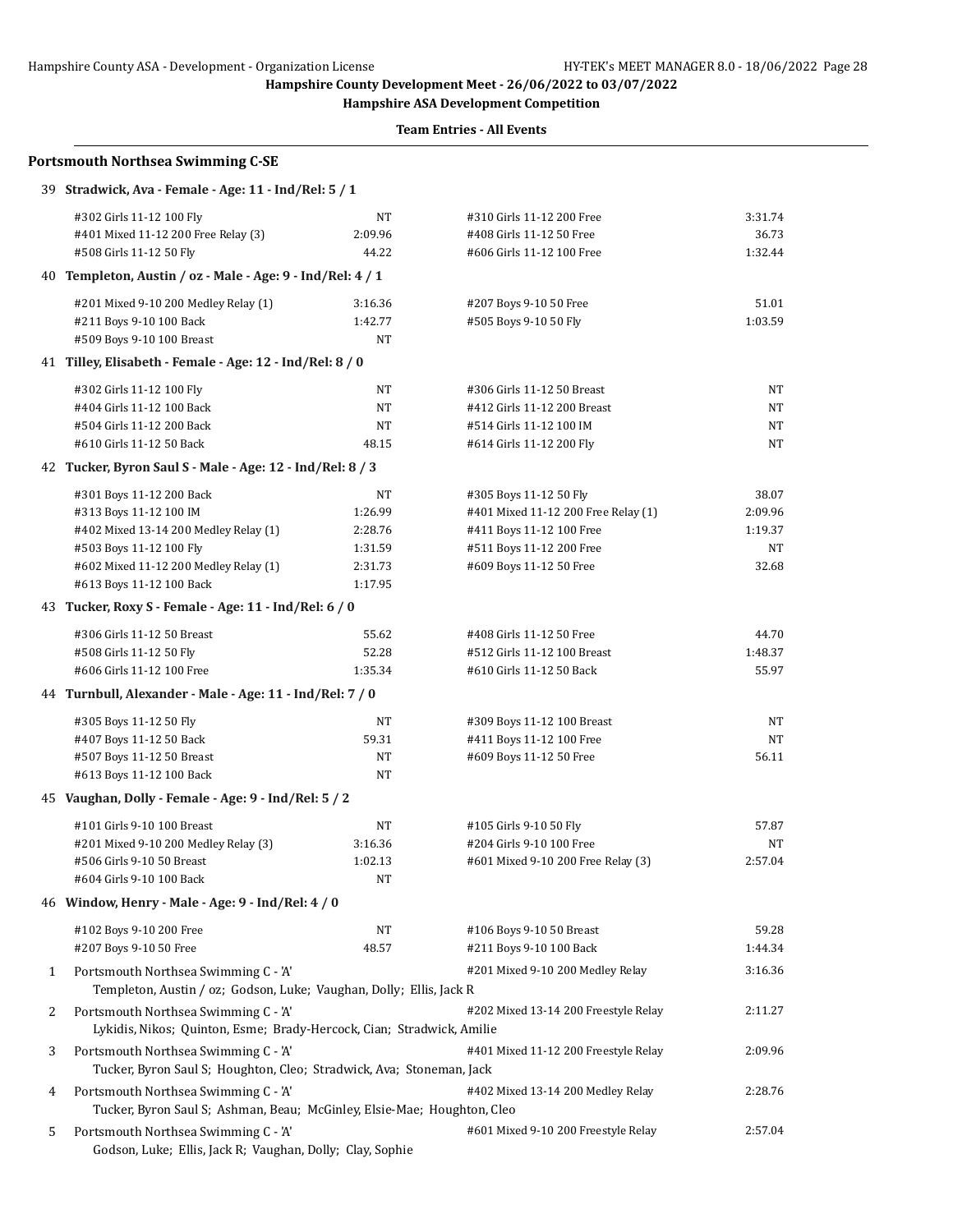#### **Hampshire ASA Development Competition**

**Team Entries - All Events**

### **Portsmouth Northsea Swimming C-SE**

 6 Portsmouth Northsea Swimming C - 'A' #602 Mixed 11-12 200 Medley Relay 2:31.73 Tucker, Byron Saul S; Ashman, Beau; McGinley, Elsie-Mae; Houghton, Cleo **Portsmouth Northsea Swimming C-SE Total Individual Entries: 297 - Total Relays: 6**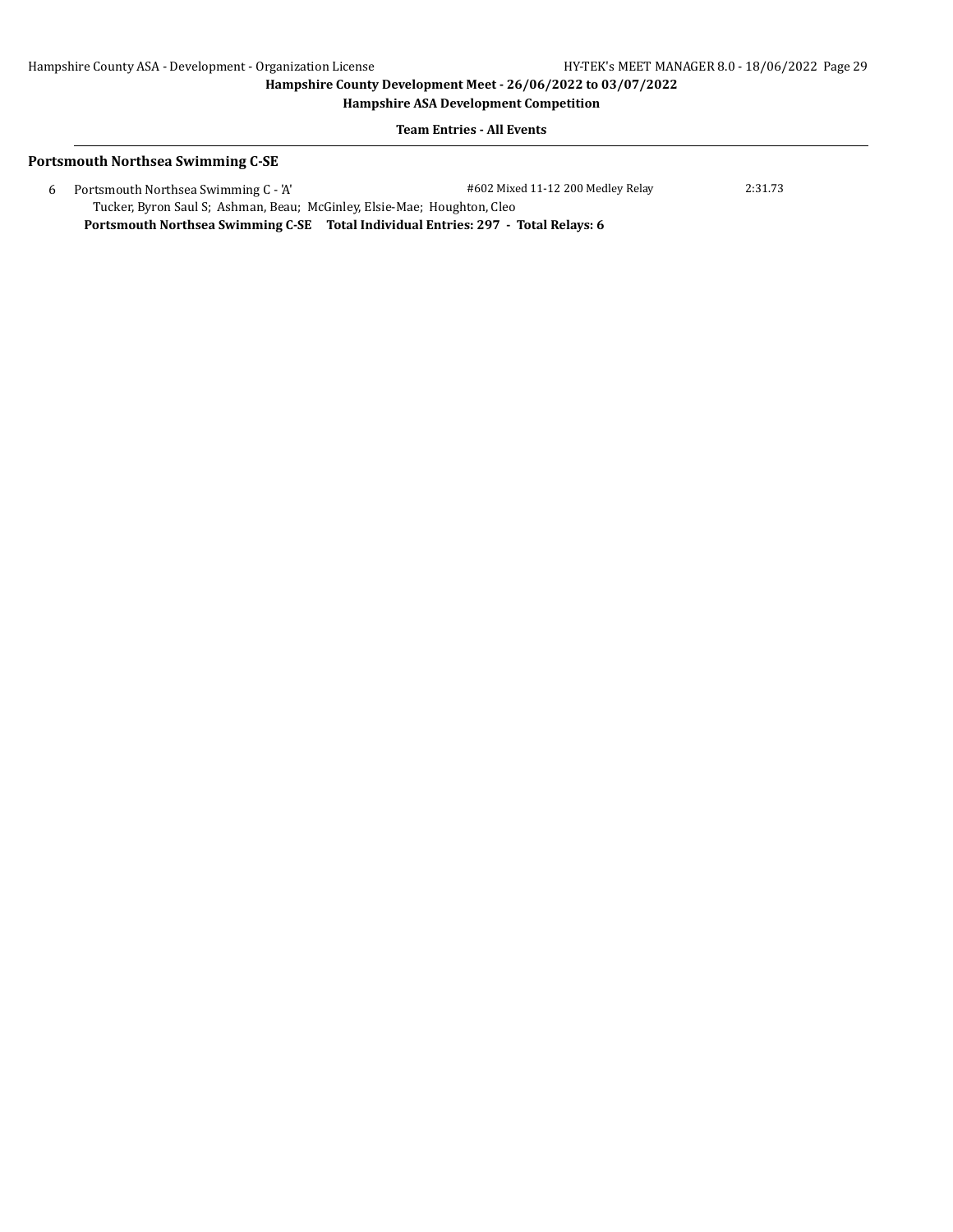**Hampshire ASA Development Competition**

**Team Entries - All Events**

| <b>Romsey and Totton</b>                                                                                                                                                                            |                                                          |                                                                                                                                                      |                                                   |  |  |  |
|-----------------------------------------------------------------------------------------------------------------------------------------------------------------------------------------------------|----------------------------------------------------------|------------------------------------------------------------------------------------------------------------------------------------------------------|---------------------------------------------------|--|--|--|
| 1 Barker, Grace - Female - Age: 9 - Ind/Rel: 8 / 0                                                                                                                                                  |                                                          |                                                                                                                                                      |                                                   |  |  |  |
| #101 Girls 9-10 100 Breast<br>#204 Girls 9-10 100 Free<br>#506 Girls 9-10 50 Breast<br>#608 Girls 9-10 50 Free                                                                                      | 1:57.34<br>1:35.34<br>53.34<br>41.59                     | #105 Girls 9-10 50 Fly<br>#208 Girls 9-10 50 Back<br>#510 Girls 9-10 200 Free<br>#612 Girls 9-10 200 Breast                                          | 53.62<br>48.63<br>3:37.54<br>4:10.19              |  |  |  |
| 2 Barker, Henry - Male - Age: 11 - Ind/Rel: 5 / 0                                                                                                                                                   |                                                          |                                                                                                                                                      |                                                   |  |  |  |
| #309 Boys 11-12 100 Breast<br>#403 Boys 11-12 200 Fly<br>#605 Boys 11-12 200 Breast                                                                                                                 | 1:43.37<br><b>NT</b><br>NT                               | #313 Boys 11-12 100 IM<br>#507 Boys 11-12 50 Breast                                                                                                  | 1:21.89<br>45.35                                  |  |  |  |
| 3 Bevan, Eliza - Female - Age: 11 - Ind/Rel: 1 / 0                                                                                                                                                  |                                                          |                                                                                                                                                      |                                                   |  |  |  |
| #606 Girls 11-12 100 Free                                                                                                                                                                           | 1:35.53                                                  |                                                                                                                                                      |                                                   |  |  |  |
| 4 Dyer, Cameron - Male - Age: 14 - Ind/Rel: 6 / 1                                                                                                                                                   |                                                          |                                                                                                                                                      |                                                   |  |  |  |
| #112 Boys 13-14 100 Breast<br>#202 Mixed 13-14 200 Free Relay (3)<br>#303 Boys 13-14 200 Free<br>#409 Boys 13-14 50 Free                                                                            | 1:25.94<br>2:01.56<br>2:43.86<br>30.87                   | #114 Boys 13-14 100 IM<br>#213 Boys 13-14 100 Free<br>#307 Boys 13-14 50 Breast                                                                      | 1:19.75<br>1:07.14<br>39.16                       |  |  |  |
| 5 Heard, Bethan - Female - Age: 13 - Ind/Rel: 3 / 0                                                                                                                                                 |                                                          |                                                                                                                                                      |                                                   |  |  |  |
| #304 Girls 13-14 100 Breast<br>#406 Girls 13-14 100 Free                                                                                                                                            | 1:39.37<br>1:14.13                                       | #314 Girls 13-14 100 IM                                                                                                                              | 1:37.80                                           |  |  |  |
| 6 Lambert, Amelia - Female - Age: 14 - Ind/Rel: 6 / 1                                                                                                                                               |                                                          |                                                                                                                                                      |                                                   |  |  |  |
| #103 Girls 13-14 100 Fly<br>#206 Girls 13-14 100 Back<br>#312 Girls 13-14 200 Back<br>#410 Girls 13-14 50 Back                                                                                      | 1:26.27<br>1:17.99<br>3:03.68<br>37.02                   | #202 Mixed 13-14 200 Free Relay (1)<br>#308 Girls 13-14 50 Fly<br>#314 Girls 13-14 100 IM                                                            | 2:01.56<br>34.37<br>1:17.82                       |  |  |  |
| 7 Long, Freya - Female - Age: 13 - Ind/Rel: 4 / 1                                                                                                                                                   |                                                          |                                                                                                                                                      |                                                   |  |  |  |
| #202 Mixed 13-14 200 Free Relay (4)<br>#210 Girls 13-14 50 Free<br>#410 Girls 13-14 50 Back                                                                                                         | 2:01.56<br>30.20<br>37.02                                | #206 Girls 13-14 100 Back<br>#406 Girls 13-14 100 Free                                                                                               | 1:22.71<br>1:10.95                                |  |  |  |
| 8 Martingale, Skye - Female - Age: 13 - Ind/Rel: 2 / 0                                                                                                                                              |                                                          |                                                                                                                                                      |                                                   |  |  |  |
| #206 Girls 13-14 100 Back                                                                                                                                                                           | 1:46.88                                                  | #210 Girls 13-14 50 Free                                                                                                                             | 44.72                                             |  |  |  |
| 9 Nash, Chloe - Female - Age: 14 - Ind/Rel: 9 / 1<br>#103 Girls 13-14 100 Fly<br>#111 Girls 13-14 200 Free<br>#206 Girls 13-14 100 Back<br>#304 Girls 13-14 100 Breast<br>#406 Girls 13-14 100 Free | 1:22.92<br>2:33.95<br>1:18.44<br>1:37.94<br>1:10.03      | #107 Girls 13-14 50 Breast<br>#202 Mixed 13-14 200 Free Relay (2)<br>#210 Girls 13-14 50 Free<br>#314 Girls 13-14 100 IM<br>#410 Girls 13-14 50 Back | 42.08<br>2:01.56<br>30.50<br>1:20.66<br>34.28     |  |  |  |
| 10 Nash, Emily - Female - Age: 12 - Ind/Rel: 11 / 0                                                                                                                                                 |                                                          |                                                                                                                                                      |                                                   |  |  |  |
| #302 Girls 11-12 100 Fly<br>#310 Girls 11-12 200 Free<br>#408 Girls 11-12 50 Free<br>#508 Girls 11-12 50 Fly<br>#514 Girls 11-12 100 IM<br>#610 Girls 11-12 50 Back                                 | 1:36.83<br>3:01.53<br>36.41<br>40.82<br>1:34.05<br>41.50 | #306 Girls 11-12 50 Breast<br>#404 Girls 11-12 100 Back<br>#412 Girls 11-12 200 Breast<br>#512 Girls 11-12 100 Breast<br>#606 Girls 11-12 100 Free   | 47.86<br>1:31.99<br>3:51.66<br>1:47.00<br>1:22.75 |  |  |  |
| 11 Payne, Imani - Female - Age: 12 - Ind/Rel: 3 / 0                                                                                                                                                 |                                                          |                                                                                                                                                      |                                                   |  |  |  |
| #508 Girls 11-12 50 Fly                                                                                                                                                                             | 37.55                                                    | #512 Girls 11-12 100 Breast                                                                                                                          | 1:35.61                                           |  |  |  |

#610 Girls 11-12 50 Back 41.60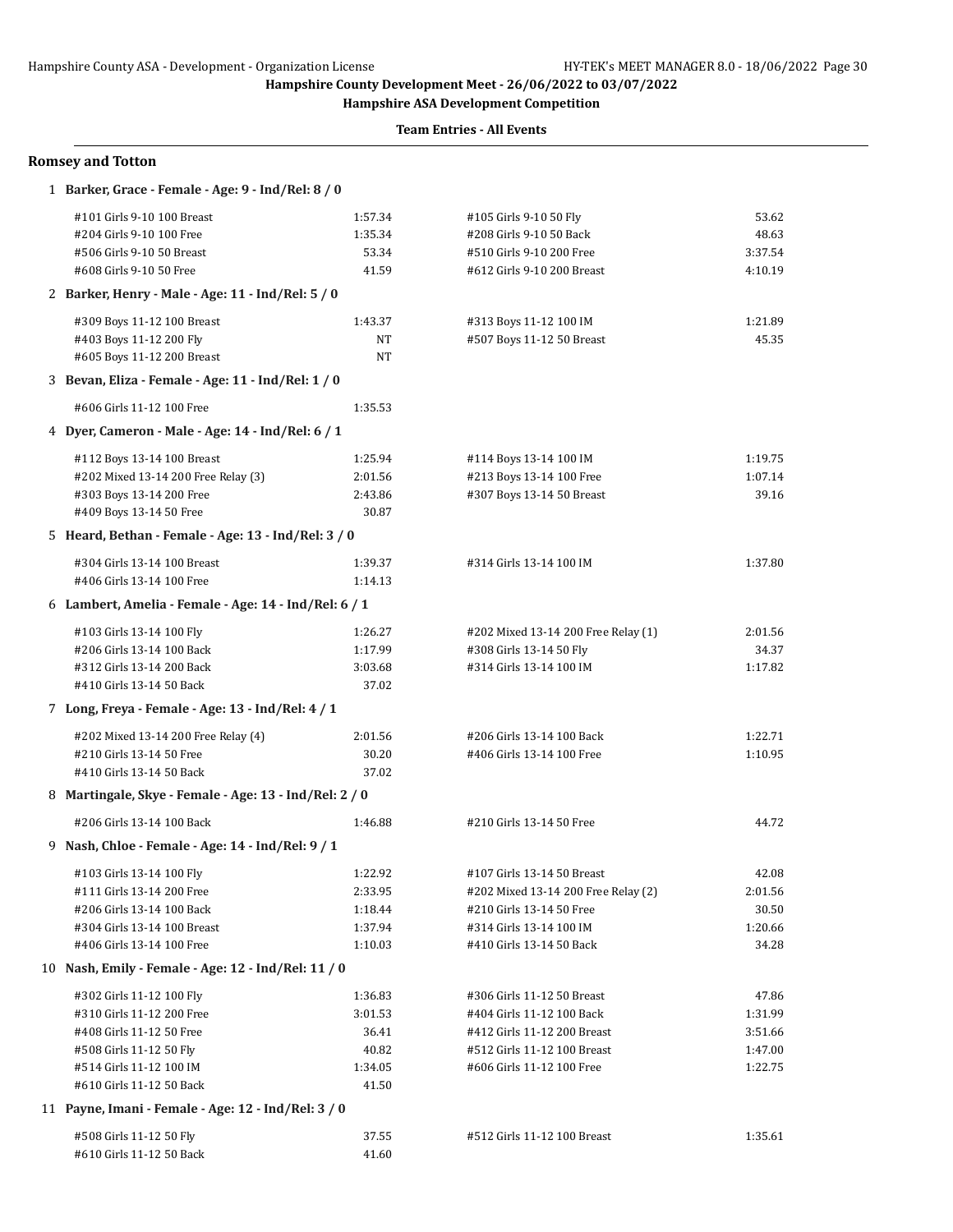**Hampshire ASA Development Competition**

### **Team Entries - All Events**

|              | <b>Romsey and Totton</b>                                       |         |                                      |         |
|--------------|----------------------------------------------------------------|---------|--------------------------------------|---------|
|              | 12 Pemberton-Teer, Natalya - Female - Age: 14 - Ind/Rel: 6 / 0 |         |                                      |         |
|              | #111 Girls 13-14 200 Free                                      | 2:54.32 | #206 Girls 13-14 100 Back            | 1:30.23 |
|              | #210 Girls 13-14 50 Free                                       | 36.40   | #308 Girls 13-14 50 Fly              | 44.33   |
|              | #406 Girls 13-14 100 Free                                      | 1:20.86 | #410 Girls 13-14 50 Back             | 41.49   |
|              | 13 Porter, Issy - Female - Age: 14 - Ind/Rel: 4 / 0            |         |                                      |         |
|              | #308 Girls 13-14 50 Fly                                        | 45.03   | #314 Girls 13-14 100 IM              | 1:39.53 |
|              | #406 Girls 13-14 100 Free                                      | 1:24.12 | #410 Girls 13-14 50 Back             | 44.36   |
|              | 14 Rangecroft, Anna - Female - Age: 14 - Ind/Rel: 7 / 0        |         |                                      |         |
|              | #111 Girls 13-14 200 Free                                      | 2:31.35 | #210 Girls 13-14 50 Free             | 31.57   |
|              | #304 Girls 13-14 100 Breast                                    | 1:33.92 | #308 Girls 13-14 50 Fly              | 36.82   |
|              | #312 Girls 13-14 200 Back                                      | 2:53.05 | #314 Girls 13-14 100 IM              | 1:20.09 |
|              | #406 Girls 13-14 100 Free                                      | 1:08.44 |                                      |         |
| 15           | Rangecroft, Millie - Female - Age: 12 - Ind/Rel: 2 / 0         |         |                                      |         |
|              | #306 Girls 11-12 50 Breast                                     | 57.72   | #408 Girls 11-12 50 Free             | 40.22   |
|              | 16 Slade, Issy - Female - Age: 13 - Ind/Rel: 3 / 0             |         |                                      |         |
|              | #103 Girls 13-14 100 Fly                                       | 1:43.54 | #206 Girls 13-14 100 Back            | 1:27.31 |
|              | #210 Girls 13-14 50 Free                                       | 34.43   |                                      |         |
|              | 17 Wilson, Erin - Female - Age: 13 - Ind/Rel: 1 / 0            |         |                                      |         |
|              | #107 Girls 13-14 50 Breast                                     | 49.09   |                                      |         |
|              | 18 Wyatt, Ruby - Female - Age: 13 - Ind/Rel: 4 / 0             |         |                                      |         |
|              | #304 Girls 13-14 100 Breast                                    | 2:01.63 | #308 Girls 13-14 50 Fly              | 48.80   |
|              | #406 Girls 13-14 100 Free                                      | 1:21.34 | #410 Girls 13-14 50 Back             | 45.66   |
| $\mathbf{1}$ | Romsey and Totton - 'A'                                        |         | #202 Mixed 13-14 200 Freestyle Relay | 2:01.56 |
|              | Lambert, Amelia; Nash, Chloe; Dyer, Cameron; Long, Freya       |         |                                      |         |

**Romsey and Totton Total Individual Entries: 85 - Total Relays: 1**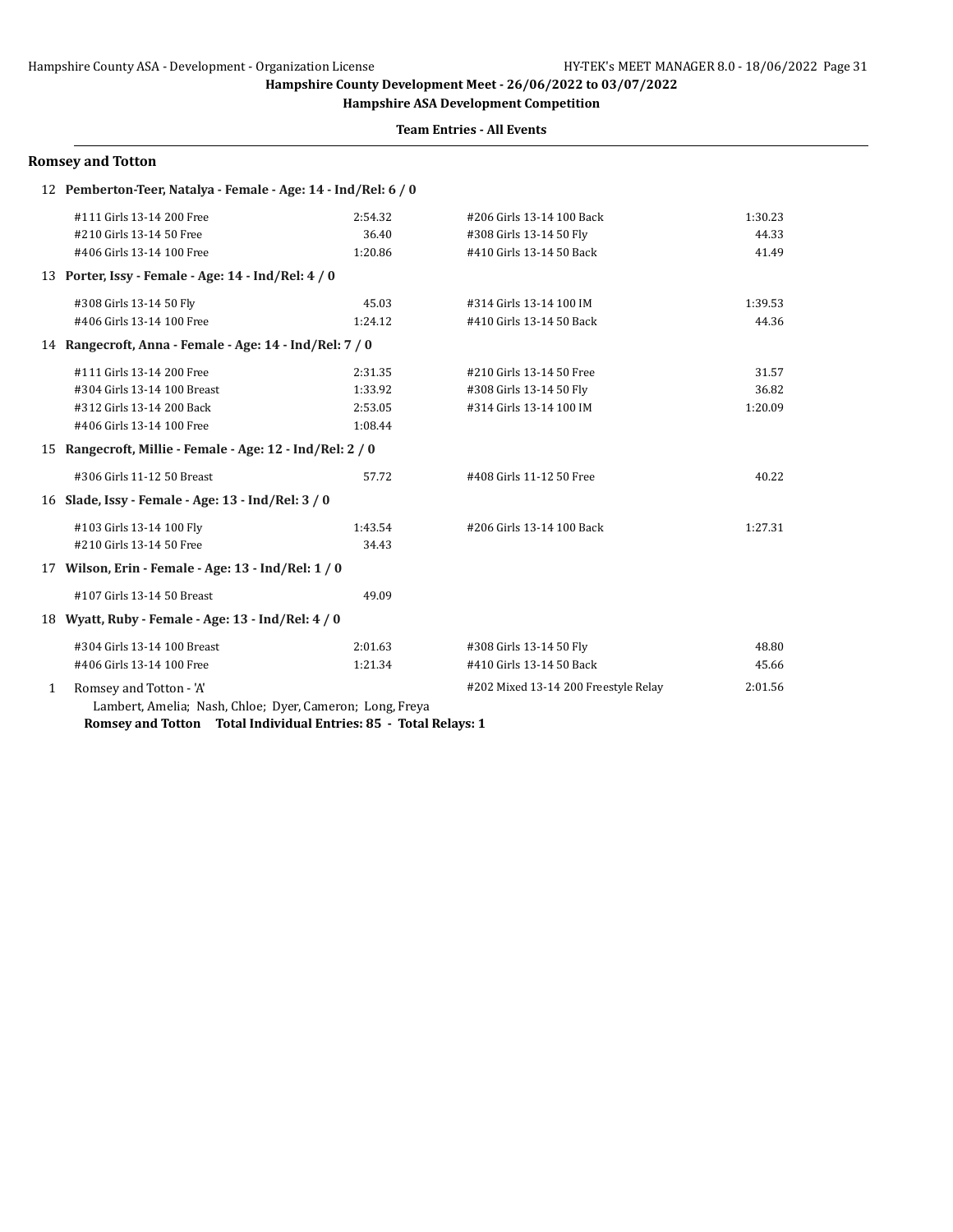**Hampshire ASA Development Competition**

| <b>Seaclose Swimming Club</b>                           |                                                     |                             |         |  |  |
|---------------------------------------------------------|-----------------------------------------------------|-----------------------------|---------|--|--|
|                                                         | 1 Brailsford, Tom - Male - Age: 14 - Ind/Rel: 9 / 0 |                             |         |  |  |
| #104 Boys 13-14 200 Back                                | 2:43.32                                             | #108 Boys 13-14 50 Fly      | 40.58   |  |  |
| #112 Boys 13-14 100 Breast                              | 1:40.85                                             | #209 Boys 13-14 50 Back     | 37.10   |  |  |
| #213 Boys 13-14 100 Free                                | 1:10.10                                             | #303 Boys 13-14 200 Free    | 2:27.94 |  |  |
| #307 Boys 13-14 50 Breast                               | 43.76                                               | #409 Boys 13-14 50 Free     | 31.70   |  |  |
| #413 Boys 13-14 100 Back                                | 1:18.52                                             |                             |         |  |  |
| 2 Carbajosa, Martin - Male - Age: 14 - Ind/Rel: 4 / 0   |                                                     |                             |         |  |  |
| #303 Boys 13-14 200 Free                                | 2:31.73                                             | #311 Boys 13-14 100 Fly     | 1:50.25 |  |  |
| #409 Boys 13-14 50 Free                                 | 31.19                                               | #413 Boys 13-14 100 Back    | 1:22.41 |  |  |
| 3 Everett, Tilly - Female - Age: 11 - Ind/Rel: 9 / 0    |                                                     |                             |         |  |  |
| #306 Girls 11-12 50 Breast                              | 49.03                                               | #310 Girls 11-12 200 Free   | 3:13.57 |  |  |
| #404 Girls 11-12 100 Back                               | 1:36.62                                             | #408 Girls 11-12 50 Free    | 35.29   |  |  |
| #504 Girls 11-12 200 Back                               | 3:34.92                                             | #512 Girls 11-12 100 Breast | 1:54.06 |  |  |
| #514 Girls 11-12 100 IM                                 | 1:35.04                                             | #606 Girls 11-12 100 Free   | 1:27.27 |  |  |
| #610 Girls 11-12 50 Back                                | 41.41                                               |                             |         |  |  |
| 4 Ford, Inara - Female - Age: 13 - Ind/Rel: 7 / 0       |                                                     |                             |         |  |  |
| #103 Girls 13-14 100 Fly                                | 1:19.56                                             | #111 Girls 13-14 200 Free   | 2:23.58 |  |  |
| #210 Girls 13-14 50 Free                                | 30.90                                               | #308 Girls 13-14 50 Fly     | 34.60   |  |  |
| #314 Girls 13-14 100 IM                                 | 1:22.88                                             | #406 Girls 13-14 100 Free   | 1:05.94 |  |  |
| #414 Girls 13-14 200 Fly                                | 2:54.09                                             |                             |         |  |  |
| 5 Heng, Phoebe - Female - Age: 12 - Ind/Rel: 9 / 0      |                                                     |                             |         |  |  |
| #302 Girls 11-12 100 Fly                                | NT                                                  | #306 Girls 11-12 50 Breast  | 51.52   |  |  |
| #404 Girls 11-12 100 Back                               | 1:38.30                                             | #408 Girls 11-12 50 Free    | 35.18   |  |  |
| #508 Girls 11-12 50 Fly                                 | 41.80                                               | #512 Girls 11-12 100 Breast | 2:27.22 |  |  |
| #514 Girls 11-12 100 IM                                 | 1:33.28                                             | #606 Girls 11-12 100 Free   | 1:21.93 |  |  |
| #610 Girls 11-12 50 Back                                | 41.34                                               |                             |         |  |  |
| 6 Muncaster, Cora - Female - Age: 12 - Ind/Rel: 4 / 0   |                                                     |                             |         |  |  |
| #306 Girls 11-12 50 Breast                              | 53.38                                               | #310 Girls 11-12 200 Free   | 3:35.09 |  |  |
| #404 Girls 11-12 100 Back                               | 1:55.29                                             | #408 Girls 11-12 50 Free    | 43.60   |  |  |
| 7 Muncaster, Isobel - Female - Age: 14 - Ind/Rel: 8 / 0 |                                                     |                             |         |  |  |
| #103 Girls 13-14 100 Fly                                | 1:18.80                                             | #111 Girls 13-14 200 Free   | 2:27.99 |  |  |
| #206 Girls 13-14 100 Back                               | 1:18.23                                             | #210 Girls 13-14 50 Free    | 30.44   |  |  |
| #308 Girls 13-14 50 Fly                                 | 34.96                                               | #406 Girls 13-14 100 Free   | 1:06.03 |  |  |
| #410 Girls 13-14 50 Back                                | 36.57                                               | #414 Girls 13-14 200 Fly    | NT      |  |  |
| 8 Poynter, Max - Male - Age: 14 - Ind/Rel: 5 / 0        |                                                     |                             |         |  |  |
| #104 Boys 13-14 200 Back                                | 3:05.48                                             | #108 Boys 13-14 50 Fly      | 38.71   |  |  |
| #114 Boys 13-14 100 IM                                  | 1:24.85                                             | #209 Boys 13-14 50 Back     | 43.80   |  |  |
| #213 Boys 13-14 100 Free                                | 1:14.54                                             |                             |         |  |  |
| 9 Wake, Sonya - Female - Age: 12 - Ind/Rel: 5 / 0       |                                                     |                             |         |  |  |
| #404 Girls 11-12 100 Back                               | 1:20.17                                             | #412 Girls 11-12 200 Breast | 3:14.47 |  |  |
| #504 Girls 11-12 200 Back                               | 3:35.93                                             | #514 Girls 11-12 100 IM     | 1:34.81 |  |  |
| #610 Girls 11-12 50 Back                                | 41.28                                               |                             |         |  |  |
| 10 Walker, Chloe - Female - Age: 14 - Ind/Rel: 1 / 0    |                                                     |                             |         |  |  |
| #406 Girls 13-14 100 Free                               | NT                                                  |                             |         |  |  |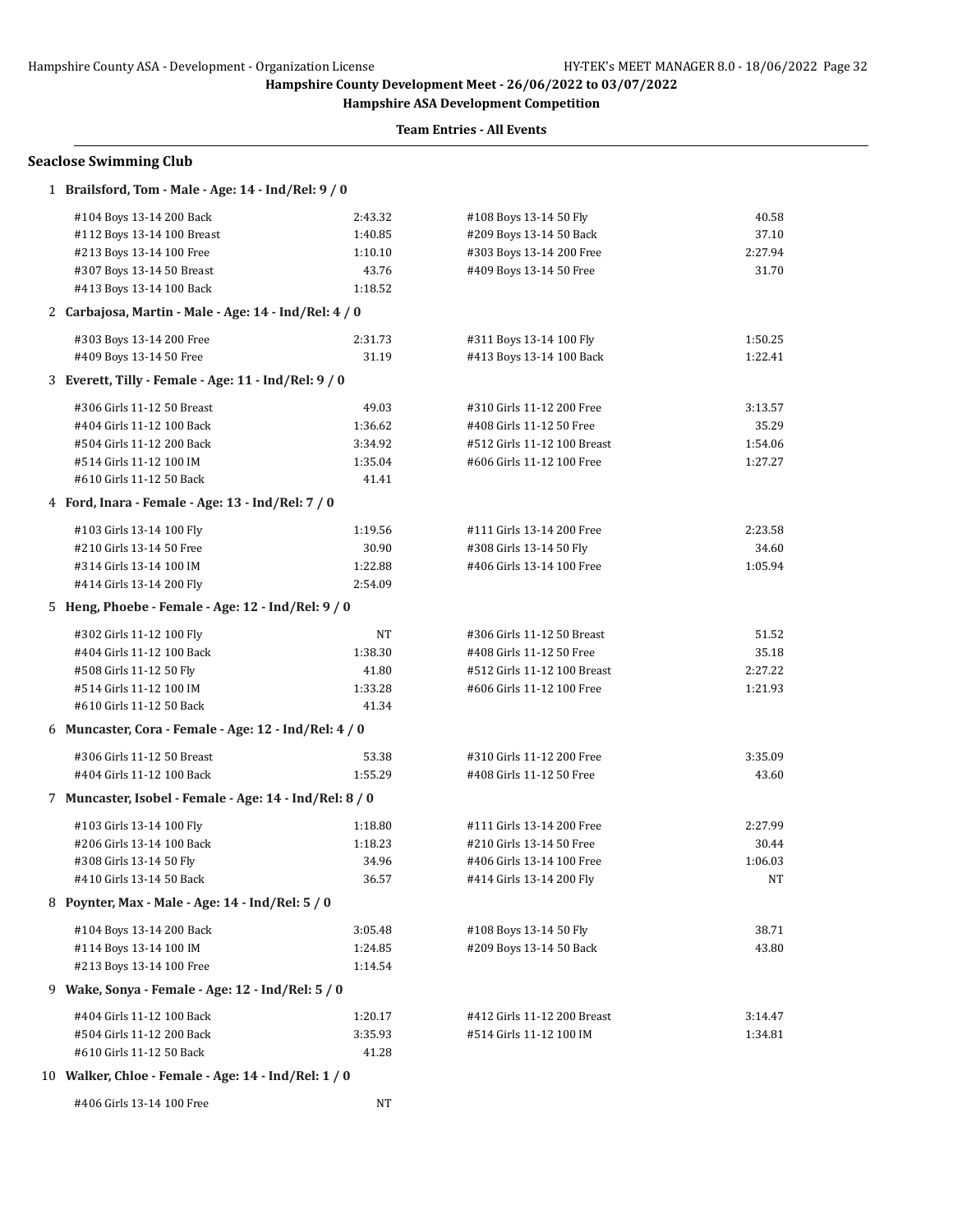**Hampshire ASA Development Competition**

### **Team Entries - All Events**

### **Seaclose Swimming Club**

| 11 Wroath-Hickley, Matilda - Female - Age: 13 - Ind/Rel: 5 / 0 |  |  |  |  |  |  |  |
|----------------------------------------------------------------|--|--|--|--|--|--|--|
|----------------------------------------------------------------|--|--|--|--|--|--|--|

| #308 Girls 13-14 50 Fly  | 42.27   | #312 Girls 13-14 200 Back | 2:59.13 |
|--------------------------|---------|---------------------------|---------|
| #314 Girls 13-14 100 IM  | 1:30.12 | #406 Girls 13-14 100 Free | 1:14.57 |
| #410 Girls 13-14 50 Back | 40.48   |                           |         |

**Seaclose Swimming Club Total Individual Entries: 66 - Total Relays: 0**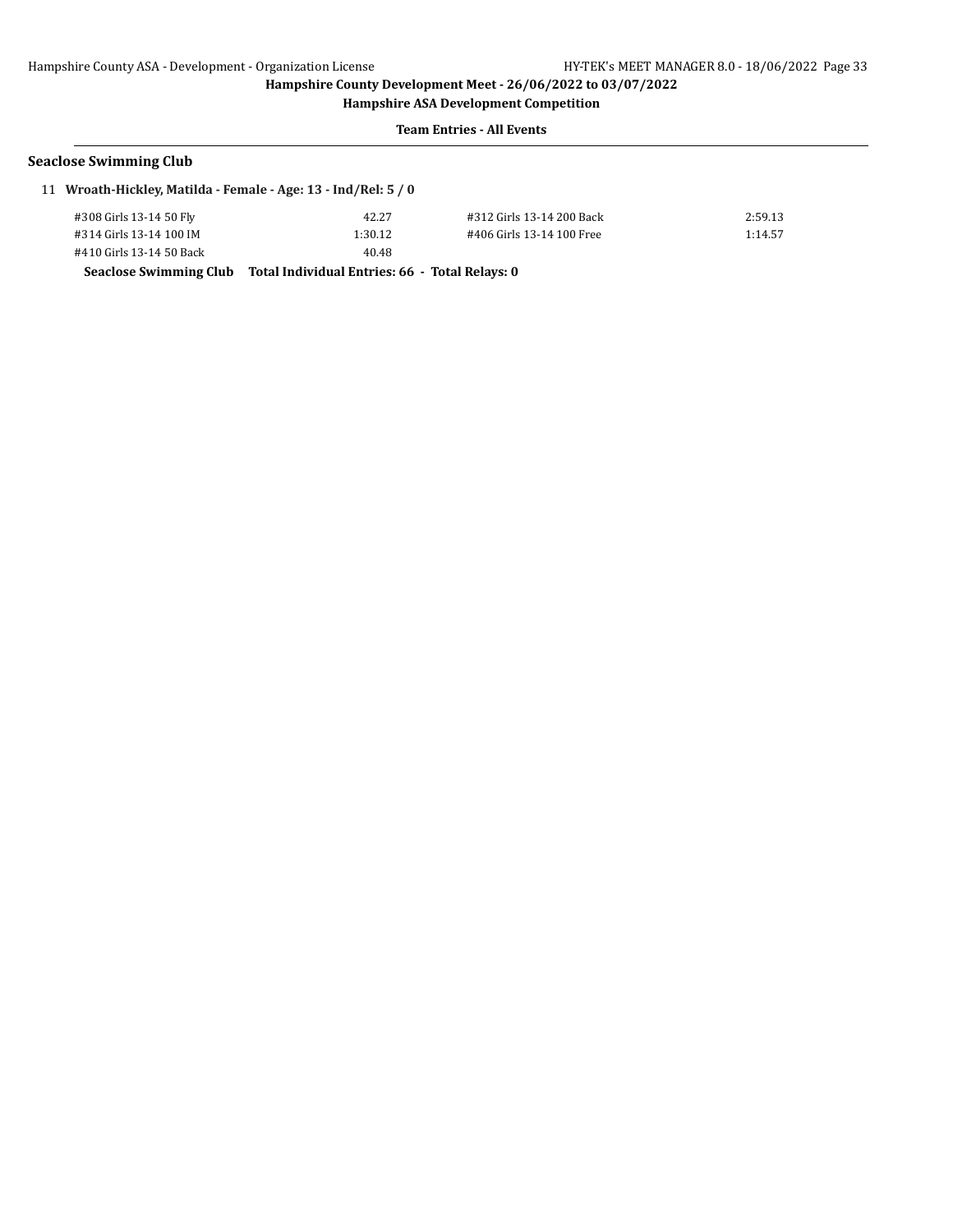**Hampshire ASA Development Competition**

**Team Entries - All Events**

#### **Wildern Waves**

| 1 Ballard, Dylan - Male - Age: 9 - Ind/Rel: 3 / 1             |          |                                                                 |          |
|---------------------------------------------------------------|----------|-----------------------------------------------------------------|----------|
| #106 Boys 9-10 50 Breast<br>#207 Boys 9-10 50 Free            | NT<br>NT | #203 Boys 9-10 200 Breast<br>#601 Mixed 9-10 200 Free Relay (3) | NT<br>NT |
|                                                               |          |                                                                 |          |
| 2 Ballard, Owen - Male - Age: 11 - Ind/Rel: 3 / 0             |          |                                                                 |          |
| #301 Boys 11-12 200 Back<br>#407 Boys 11-12 50 Back           | NT<br>NT | #309 Boys 11-12 100 Breast                                      | NT       |
| 3 Bee, Jack - Male - Age: 13 - Ind/Rel: 3 / 0                 |          |                                                                 |          |
| #112 Boys 13-14 100 Breast                                    | 1:46.14  | #114 Boys 13-14 100 IM                                          | 1:52.13  |
| #209 Boys 13-14 50 Back                                       | 46.49    |                                                                 |          |
| 4 Browning-Sanchez, Alba - Female - Age: 11 - Ind/Rel: 5 / 0  |          |                                                                 |          |
| #508 Girls 11-12 50 Fly                                       | 1:06.85  | #512 Girls 11-12 100 Breast                                     | 1:57.88  |
| #514 Girls 11-12 100 IM                                       | 1:57.13  | #606 Girls 11-12 100 Free                                       | 1:33.80  |
| #610 Girls 11-12 50 Back                                      | 48.84    |                                                                 |          |
| 5 Browning-Sanchez, Alberto - Male - Age: 12 - Ind/Rel: 4 / 2 |          |                                                                 |          |
| #313 Boys 11-12 100 IM                                        | 1:44.92  | #401 Mixed 11-12 200 Free Relay (4)                             | NT       |
| #407 Boys 11-12 50 Back                                       | 45.01    | #411 Boys 11-12 100 Free                                        | 1:29.50  |
| #602 Mixed 11-12 200 Medley Relay (1)                         | NΤ       | #609 Boys 11-12 50 Free                                         | 41.16    |
| 6 Burnham, Lottie - Female - Age: 13 - Ind/Rel: 5 / 0         |          |                                                                 |          |
| #206 Girls 13-14 100 Back                                     | 1:25.35  | #210 Girls 13-14 50 Free                                        | 34.84    |
| #312 Girls 13-14 200 Back                                     | 2:52.92  | #406 Girls 13-14 100 Free                                       | 1:23.25  |
| #410 Girls 13-14 50 Back                                      | 41.87    |                                                                 |          |
| 7 Clarke, Jack - Male - Age: 10 - Ind/Rel: 7 / 0              |          |                                                                 |          |
| #102 Boys 9-10 200 Free                                       | 2:54.41  | #106 Boys 9-10 50 Breast                                        | 53.52    |
| #203 Boys 9-10 200 Breast                                     | 4:13.20  | #207 Boys 9-10 50 Free                                          | 37.64    |
| #505 Boys 9-10 50 Fly                                         | 1:02.62  | #509 Boys 9-10 100 Breast                                       | 2:00.52  |
| #513 Boys 9-10 100 IM                                         | 1:37.16  |                                                                 |          |
| 8 Collins, Alice - Female - Age: 14 - Ind/Rel: 7 / 0          |          |                                                                 |          |
| #111 Girls 13-14 200 Free                                     | 3:06.19  | #206 Girls 13-14 100 Back                                       | 1:26.95  |
| #210 Girls 13-14 50 Free                                      | 33.90    | #308 Girls 13-14 50 Fly                                         | 41.98    |
| #314 Girls 13-14 100 IM                                       | 1:33.06  | #406 Girls 13-14 100 Free                                       | 1:24.03  |
| #410 Girls 13-14 50 Back                                      | 39.27    |                                                                 |          |
| 9 Cove, Jayden - Male - Age: 11 - Ind/Rel: 2 / 2              |          |                                                                 |          |
| #401 Mixed 11-12 200 Free Relay (3)                           | NΤ       | #503 Boys 11-12 100 Fly                                         | 1:51.34  |
| #511 Boys 11-12 200 Free                                      | 3:24.18  | #602 Mixed 11-12 200 Medley Relay (2)                           | NT       |
| 10 Dodman, Eloise - Female - Age: 11 - Ind/Rel: 6 / 0         |          |                                                                 |          |
| #504 Girls 11-12 200 Back                                     | NΤ       | #508 Girls 11-12 50 Fly                                         | NT       |
| #514 Girls 11-12 100 IM                                       | NT       | #606 Girls 11-12 100 Free                                       | NT       |
| #610 Girls 11-12 50 Back                                      | NΤ       | #614 Girls 11-12 200 Fly                                        | NT       |
| 11 Evans, Isabel - Female - Age: 14 - Ind/Rel: 7 / 0          |          |                                                                 |          |
| #206 Girls 13-14 100 Back                                     | 1:20.32  | #210 Girls 13-14 50 Free                                        | 33.30    |
| #308 Girls 13-14 50 Fly                                       | 36.90    | #312 Girls 13-14 200 Back                                       | NT       |
| #314 Girls 13-14 100 IM                                       | 1:31.38  | #406 Girls 13-14 100 Free                                       | 1:20.46  |
| #410 Girls 13-14 50 Back                                      | 36.35    |                                                                 |          |
| 12 France, Isabella - Female - Age: 12 - Ind/Rel: 2 / 0       |          |                                                                 |          |
| #404 Girls 11-12 100 Back                                     | 1:38.90  | #408 Girls 11-12 50 Free                                        | 39.80    |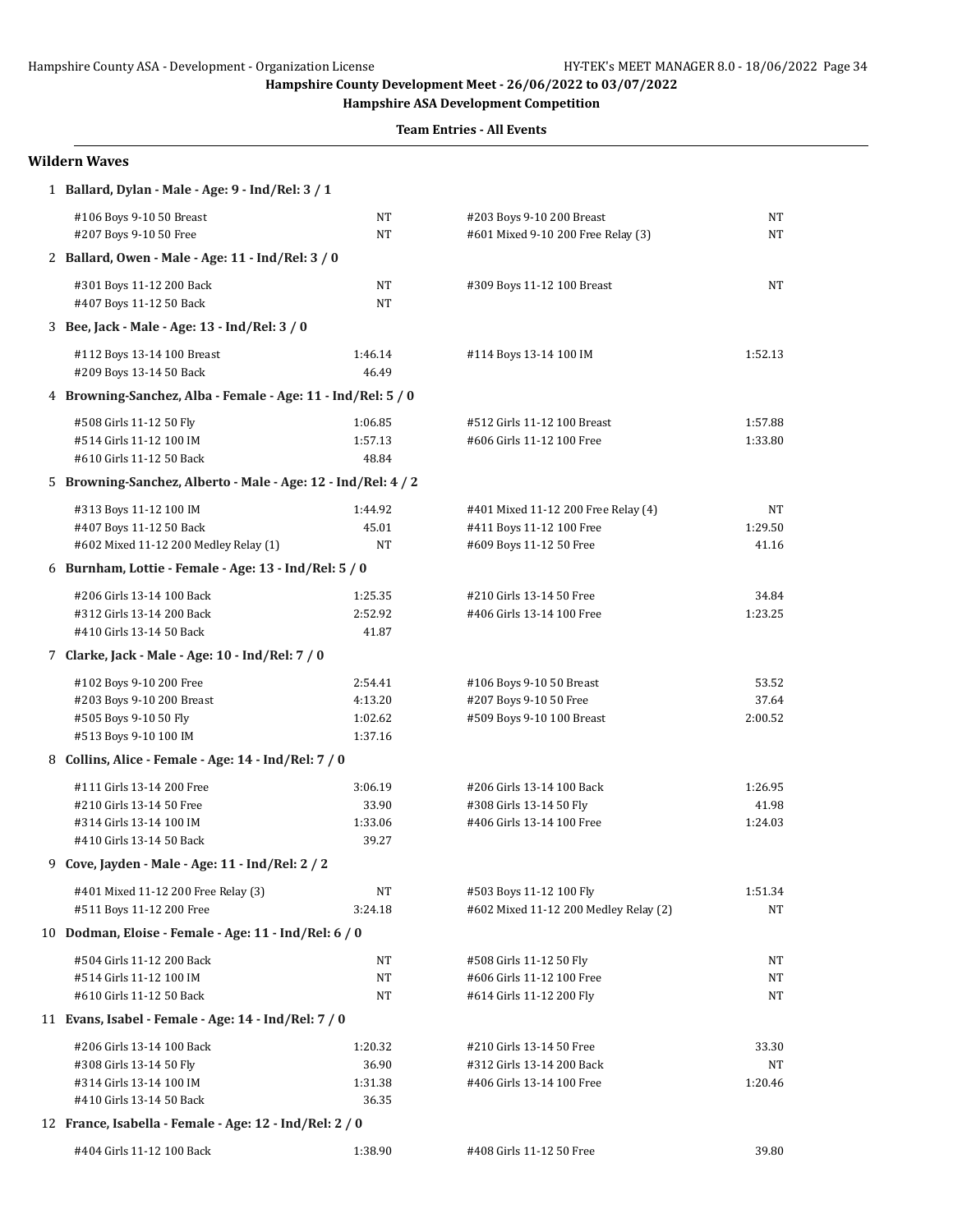**Hampshire ASA Development Competition**

**Team Entries - All Events**

### **Wildern Waves**

| #404 Girls 11-12 100 Back<br>NT<br>#408 Girls 11-12 50 Free<br>NT<br>NT<br>#508 Girls 11-12 50 Fly<br>NT<br>#512 Girls 11-12 100 Breast<br>#514 Girls 11-12 100 IM<br>NT<br>14 Grant, Olivia - Female - Age: 9 - Ind/Rel: 3 / 2<br>#201 Mixed 9-10 200 Medley Relay (1)<br>NT<br>#506 Girls 9-10 50 Breast<br>NT<br>#510 Girls 9-10 200 Free<br>NT<br>#601 Mixed 9-10 200 Free Relay (4)<br>NT<br>NT<br>#608 Girls 9-10 50 Free<br>15 Hinchliff, Savannah B - Female - Age: 10 - Ind/Rel: 2 / 2<br>#201 Mixed 9-10 200 Medley Relay (4)<br>NT<br>#208 Girls 9-10 50 Back<br>NT<br>#601 Mixed 9-10 200 Free Relay (2)<br>NT<br>NT<br>#608 Girls 9-10 50 Free<br>16 Hutchinson, Emily - Female - Age: 14 - Ind/Rel: 2 / 0<br><b>NT</b><br>#304 Girls 13-14 100 Breast<br>#314 Girls 13-14 100 IM<br>NT<br>17 Ivanov, Evelin - Female - Age: 11 - Ind/Rel: 2 / 0<br>#310 Girls 11-12 200 Free<br><b>NT</b><br>NT<br>#606 Girls 11-12 100 Free<br>18 Mann, Sophie - Female - Age: 13 - Ind/Rel: 8 / 0<br>#107 Girls 13-14 50 Breast<br>46.46<br>#111 Girls 13-14 200 Free<br>2:51.64<br>#206 Girls 13-14 100 Back<br>33.70<br>1:24.45<br>#210 Girls 13-14 50 Free<br>1:41.04<br>#312 Girls 13-14 200 Back<br>3:12.50<br>#314 Girls 13-14 100 IM<br>#406 Girls 13-14 100 Free<br>1:37.33<br>#410 Girls 13-14 50 Back<br>39.86<br>19 Morris, Yves - Male - Age: 14 - Ind/Rel: 3 / 2<br>#114 Boys 13-14 100 IM<br>1:31.87<br>#202 Mixed 13-14 200 Free Relay (4)<br>NT<br>#213 Boys 13-14 100 Free<br>1:13.93<br>#402 Mixed 13-14 200 Medley Relay (4)<br>NT<br>#409 Boys 13-14 50 Free<br>35.78<br>20 Murray, Henry - Male - Age: 9 - Ind/Rel: 2 / 1<br>#106 Boys 9-10 50 Breast<br>NT<br>#201 Mixed 9-10 200 Medley Relay (2)<br>NT<br>#207 Boys 9-10 50 Free<br>NT<br>21 Murray, Sebastian - Male - Age: 13 - Ind/Rel: 8 / 1<br>#104 Boys 13-14 200 Back<br>2:59.10<br>#112 Boys 13-14 100 Breast<br>1:32.50<br>#114 Boys 13-14 100 IM<br>#209 Boys 13-14 50 Back<br>NΤ<br>41.59<br>#213 Boys 13-14 100 Free<br>#303 Boys 13-14 200 Free<br>2:57.90<br>1:12.18<br>#402 Mixed 13-14 200 Medley Relay (1)<br>NT<br>#409 Boys 13-14 50 Free<br>33.16<br>#413 Boys 13-14 100 Back<br>1:30.50<br>22 Nichols-Nunez, Jack - Male - Age: 14 - Ind/Rel: 2 / 1<br>#202 Mixed 13-14 200 Free Relay (3)<br>40.77<br>NΤ<br>#209 Boys 13-14 50 Back<br>1:18.28<br>#213 Boys 13-14 100 Free<br>23 Niziolek, Ellie - Female - Age: 14 - Ind/Rel: 6 / 2<br>#107 Girls 13-14 50 Breast<br>2:29.84<br>41.00<br>#111 Girls 13-14 200 Free<br>#202 Mixed 13-14 200 Free Relay (2)<br>NΤ<br>31.06<br>#210 Girls 13-14 50 Free<br>1:21.51<br>#304 Girls 13-14 100 Breast<br>1:36.83<br>#314 Girls 13-14 100 IM<br>#402 Mixed 13-14 200 Medley Relay (2)<br>NT<br>1:08.09<br>#406 Girls 13-14 100 Free<br>24 Noyce, Anna - Female - Age: 12 - Ind/Rel: 2 / 0<br>46.78 | 13 Gilmore, Molly - Female - Age: 11 - Ind/Rel: 5 / 0 |       |                          |  |
|-------------------------------------------------------------------------------------------------------------------------------------------------------------------------------------------------------------------------------------------------------------------------------------------------------------------------------------------------------------------------------------------------------------------------------------------------------------------------------------------------------------------------------------------------------------------------------------------------------------------------------------------------------------------------------------------------------------------------------------------------------------------------------------------------------------------------------------------------------------------------------------------------------------------------------------------------------------------------------------------------------------------------------------------------------------------------------------------------------------------------------------------------------------------------------------------------------------------------------------------------------------------------------------------------------------------------------------------------------------------------------------------------------------------------------------------------------------------------------------------------------------------------------------------------------------------------------------------------------------------------------------------------------------------------------------------------------------------------------------------------------------------------------------------------------------------------------------------------------------------------------------------------------------------------------------------------------------------------------------------------------------------------------------------------------------------------------------------------------------------------------------------------------------------------------------------------------------------------------------------------------------------------------------------------------------------------------------------------------------------------------------------------------------------------------------------------------------------------------------------------------------------------------------------------------------------------------------------------------------------------------------------------------------------------------------------------------------------------------------------------------------------------------------------------------------------------------------------|-------------------------------------------------------|-------|--------------------------|--|
|                                                                                                                                                                                                                                                                                                                                                                                                                                                                                                                                                                                                                                                                                                                                                                                                                                                                                                                                                                                                                                                                                                                                                                                                                                                                                                                                                                                                                                                                                                                                                                                                                                                                                                                                                                                                                                                                                                                                                                                                                                                                                                                                                                                                                                                                                                                                                                                                                                                                                                                                                                                                                                                                                                                                                                                                                                           |                                                       |       |                          |  |
|                                                                                                                                                                                                                                                                                                                                                                                                                                                                                                                                                                                                                                                                                                                                                                                                                                                                                                                                                                                                                                                                                                                                                                                                                                                                                                                                                                                                                                                                                                                                                                                                                                                                                                                                                                                                                                                                                                                                                                                                                                                                                                                                                                                                                                                                                                                                                                                                                                                                                                                                                                                                                                                                                                                                                                                                                                           |                                                       |       |                          |  |
|                                                                                                                                                                                                                                                                                                                                                                                                                                                                                                                                                                                                                                                                                                                                                                                                                                                                                                                                                                                                                                                                                                                                                                                                                                                                                                                                                                                                                                                                                                                                                                                                                                                                                                                                                                                                                                                                                                                                                                                                                                                                                                                                                                                                                                                                                                                                                                                                                                                                                                                                                                                                                                                                                                                                                                                                                                           |                                                       |       |                          |  |
|                                                                                                                                                                                                                                                                                                                                                                                                                                                                                                                                                                                                                                                                                                                                                                                                                                                                                                                                                                                                                                                                                                                                                                                                                                                                                                                                                                                                                                                                                                                                                                                                                                                                                                                                                                                                                                                                                                                                                                                                                                                                                                                                                                                                                                                                                                                                                                                                                                                                                                                                                                                                                                                                                                                                                                                                                                           |                                                       |       |                          |  |
|                                                                                                                                                                                                                                                                                                                                                                                                                                                                                                                                                                                                                                                                                                                                                                                                                                                                                                                                                                                                                                                                                                                                                                                                                                                                                                                                                                                                                                                                                                                                                                                                                                                                                                                                                                                                                                                                                                                                                                                                                                                                                                                                                                                                                                                                                                                                                                                                                                                                                                                                                                                                                                                                                                                                                                                                                                           |                                                       |       |                          |  |
|                                                                                                                                                                                                                                                                                                                                                                                                                                                                                                                                                                                                                                                                                                                                                                                                                                                                                                                                                                                                                                                                                                                                                                                                                                                                                                                                                                                                                                                                                                                                                                                                                                                                                                                                                                                                                                                                                                                                                                                                                                                                                                                                                                                                                                                                                                                                                                                                                                                                                                                                                                                                                                                                                                                                                                                                                                           |                                                       |       |                          |  |
|                                                                                                                                                                                                                                                                                                                                                                                                                                                                                                                                                                                                                                                                                                                                                                                                                                                                                                                                                                                                                                                                                                                                                                                                                                                                                                                                                                                                                                                                                                                                                                                                                                                                                                                                                                                                                                                                                                                                                                                                                                                                                                                                                                                                                                                                                                                                                                                                                                                                                                                                                                                                                                                                                                                                                                                                                                           |                                                       |       |                          |  |
|                                                                                                                                                                                                                                                                                                                                                                                                                                                                                                                                                                                                                                                                                                                                                                                                                                                                                                                                                                                                                                                                                                                                                                                                                                                                                                                                                                                                                                                                                                                                                                                                                                                                                                                                                                                                                                                                                                                                                                                                                                                                                                                                                                                                                                                                                                                                                                                                                                                                                                                                                                                                                                                                                                                                                                                                                                           |                                                       |       |                          |  |
|                                                                                                                                                                                                                                                                                                                                                                                                                                                                                                                                                                                                                                                                                                                                                                                                                                                                                                                                                                                                                                                                                                                                                                                                                                                                                                                                                                                                                                                                                                                                                                                                                                                                                                                                                                                                                                                                                                                                                                                                                                                                                                                                                                                                                                                                                                                                                                                                                                                                                                                                                                                                                                                                                                                                                                                                                                           |                                                       |       |                          |  |
|                                                                                                                                                                                                                                                                                                                                                                                                                                                                                                                                                                                                                                                                                                                                                                                                                                                                                                                                                                                                                                                                                                                                                                                                                                                                                                                                                                                                                                                                                                                                                                                                                                                                                                                                                                                                                                                                                                                                                                                                                                                                                                                                                                                                                                                                                                                                                                                                                                                                                                                                                                                                                                                                                                                                                                                                                                           |                                                       |       |                          |  |
|                                                                                                                                                                                                                                                                                                                                                                                                                                                                                                                                                                                                                                                                                                                                                                                                                                                                                                                                                                                                                                                                                                                                                                                                                                                                                                                                                                                                                                                                                                                                                                                                                                                                                                                                                                                                                                                                                                                                                                                                                                                                                                                                                                                                                                                                                                                                                                                                                                                                                                                                                                                                                                                                                                                                                                                                                                           |                                                       |       |                          |  |
|                                                                                                                                                                                                                                                                                                                                                                                                                                                                                                                                                                                                                                                                                                                                                                                                                                                                                                                                                                                                                                                                                                                                                                                                                                                                                                                                                                                                                                                                                                                                                                                                                                                                                                                                                                                                                                                                                                                                                                                                                                                                                                                                                                                                                                                                                                                                                                                                                                                                                                                                                                                                                                                                                                                                                                                                                                           |                                                       |       |                          |  |
|                                                                                                                                                                                                                                                                                                                                                                                                                                                                                                                                                                                                                                                                                                                                                                                                                                                                                                                                                                                                                                                                                                                                                                                                                                                                                                                                                                                                                                                                                                                                                                                                                                                                                                                                                                                                                                                                                                                                                                                                                                                                                                                                                                                                                                                                                                                                                                                                                                                                                                                                                                                                                                                                                                                                                                                                                                           |                                                       |       |                          |  |
|                                                                                                                                                                                                                                                                                                                                                                                                                                                                                                                                                                                                                                                                                                                                                                                                                                                                                                                                                                                                                                                                                                                                                                                                                                                                                                                                                                                                                                                                                                                                                                                                                                                                                                                                                                                                                                                                                                                                                                                                                                                                                                                                                                                                                                                                                                                                                                                                                                                                                                                                                                                                                                                                                                                                                                                                                                           |                                                       |       |                          |  |
|                                                                                                                                                                                                                                                                                                                                                                                                                                                                                                                                                                                                                                                                                                                                                                                                                                                                                                                                                                                                                                                                                                                                                                                                                                                                                                                                                                                                                                                                                                                                                                                                                                                                                                                                                                                                                                                                                                                                                                                                                                                                                                                                                                                                                                                                                                                                                                                                                                                                                                                                                                                                                                                                                                                                                                                                                                           |                                                       |       |                          |  |
|                                                                                                                                                                                                                                                                                                                                                                                                                                                                                                                                                                                                                                                                                                                                                                                                                                                                                                                                                                                                                                                                                                                                                                                                                                                                                                                                                                                                                                                                                                                                                                                                                                                                                                                                                                                                                                                                                                                                                                                                                                                                                                                                                                                                                                                                                                                                                                                                                                                                                                                                                                                                                                                                                                                                                                                                                                           |                                                       |       |                          |  |
|                                                                                                                                                                                                                                                                                                                                                                                                                                                                                                                                                                                                                                                                                                                                                                                                                                                                                                                                                                                                                                                                                                                                                                                                                                                                                                                                                                                                                                                                                                                                                                                                                                                                                                                                                                                                                                                                                                                                                                                                                                                                                                                                                                                                                                                                                                                                                                                                                                                                                                                                                                                                                                                                                                                                                                                                                                           |                                                       |       |                          |  |
|                                                                                                                                                                                                                                                                                                                                                                                                                                                                                                                                                                                                                                                                                                                                                                                                                                                                                                                                                                                                                                                                                                                                                                                                                                                                                                                                                                                                                                                                                                                                                                                                                                                                                                                                                                                                                                                                                                                                                                                                                                                                                                                                                                                                                                                                                                                                                                                                                                                                                                                                                                                                                                                                                                                                                                                                                                           |                                                       |       |                          |  |
|                                                                                                                                                                                                                                                                                                                                                                                                                                                                                                                                                                                                                                                                                                                                                                                                                                                                                                                                                                                                                                                                                                                                                                                                                                                                                                                                                                                                                                                                                                                                                                                                                                                                                                                                                                                                                                                                                                                                                                                                                                                                                                                                                                                                                                                                                                                                                                                                                                                                                                                                                                                                                                                                                                                                                                                                                                           |                                                       |       |                          |  |
|                                                                                                                                                                                                                                                                                                                                                                                                                                                                                                                                                                                                                                                                                                                                                                                                                                                                                                                                                                                                                                                                                                                                                                                                                                                                                                                                                                                                                                                                                                                                                                                                                                                                                                                                                                                                                                                                                                                                                                                                                                                                                                                                                                                                                                                                                                                                                                                                                                                                                                                                                                                                                                                                                                                                                                                                                                           |                                                       |       |                          |  |
|                                                                                                                                                                                                                                                                                                                                                                                                                                                                                                                                                                                                                                                                                                                                                                                                                                                                                                                                                                                                                                                                                                                                                                                                                                                                                                                                                                                                                                                                                                                                                                                                                                                                                                                                                                                                                                                                                                                                                                                                                                                                                                                                                                                                                                                                                                                                                                                                                                                                                                                                                                                                                                                                                                                                                                                                                                           |                                                       |       |                          |  |
|                                                                                                                                                                                                                                                                                                                                                                                                                                                                                                                                                                                                                                                                                                                                                                                                                                                                                                                                                                                                                                                                                                                                                                                                                                                                                                                                                                                                                                                                                                                                                                                                                                                                                                                                                                                                                                                                                                                                                                                                                                                                                                                                                                                                                                                                                                                                                                                                                                                                                                                                                                                                                                                                                                                                                                                                                                           |                                                       |       |                          |  |
|                                                                                                                                                                                                                                                                                                                                                                                                                                                                                                                                                                                                                                                                                                                                                                                                                                                                                                                                                                                                                                                                                                                                                                                                                                                                                                                                                                                                                                                                                                                                                                                                                                                                                                                                                                                                                                                                                                                                                                                                                                                                                                                                                                                                                                                                                                                                                                                                                                                                                                                                                                                                                                                                                                                                                                                                                                           |                                                       |       |                          |  |
|                                                                                                                                                                                                                                                                                                                                                                                                                                                                                                                                                                                                                                                                                                                                                                                                                                                                                                                                                                                                                                                                                                                                                                                                                                                                                                                                                                                                                                                                                                                                                                                                                                                                                                                                                                                                                                                                                                                                                                                                                                                                                                                                                                                                                                                                                                                                                                                                                                                                                                                                                                                                                                                                                                                                                                                                                                           |                                                       |       |                          |  |
|                                                                                                                                                                                                                                                                                                                                                                                                                                                                                                                                                                                                                                                                                                                                                                                                                                                                                                                                                                                                                                                                                                                                                                                                                                                                                                                                                                                                                                                                                                                                                                                                                                                                                                                                                                                                                                                                                                                                                                                                                                                                                                                                                                                                                                                                                                                                                                                                                                                                                                                                                                                                                                                                                                                                                                                                                                           |                                                       |       |                          |  |
|                                                                                                                                                                                                                                                                                                                                                                                                                                                                                                                                                                                                                                                                                                                                                                                                                                                                                                                                                                                                                                                                                                                                                                                                                                                                                                                                                                                                                                                                                                                                                                                                                                                                                                                                                                                                                                                                                                                                                                                                                                                                                                                                                                                                                                                                                                                                                                                                                                                                                                                                                                                                                                                                                                                                                                                                                                           |                                                       |       |                          |  |
|                                                                                                                                                                                                                                                                                                                                                                                                                                                                                                                                                                                                                                                                                                                                                                                                                                                                                                                                                                                                                                                                                                                                                                                                                                                                                                                                                                                                                                                                                                                                                                                                                                                                                                                                                                                                                                                                                                                                                                                                                                                                                                                                                                                                                                                                                                                                                                                                                                                                                                                                                                                                                                                                                                                                                                                                                                           |                                                       |       |                          |  |
|                                                                                                                                                                                                                                                                                                                                                                                                                                                                                                                                                                                                                                                                                                                                                                                                                                                                                                                                                                                                                                                                                                                                                                                                                                                                                                                                                                                                                                                                                                                                                                                                                                                                                                                                                                                                                                                                                                                                                                                                                                                                                                                                                                                                                                                                                                                                                                                                                                                                                                                                                                                                                                                                                                                                                                                                                                           |                                                       |       |                          |  |
|                                                                                                                                                                                                                                                                                                                                                                                                                                                                                                                                                                                                                                                                                                                                                                                                                                                                                                                                                                                                                                                                                                                                                                                                                                                                                                                                                                                                                                                                                                                                                                                                                                                                                                                                                                                                                                                                                                                                                                                                                                                                                                                                                                                                                                                                                                                                                                                                                                                                                                                                                                                                                                                                                                                                                                                                                                           |                                                       |       |                          |  |
|                                                                                                                                                                                                                                                                                                                                                                                                                                                                                                                                                                                                                                                                                                                                                                                                                                                                                                                                                                                                                                                                                                                                                                                                                                                                                                                                                                                                                                                                                                                                                                                                                                                                                                                                                                                                                                                                                                                                                                                                                                                                                                                                                                                                                                                                                                                                                                                                                                                                                                                                                                                                                                                                                                                                                                                                                                           |                                                       |       |                          |  |
|                                                                                                                                                                                                                                                                                                                                                                                                                                                                                                                                                                                                                                                                                                                                                                                                                                                                                                                                                                                                                                                                                                                                                                                                                                                                                                                                                                                                                                                                                                                                                                                                                                                                                                                                                                                                                                                                                                                                                                                                                                                                                                                                                                                                                                                                                                                                                                                                                                                                                                                                                                                                                                                                                                                                                                                                                                           |                                                       |       |                          |  |
|                                                                                                                                                                                                                                                                                                                                                                                                                                                                                                                                                                                                                                                                                                                                                                                                                                                                                                                                                                                                                                                                                                                                                                                                                                                                                                                                                                                                                                                                                                                                                                                                                                                                                                                                                                                                                                                                                                                                                                                                                                                                                                                                                                                                                                                                                                                                                                                                                                                                                                                                                                                                                                                                                                                                                                                                                                           |                                                       |       |                          |  |
|                                                                                                                                                                                                                                                                                                                                                                                                                                                                                                                                                                                                                                                                                                                                                                                                                                                                                                                                                                                                                                                                                                                                                                                                                                                                                                                                                                                                                                                                                                                                                                                                                                                                                                                                                                                                                                                                                                                                                                                                                                                                                                                                                                                                                                                                                                                                                                                                                                                                                                                                                                                                                                                                                                                                                                                                                                           |                                                       |       |                          |  |
|                                                                                                                                                                                                                                                                                                                                                                                                                                                                                                                                                                                                                                                                                                                                                                                                                                                                                                                                                                                                                                                                                                                                                                                                                                                                                                                                                                                                                                                                                                                                                                                                                                                                                                                                                                                                                                                                                                                                                                                                                                                                                                                                                                                                                                                                                                                                                                                                                                                                                                                                                                                                                                                                                                                                                                                                                                           |                                                       |       |                          |  |
|                                                                                                                                                                                                                                                                                                                                                                                                                                                                                                                                                                                                                                                                                                                                                                                                                                                                                                                                                                                                                                                                                                                                                                                                                                                                                                                                                                                                                                                                                                                                                                                                                                                                                                                                                                                                                                                                                                                                                                                                                                                                                                                                                                                                                                                                                                                                                                                                                                                                                                                                                                                                                                                                                                                                                                                                                                           |                                                       |       |                          |  |
|                                                                                                                                                                                                                                                                                                                                                                                                                                                                                                                                                                                                                                                                                                                                                                                                                                                                                                                                                                                                                                                                                                                                                                                                                                                                                                                                                                                                                                                                                                                                                                                                                                                                                                                                                                                                                                                                                                                                                                                                                                                                                                                                                                                                                                                                                                                                                                                                                                                                                                                                                                                                                                                                                                                                                                                                                                           |                                                       |       |                          |  |
|                                                                                                                                                                                                                                                                                                                                                                                                                                                                                                                                                                                                                                                                                                                                                                                                                                                                                                                                                                                                                                                                                                                                                                                                                                                                                                                                                                                                                                                                                                                                                                                                                                                                                                                                                                                                                                                                                                                                                                                                                                                                                                                                                                                                                                                                                                                                                                                                                                                                                                                                                                                                                                                                                                                                                                                                                                           |                                                       |       |                          |  |
|                                                                                                                                                                                                                                                                                                                                                                                                                                                                                                                                                                                                                                                                                                                                                                                                                                                                                                                                                                                                                                                                                                                                                                                                                                                                                                                                                                                                                                                                                                                                                                                                                                                                                                                                                                                                                                                                                                                                                                                                                                                                                                                                                                                                                                                                                                                                                                                                                                                                                                                                                                                                                                                                                                                                                                                                                                           |                                                       |       |                          |  |
|                                                                                                                                                                                                                                                                                                                                                                                                                                                                                                                                                                                                                                                                                                                                                                                                                                                                                                                                                                                                                                                                                                                                                                                                                                                                                                                                                                                                                                                                                                                                                                                                                                                                                                                                                                                                                                                                                                                                                                                                                                                                                                                                                                                                                                                                                                                                                                                                                                                                                                                                                                                                                                                                                                                                                                                                                                           |                                                       |       |                          |  |
|                                                                                                                                                                                                                                                                                                                                                                                                                                                                                                                                                                                                                                                                                                                                                                                                                                                                                                                                                                                                                                                                                                                                                                                                                                                                                                                                                                                                                                                                                                                                                                                                                                                                                                                                                                                                                                                                                                                                                                                                                                                                                                                                                                                                                                                                                                                                                                                                                                                                                                                                                                                                                                                                                                                                                                                                                                           |                                                       |       |                          |  |
|                                                                                                                                                                                                                                                                                                                                                                                                                                                                                                                                                                                                                                                                                                                                                                                                                                                                                                                                                                                                                                                                                                                                                                                                                                                                                                                                                                                                                                                                                                                                                                                                                                                                                                                                                                                                                                                                                                                                                                                                                                                                                                                                                                                                                                                                                                                                                                                                                                                                                                                                                                                                                                                                                                                                                                                                                                           | #408 Girls 11-12 50 Free                              | 37.42 | #610 Girls 11-12 50 Back |  |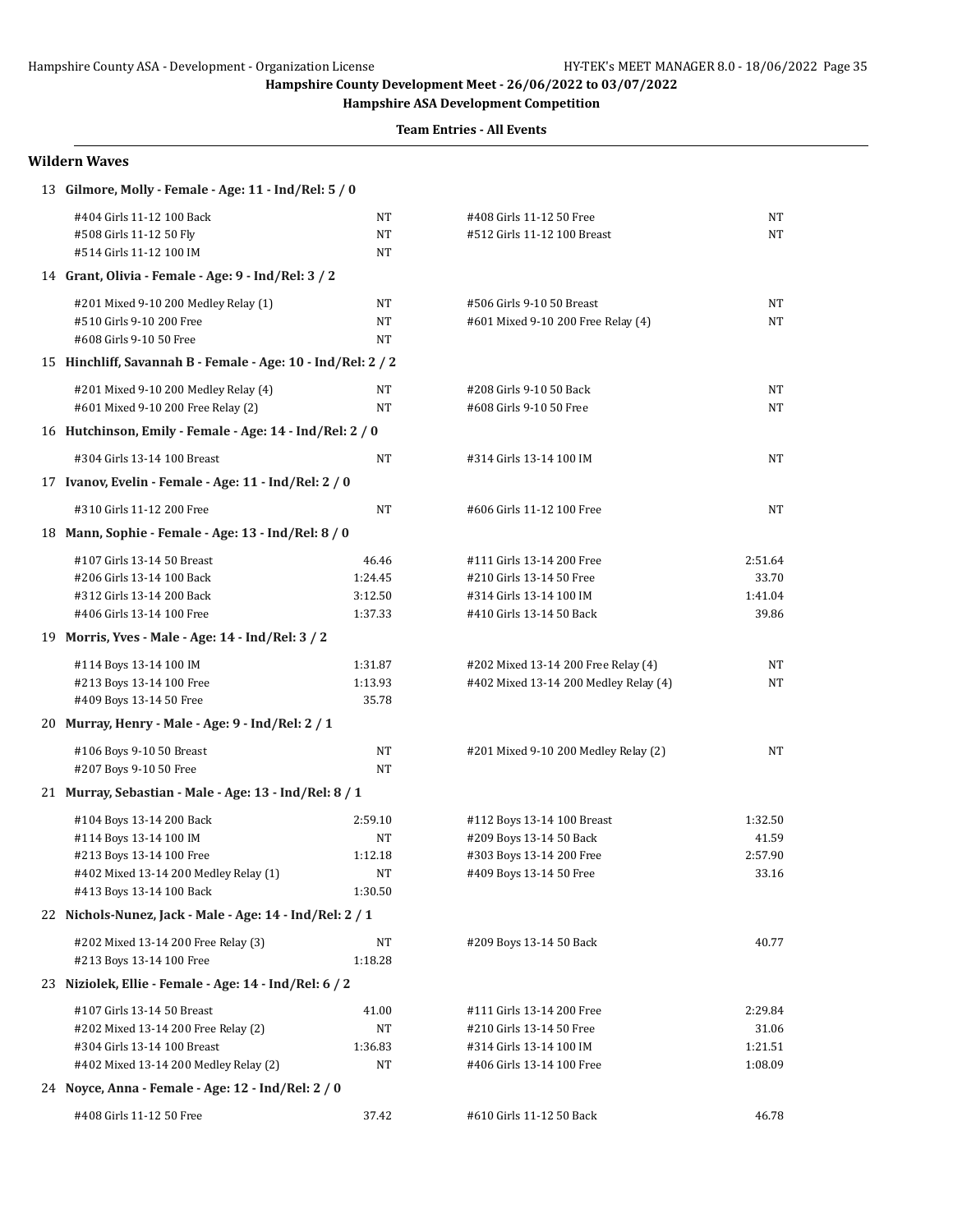**Hampshire ASA Development Competition**

**Team Entries - All Events**

|              | <b>Wildern Waves</b>                                                                                                                    |                                  |                                                                                                                       |                           |
|--------------|-----------------------------------------------------------------------------------------------------------------------------------------|----------------------------------|-----------------------------------------------------------------------------------------------------------------------|---------------------------|
|              | 25 Quantrill, Joe - Male - Age: 14 - Ind/Rel: 2 / 1                                                                                     |                                  |                                                                                                                       |                           |
|              | #108 Boys 13-14 50 Fly<br>#402 Mixed 13-14 200 Medley Relay (3)                                                                         | 35.47<br>NT                      | #114 Boys 13-14 100 IM                                                                                                | 1:25.99                   |
|              | 26 Stanley, Evie-Rose - Female - Age: 11 - Ind/Rel: 5 / 2                                                                               |                                  |                                                                                                                       |                           |
|              | #401 Mixed 11-12 200 Free Relay (2)<br>#512 Girls 11-12 100 Breast<br>#602 Mixed 11-12 200 Medley Relay (4)<br>#610 Girls 11-12 50 Back | NT<br>1:47.45<br>NT<br><b>NT</b> | #508 Girls 11-12 50 Fly<br>#514 Girls 11-12 100 IM<br>#606 Girls 11-12 100 Free                                       | 40.41<br>NT<br>1:19.03    |
|              | 27 Sunderland, Connor - Male - Age: 13 - Ind/Rel: 3 / 1                                                                                 |                                  |                                                                                                                       |                           |
|              | #112 Boys 13-14 100 Breast<br>#303 Boys 13-14 200 Free<br>28 Sunderland, Kieran - Male - Age: 11 - Ind/Rel: 5 / 0                       | 1:36.60<br>2:27.57               | #202 Mixed 13-14 200 Free Relay (1)<br>#409 Boys 13-14 50 Free                                                        | NT<br>32.07               |
|              | #305 Boys 11-12 50 Fly<br>#407 Boys 11-12 50 Back<br>#511 Boys 11-12 200 Free                                                           | 58.14<br>51.62<br>3:39.41        | #309 Boys 11-12 100 Breast<br>#507 Boys 11-12 50 Breast                                                               | 2:36.96<br>58.32          |
|              | 29 Tomlin, Chloe - Female - Age: 13 - Ind/Rel: 3 / 0                                                                                    |                                  |                                                                                                                       |                           |
|              | #304 Girls 13-14 100 Breast<br>#410 Girls 13-14 50 Back                                                                                 | 1:53.89<br>47.44                 | #406 Girls 13-14 100 Free                                                                                             | 1:36.98                   |
|              | 30 Weston, Rowan E - Female - Age: 10 - Ind/Rel: 6 / 2                                                                                  |                                  |                                                                                                                       |                           |
|              | #101 Girls 9-10 100 Breast<br>#201 Mixed 9-10 200 Medley Relay (3)<br>#510 Girls 9-10 200 Free<br>#604 Girls 9-10 100 Back              | NT<br>NT<br>NT<br><b>NT</b>      | #113 Girls 9-10 100 IM<br>#502 Girls 9-10 100 Fly<br>#601 Mixed 9-10 200 Free Relay (1)<br>#612 Girls 9-10 200 Breast | 2:55.78<br>NT<br>NT<br>NT |
| $\mathbf{1}$ | Wildern Waves - 'A'<br>Grant, Olivia; Murray, Henry; Weston, Rowan E; Hinchliff, Savannah B                                             |                                  | #201 Mixed 9-10 200 Medley Relay                                                                                      | <b>NT</b>                 |
| 2            | Wildern Waves - 'A'<br>Sunderland, Connor; Niziolek, Ellie; Nichols-Nunez, Jack; Morris, Yves                                           |                                  | #202 Mixed 13-14 200 Freestyle Relay                                                                                  | NT                        |
| 3            | Wildern Waves - 'A'<br>stanley, Evie-Rose; Cove, Jayden; Browning-Sanchez, Alberto                                                      |                                  | #401 Mixed 11-12 200 Freestyle Relay                                                                                  | NT                        |
| 4            | Wildern Waves - 'A'<br>Murray, Sebastian; Niziolek, Ellie; Quantrill, Joe; Morris, Yves                                                 |                                  | #402 Mixed 13-14 200 Medley Relay                                                                                     | NT                        |
| 5            | Wildern Waves - 'A'<br>Weston, Rowan E; Hinchliff, Savannah B; Ballard, Dylan; Grant, Olivia                                            |                                  | #601 Mixed 9-10 200 Freestyle Relay                                                                                   | NT                        |
| 6            | Wildern Waves - 'A'<br>Browning-Sanchez, Alberto; Cove, Jayden; ___________; Stanley, Evie-Rose                                         |                                  | #602 Mixed 11-12 200 Medley Relay                                                                                     | NT                        |

**Wildern Waves Total Individual Entries: 123 - Total Relays: 6**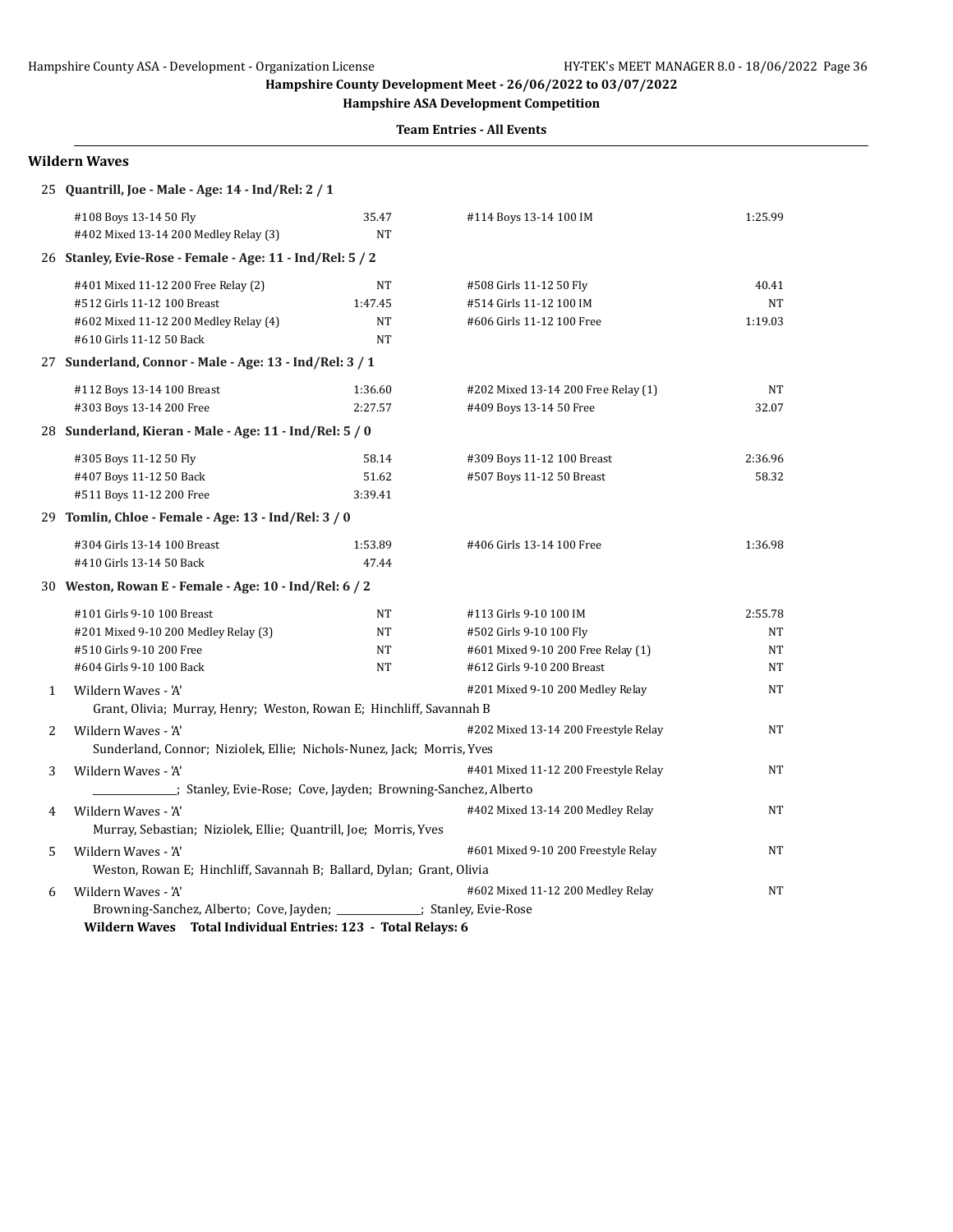**Hampshire ASA Development Competition**

| <b>Winchester City Penguins Swimm</b>                           |         |                                       |         |
|-----------------------------------------------------------------|---------|---------------------------------------|---------|
| 1 Ainsworth-Fletcher, Emily - Female - Age: 13 - Ind/Rel: 2 / 0 |         |                                       |         |
| #308 Girls 13-14 50 Fly                                         | 36.60   | #312 Girls 13-14 200 Back             | 2:38.83 |
| 2 Atkinson, Olivia - Female - Age: 11 - Ind/Rel: 5 / 2          |         |                                       |         |
| #302 Girls 11-12 100 Fly                                        | NT      | #306 Girls 11-12 50 Breast            | 49.95   |
| #401 Mixed 11-12 200 Free Relay (1)                             | 2:43.10 | #408 Girls 11-12 50 Free              | 33.60   |
| #504 Girls 11-12 200 Back                                       | 3:01.70 | #602 Mixed 11-12 200 Medley Relay (3) | 2:44.98 |
| #610 Girls 11-12 50 Back                                        | 39.69   |                                       |         |
| 3 Barfield, George - Male - Age: 14 - Ind/Rel: 2 / 0            |         |                                       |         |
| #303 Boys 13-14 200 Free                                        | 2:18.69 | #307 Boys 13-14 50 Breast             | 36.70   |
| 4 Barnes, Lucy - Female - Age: 11 - Ind/Rel: 6 / 1              |         |                                       |         |
| #402 Mixed 13-14 200 Medley Relay (0)                           | 3:09.68 | #404 Girls 11-12 100 Back             | 1:44.71 |
| #408 Girls 11-12 50 Free                                        | 39.78   | #504 Girls 11-12 200 Back             | 3:38.89 |
| #508 Girls 11-12 50 Fly                                         | 50.40   | #512 Girls 11-12 100 Breast           | 2:00.61 |
| #514 Girls 11-12 100 IM                                         | 1:36.77 |                                       |         |
| 5 Beacher, Tilly - Female - Age: 13 - Ind/Rel: 2 / 1            |         |                                       |         |
| #202 Mixed 13-14 200 Free Relay (0)                             | 1:58.23 | #206 Girls 13-14 100 Back             | NT      |
| #210 Girls 13-14 50 Free                                        | 41.87   |                                       |         |
| 6 Bowker, Harry - Male - Age: 12 - Ind/Rel: 5 / 1               |         |                                       |         |
| #305 Boys 11-12 50 Fly                                          | 44.40   | #309 Boys 11-12 100 Breast            | 1:45.90 |
| #313 Boys 11-12 100 IM                                          | 1:56.02 | #507 Boys 11-12 50 Breast             | 48.40   |
| #602 Mixed 11-12 200 Medley Relay (1)                           | 2:44.98 | #609 Boys 11-12 50 Free               | 40.60   |
| 7 Bulters, Dana - Female - Age: 10 - Ind/Rel: 4 / 0             |         |                                       |         |
| #105 Girls 9-10 50 Fly                                          | 43.37   | #502 Girls 9-10 100 Fly               | NT      |
| #506 Girls 9-10 50 Breast                                       | 48.79   | #612 Girls 9-10 200 Breast            | 3:43.33 |
| 8 Campbell, Honor - Female - Age: 12 - Ind/Rel: 7 / 0           |         |                                       |         |
| #302 Girls 11-12 100 Fly                                        | 1:39.25 | #306 Girls 11-12 50 Breast            | 41.06   |
| #310 Girls 11-12 200 Free                                       | 2:37.06 | #508 Girls 11-12 50 Fly               | 37.30   |
| #512 Girls 11-12 100 Breast                                     | 1:36.61 | #514 Girls 11-12 100 IM               | 1:19.98 |
| #606 Girls 11-12 100 Free                                       | 1:09.20 |                                       |         |
| 9 Carter, Charlotte - Female - Age: 10 - Ind/Rel: 8 / 1         |         |                                       |         |
| #101 Girls 9-10 100 Breast                                      | 1:44.90 | #105 Girls 9-10 50 Fly                | 44.50   |
| #113 Girls 9-10 100 IM                                          | 1:34.79 | #204 Girls 9-10 100 Free              | 1:30.10 |
| #502 Girls 9-10 100 Fly                                         | NT      | #510 Girls 9-10 200 Free              | NT      |
| #601 Mixed 9-10 200 Free Relay (2)                              | 2:34.15 | #604 Girls 9-10 100 Back              | 1:30.70 |
| #608 Girls 9-10 50 Free                                         | 38.50   |                                       |         |
| 10 Cogger, Alex - Female - Age: 13 - Ind/Rel: 1 / 0             |         |                                       |         |
| #206 Girls 13-14 100 Back                                       | 1:36.00 |                                       |         |
| 11 Dauneckis, Emilis - Male - Age: 10 - Ind/Rel: 9 / 1          |         |                                       |         |
| #102 Boys 9-10 200 Free                                         | NΤ      | #106 Boys 9-10 50 Breast              | 49.45   |
| #207 Boys 9-10 50 Free                                          | 37.55   | #211 Boys 9-10 100 Back               | 1:33.93 |
| #505 Boys 9-10 50 Fly                                           | 48.45   | #509 Boys 9-10 100 Breast             | 1:44.05 |
| #513 Boys 9-10 100 IM                                           | 1:54.84 | #601 Mixed 9-10 200 Free Relay (3)    | 2:34.15 |
| #607 Boys 9-10 50 Back                                          | 43.59   | #611 Boys 9-10 100 Free               | 1:25.02 |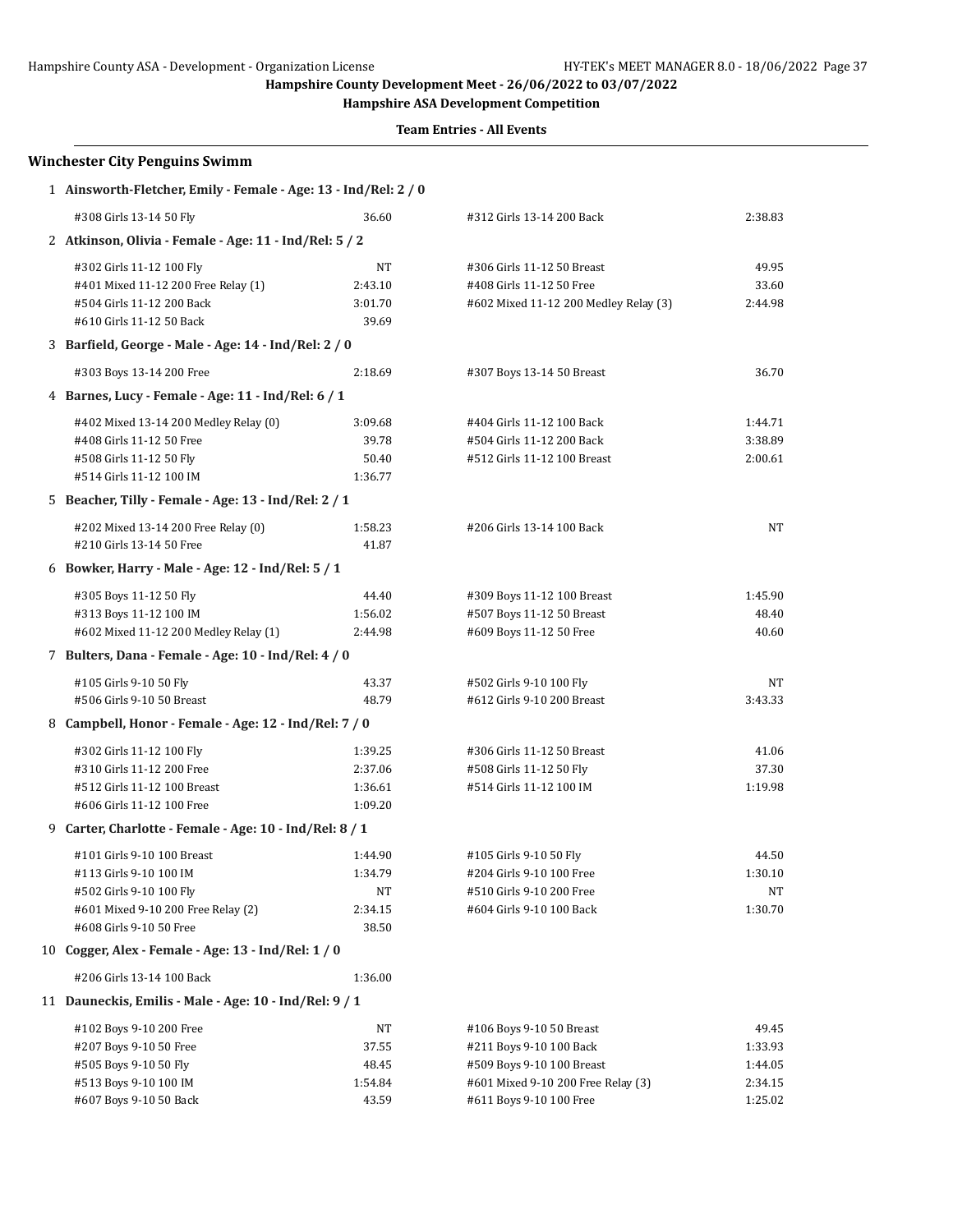**Hampshire ASA Development Competition**

| <b>Winchester City Penguins Swimm</b>                    |           |                                     |         |
|----------------------------------------------------------|-----------|-------------------------------------|---------|
| 12 Exley, Mack - Male - Age: 11 - Ind/Rel: 4 / 0         |           |                                     |         |
| #305 Boys 11-12 50 Fly                                   | 43.40     | #313 Boys 11-12 100 IM              | 1:49.49 |
| #503 Boys 11-12 100 Fly                                  | NT        | #511 Boys 11-12 200 Free            | 3:32.19 |
| 13 Exley, Will - Male - Age: 13 - Ind/Rel: 4 / 0         |           |                                     |         |
| #108 Boys 13-14 50 Fly                                   | 40.64     | #114 Boys 13-14 100 IM              | 1:34.68 |
| #303 Boys 13-14 200 Free                                 | 2:53.91   | #311 Boys 13-14 100 Fly             | 1:40.07 |
| 14 Fisher, Ruby - Female - Age: 14 - Ind/Rel: 10 / 1     |           |                                     |         |
| #103 Girls 13-14 100 Fly                                 | 1:19.91   | #107 Girls 13-14 50 Breast          | 42.40   |
| #111 Girls 13-14 200 Free                                | <b>NT</b> | #202 Mixed 13-14 200 Free Relay (3) | 1:58.23 |
| #206 Girls 13-14 100 Back                                | 1:14.94   | #210 Girls 13-14 50 Free            | 30.30   |
| #308 Girls 13-14 50 Fly                                  | 33.20     | #312 Girls 13-14 200 Back           | NT      |
| #314 Girls 13-14 100 IM                                  | NT        | #406 Girls 13-14 100 Free           | 1:06.50 |
| #410 Girls 13-14 50 Back                                 | 34.90     |                                     |         |
| 15 Frisby, Harry - Male - Age: 14 - Ind/Rel: 2 / 1       |           |                                     |         |
| #202 Mixed 13-14 200 Free Relay (1)                      | 1:58.23   | #405 Boys 13-14 200 Breast          | 2:57.89 |
| #409 Boys 13-14 50 Free                                  | 29.29     |                                     |         |
| 16 Frost, Clara - Female - Age: 10 - Ind/Rel: 2 / 0      |           |                                     |         |
| #105 Girls 9-10 50 Fly                                   | NT        | #502 Girls 9-10 100 Fly             | NT      |
| 17 Gill, Amelie - Female - Age: 14 - Ind/Rel: 5 / 0      |           |                                     |         |
| #111 Girls 13-14 200 Free                                | 2:51.30   | #210 Girls 13-14 50 Free            | 33.90   |
| #308 Girls 13-14 50 Fly                                  | 43.66     | #314 Girls 13-14 100 IM             | 1:38.07 |
| #406 Girls 13-14 100 Free                                | 1:23.25   |                                     |         |
| 18 Gill, Elodie - Female - Age: 12 - Ind/Rel: 6 / 0      |           |                                     |         |
| #302 Girls 11-12 100 Fly                                 | 2:19.38   | #310 Girls 11-12 200 Free           | 3:00.90 |
| #408 Girls 11-12 50 Free                                 | 36.14     | #508 Girls 11-12 50 Fly             | 42.25   |
| #514 Girls 11-12 100 IM                                  | 1:32.07   | #606 Girls 11-12 100 Free           | 1:24.77 |
| 19 Gillett, Bea - Female - Age: 9 - Ind/Rel: 3 / 0       |           |                                     |         |
| #101 Girls 9-10 100 Breast                               | 2:14.34   | #105 Girls 9-10 50 Fly              | NT      |
| #113 Girls 9-10 100 IM                                   | NT        |                                     |         |
| 20 Green, Harriette - Female - Age: 12 - Ind/Rel: 3 / 0  |           |                                     |         |
| #508 Girls 11-12 50 Fly                                  | 56.29     | #512 Girls 11-12 100 Breast         | 1:42.03 |
| #514 Girls 11-12 100 IM                                  | 1:54.50   |                                     |         |
| 21 Hammerton, Abi - Female - Age: 10 - Ind/Rel: 2 / 0    |           |                                     |         |
| #204 Girls 9-10 100 Free                                 | NT        | #208 Girls 9-10 50 Back             | NT      |
| 22 Hammerton, Eloise - Female - Age: 13 - Ind/Rel: 2 / 0 |           |                                     |         |
| #206 Girls 13-14 100 Back                                | 1:29.00   | #210 Girls 13-14 50 Free            | 34.30   |
| 23 Hunter, Ella - Female - Age: 14 - Ind/Rel: 4 / 0      |           |                                     |         |
| #304 Girls 13-14 100 Breast                              | 1:57.09   | #308 Girls 13-14 50 Fly             | 35.40   |
| #314 Girls 13-14 100 IM                                  | 1:38.61   | #406 Girls 13-14 100 Free           | 1:09.73 |
| 24 Ingram, Elena - Female - Age: 11 - Ind/Rel: 4 / 0     |           |                                     |         |
| #408 Girls 11-12 50 Free                                 | 48.10     | #412 Girls 11-12 200 Breast         | 4:28.64 |
| #606 Girls 11-12 100 Free                                | 1:46.13   | #610 Girls 11-12 50 Back            | 55.42   |
|                                                          |           |                                     |         |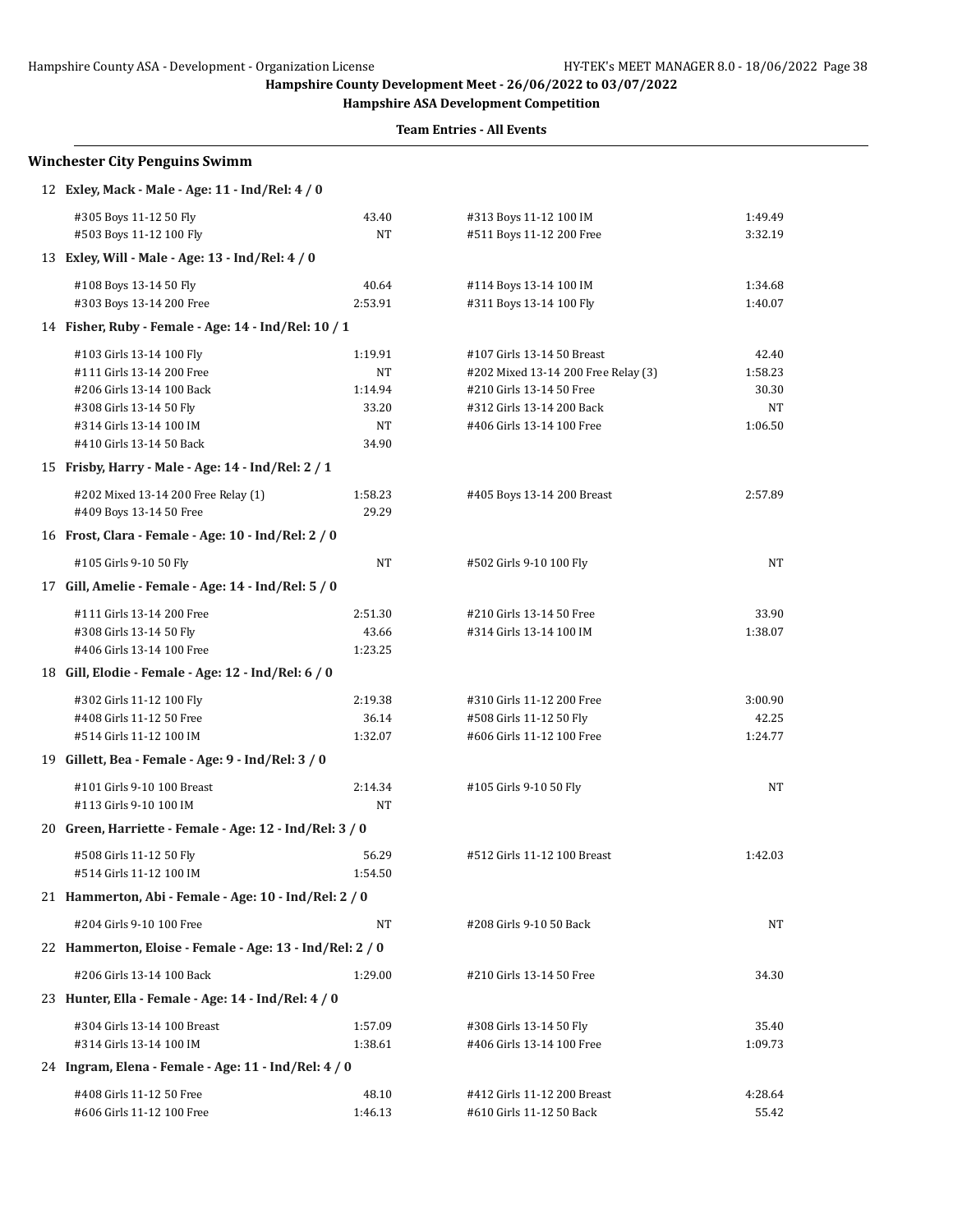**Hampshire ASA Development Competition**

| <b>Winchester City Penguins Swimm</b>                       |         |                                     |         |
|-------------------------------------------------------------|---------|-------------------------------------|---------|
| 25 Johnson, Oscar - Male - Age: 14 - Ind/Rel: 5 / 1         |         |                                     |         |
| #108 Boys 13-14 50 Fly                                      | 31.70   | #112 Boys 13-14 100 Breast          | 1:20.30 |
| #114 Boys 13-14 100 IM                                      | 1:23.30 | #202 Mixed 13-14 200 Free Relay (2) | 1:58.23 |
| #307 Boys 13-14 50 Breast                                   | 35.80   | #409 Boys 13-14 50 Free             | 28.70   |
| 26 Krivski, Sofia - Female - Age: 9 - Ind/Rel: 7 / 0        |         |                                     |         |
| #101 Girls 9-10 100 Breast                                  | 2:14.90 | #109 Girls 9-10 200 Back            | 4:10.14 |
| #208 Girls 9-10 50 Back                                     | 1:00.00 | #506 Girls 9-10 50 Breast           | NT      |
| #604 Girls 9-10 100 Back                                    | NΤ      | #608 Girls 9-10 50 Free             | 56.90   |
| #612 Girls 9-10 200 Breast                                  | NT      |                                     |         |
| 27 Latham, Hugo - Male - Age: 9 - Ind/Rel: 3 / 0            |         |                                     |         |
| #106 Boys 9-10 50 Breast                                    | 1:15.13 | #607 Boys 9-10 50 Back              | 58.62   |
| #611 Boys 9-10 100 Free                                     | 2:26.18 |                                     |         |
| 28 Latham, Lyra - Female - Age: 11 - Ind/Rel: 4 / 0         |         |                                     |         |
| #404 Girls 11-12 100 Back                                   | NT      | #408 Girls 11-12 50 Free            | 44.02   |
| #606 Girls 11-12 100 Free                                   | 1:42.76 | #610 Girls 11-12 50 Back            | 51.15   |
| 29 Latimer, Emma - Female - Age: 12 - Ind/Rel: 9 / 2        |         |                                     |         |
| #306 Girls 11-12 50 Breast                                  | 49.10   | #310 Girls 11-12 200 Free           | 2:58.50 |
| #401 Mixed 11-12 200 Free Relay (2)                         | 2:43.10 | #404 Girls 11-12 100 Back           | 1:30.70 |
| #408 Girls 11-12 50 Free                                    | 36.10   | #504 Girls 11-12 200 Back           | NT      |
| #508 Girls 11-12 50 Fly                                     | 44.20   | #514 Girls 11-12 100 IM             | 1:46.65 |
| #602 Mixed 11-12 200 Medley Relay (0)                       | 2:44.98 | #606 Girls 11-12 100 Free           | 1:16.00 |
| #610 Girls 11-12 50 Back                                    | 41.80   |                                     |         |
| 30 Leather, Myles - Male - Age: 13 - Ind/Rel: 2 / 0         |         |                                     |         |
| #104 Boys 13-14 200 Back                                    | 3:22.06 | #108 Boys 13-14 50 Fly              | 34.30   |
| 31 Lekkas, Nefeli - Female - Age: 13 - Ind/Rel: 4 / 0       |         |                                     |         |
| #107 Girls 13-14 50 Breast                                  | 42.40   | #111 Girls 13-14 200 Free           | 2:36.71 |
| #210 Girls 13-14 50 Free                                    | 33.10   | #406 Girls 13-14 100 Free           | 1:11.90 |
| 32 Lynch, Evie - Female - Age: 14 - Ind/Rel: 8 / 0          |         |                                     |         |
| #107 Girls 13-14 50 Breast                                  | 44.10   | #111 Girls 13-14 200 Free           | 2:29.39 |
| #206 Girls 13-14 100 Back                                   | 1:20.73 | #214 Girls 13-14 200 Breast         | NT      |
| #304 Girls 13-14 100 Breast                                 | 1:39.51 | #308 Girls 13-14 50 Fly             | 34.30   |
| #312 Girls 13-14 200 Back                                   | 3:08.33 | #410 Girls 13-14 50 Back            | 38.36   |
| 33 Lyu, David - Male - Age: 10 - Ind/Rel: 3 / 0             |         |                                     |         |
| #106 Boys 9-10 50 Breast                                    | NΤ      | #207 Boys 9-10 50 Free              | NT      |
| #607 Boys 9-10 50 Back                                      | 1:01.08 |                                     |         |
| 34 Maguire, Sophie - Female - Age: 11 - Ind/Rel: 8 / 0      |         |                                     |         |
| #310 Girls 11-12 200 Free                                   | NT      | #404 Girls 11-12 100 Back           | 2:04.54 |
| #408 Girls 11-12 50 Free                                    | 35.40   | #504 Girls 11-12 200 Back           | 3:22.65 |
| #508 Girls 11-12 50 Fly                                     | 39.10   | #514 Girls 11-12 100 IM             | 1:51.53 |
| #606 Girls 11-12 100 Free                                   | 1:20.10 | #610 Girls 11-12 50 Back            | 41.70   |
| 35 Milititsky, Carolina - Female - Age: 13 - Ind/Rel: 2 / 0 |         |                                     |         |
| #406 Girls 13-14 100 Free                                   | 1:39.00 | #410 Girls 13-14 50 Back            | 46.94   |
| 36 Mills, Benedict - Male - Age: 10 - Ind/Rel: 4 / 0        |         |                                     |         |
| #102 Boys 9-10 200 Free                                     | NT      | #106 Boys 9-10 50 Breast            | NT      |
| #203 Boys 9-10 200 Breast                                   | 4:29.78 | #211 Boys 9-10 100 Back             | NT      |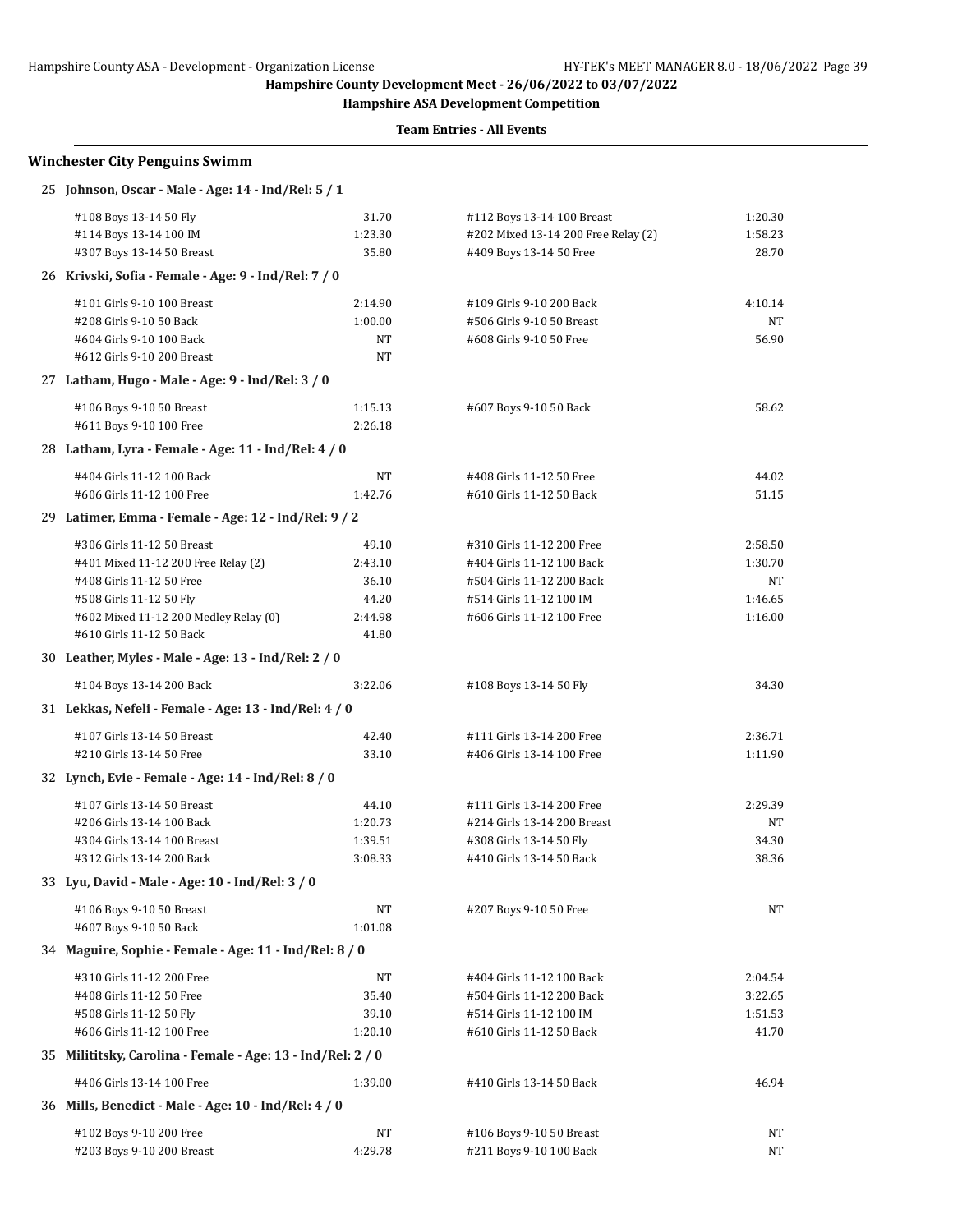**Hampshire ASA Development Competition**

| <b>Winchester City Penguins Swimm</b>                          |                    |                                      |         |
|----------------------------------------------------------------|--------------------|--------------------------------------|---------|
| 37 Mills, Ethan - Male - Age: 14 - Ind/Rel: 3 / 0              |                    |                                      |         |
| #104 Boys 13-14 200 Back<br>#114 Boys 13-14 100 IM             | 3:01.07<br>1:27.50 | #108 Boys 13-14 50 Fly               | 38.58   |
| 38 Penhaligon, Charlotte - Female - Age: 12 - Ind/Rel: 2 / 0   |                    |                                      |         |
| #512 Girls 11-12 100 Breast                                    | 1:41.33            | #606 Girls 11-12 100 Free            | 1:22.65 |
| 39 Percy-Loosemore, Lottie - Female - Age: 10 - Ind/Rel: 7 / 0 |                    |                                      |         |
| #101 Girls 9-10 100 Breast                                     | 2:03.50            | #105 Girls 9-10 50 Fly               | NΤ      |
| #113 Girls 9-10 100 IM                                         | NT                 | #204 Girls 9-10 100 Free             | NT      |
| #208 Girls 9-10 50 Back                                        | NT                 | #604 Girls 9-10 100 Back             | NT      |
| #608 Girls 9-10 50 Free                                        | NT                 |                                      |         |
| 40 Percy-Loosemore, William - Male - Age: 13 - Ind/Rel: 4 / 0  |                    |                                      |         |
| #104 Boys 13-14 200 Back                                       | 2:46.00            | #114 Boys 13-14 100 IM               | 1:21.13 |
| #213 Boys 13-14 100 Free                                       | 1:03.80            | #413 Boys 13-14 100 Back             | 1:17.70 |
| 41 Perrella, Mali - Female - Age: 9 - Ind/Rel: 1 / 0           |                    |                                      |         |
| #101 Girls 9-10 100 Breast                                     | <b>NT</b>          |                                      |         |
| 42 Price, Amber - Female - Age: 11 - Ind/Rel: 6 / 0            |                    |                                      |         |
| #302 Girls 11-12 100 Fly                                       | NT                 | #306 Girls 11-12 50 Breast           | 49.30   |
| #310 Girls 11-12 200 Free                                      | <b>NT</b>          | #404 Girls 11-12 100 Back            | 1:42.85 |
| #408 Girls 11-12 50 Free                                       | 37.61              | #412 Girls 11-12 200 Breast          | NT      |
| 43 Price, Ruben - Male - Age: 14 - Ind/Rel: 1 / 0              |                    |                                      |         |
| #213 Boys 13-14 100 Free                                       | 1:10.75            |                                      |         |
| 44 Read, Sophie - Female - Age: 10 - Ind/Rel: 8 / 0            |                    |                                      |         |
| #101 Girls 9-10 100 Breast                                     | 1:55.42            | #105 Girls 9-10 50 Fly               | 52.43   |
| #113 Girls 9-10 100 IM                                         | 1:53.59            | #204 Girls 9-10 100 Free             | 1:36.83 |
| #506 Girls 9-10 50 Breast                                      | 56.66              | #510 Girls 9-10 200 Free             | NT      |
| #608 Girls 9-10 50 Free                                        | 41.58              | #612 Girls 9-10 200 Breast           | 4:06.17 |
| 45 Robinson, Esme - Female - Age: 14 - Ind/Rel: 4 / 0          |                    |                                      |         |
| #308 Girls 13-14 50 Fly                                        | 38.10              | #314 Girls 13-14 100 IM              | 1:37.00 |
| #406 Girls 13-14 100 Free                                      | 1:12.04            | #410 Girls 13-14 50 Back             | 42.03   |
| 46 Robinson, Owen - Male - Age: 10 - Ind/Rel: 7 / 2            |                    |                                      |         |
| #106 Boys 9-10 50 Breast                                       | 50.59              | #201 Mixed 9-10 200 Medley Relay (1) | 3:26.00 |
| #207 Boys 9-10 50 Free                                         | 37.50              | #505 Boys 9-10 50 Fly                | 49.12   |
| #509 Boys 9-10 100 Breast                                      | 1:43.60            | #513 Boys 9-10 100 IM                | 1:37.09 |
| #601 Mixed 9-10 200 Free Relay (1)                             | 2:34.15            | #607 Boys 9-10 50 Back               | 45.80   |
| #611 Boys 9-10 100 Free                                        | 1:26.90            |                                      |         |
| 47 Rouse, Joe - Male - Age: 14 - Ind/Rel: 9 / 0                |                    |                                      |         |
| #108 Boys 13-14 50 Fly                                         | 33.24              | #112 Boys 13-14 100 Breast           | 1:28.20 |
| #114 Boys 13-14 100 IM                                         | 1:11.89            | #209 Boys 13-14 50 Back              | 35.60   |
| #213 Boys 13-14 100 Free                                       | 1:05.60            | #307 Boys 13-14 50 Breast            | 39.40   |
| #311 Boys 13-14 100 Fly                                        | 1:21.13            | #409 Boys 13-14 50 Free              | 29.20   |
| #413 Boys 13-14 100 Back                                       | 1:28.37            |                                      |         |
| 48 Rouse, Lucy - Female - Age: 12 - Ind/Rel: 2 / 0             |                    |                                      |         |
| #606 Girls 11-12 100 Free                                      | 1:13.96            | #610 Girls 11-12 50 Back             | 36.50   |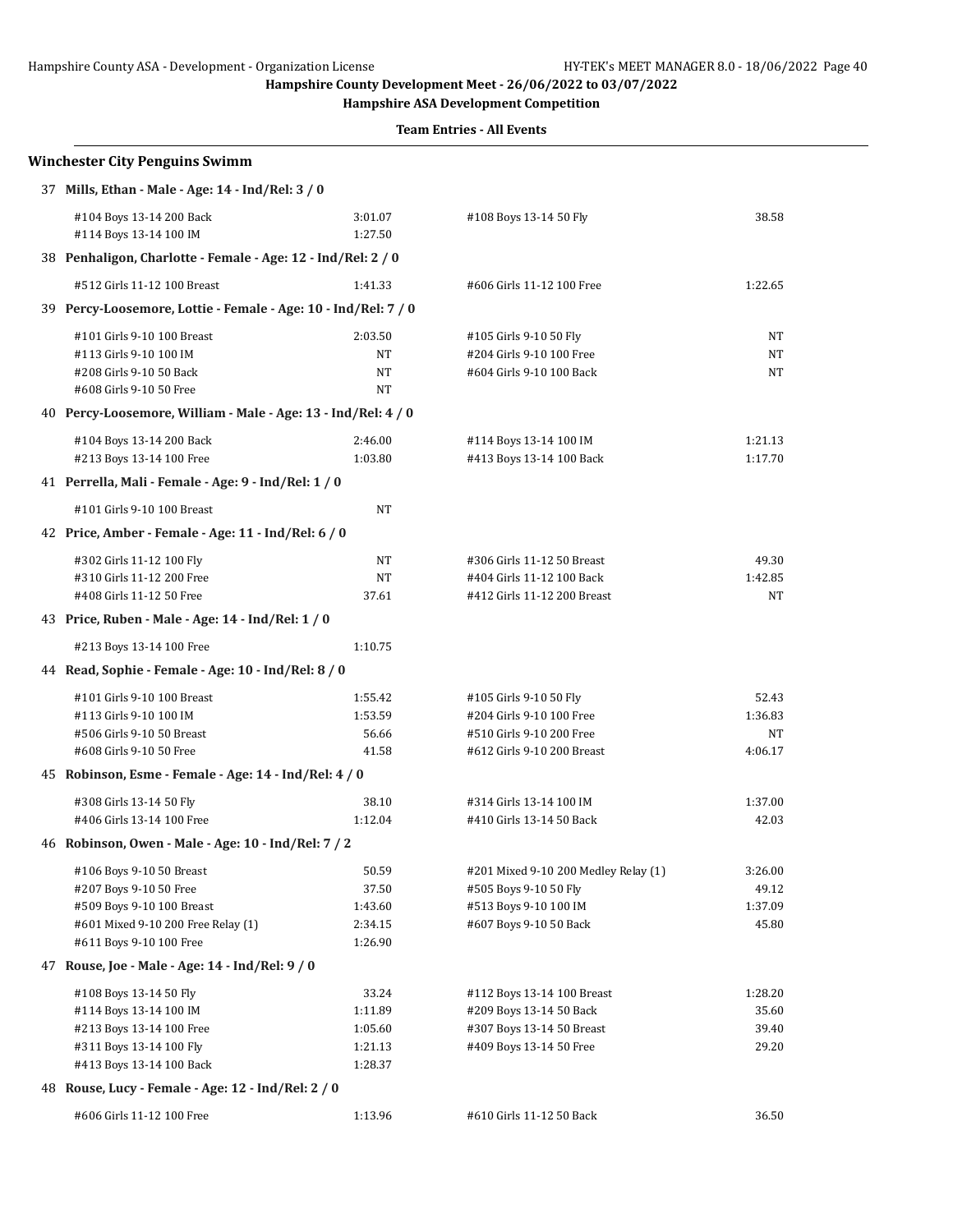**Hampshire ASA Development Competition**

| <b>Winchester City Penguins Swimm</b>                         |           |                                                                                                                                                                                                                                                                                                                                                                                                                                                                                                                                                                                                                                                                                                     |         |  |  |
|---------------------------------------------------------------|-----------|-----------------------------------------------------------------------------------------------------------------------------------------------------------------------------------------------------------------------------------------------------------------------------------------------------------------------------------------------------------------------------------------------------------------------------------------------------------------------------------------------------------------------------------------------------------------------------------------------------------------------------------------------------------------------------------------------------|---------|--|--|
| 49 Russell, Pippa - Female - Age: 10 - Ind/Rel: 6 / 0         |           |                                                                                                                                                                                                                                                                                                                                                                                                                                                                                                                                                                                                                                                                                                     |         |  |  |
| #101 Girls 9-10 100 Breast                                    | 2:09.60   | #105 Girls 9-10 50 Fly                                                                                                                                                                                                                                                                                                                                                                                                                                                                                                                                                                                                                                                                              | NT      |  |  |
| #113 Girls 9-10 100 IM                                        | 2:00.64   | #604 Girls 9-10 100 Back                                                                                                                                                                                                                                                                                                                                                                                                                                                                                                                                                                                                                                                                            | NT      |  |  |
| #608 Girls 9-10 50 Free                                       | 46.70     | #612 Girls 9-10 200 Breast                                                                                                                                                                                                                                                                                                                                                                                                                                                                                                                                                                                                                                                                          | 4:17.28 |  |  |
| 50 Sacco, Luca - Male - Age: 10 - Ind/Rel: 2 / 0              |           |                                                                                                                                                                                                                                                                                                                                                                                                                                                                                                                                                                                                                                                                                                     |         |  |  |
| #207 Boys 9-10 50 Free                                        | 50.74     | #607 Boys 9-10 50 Back                                                                                                                                                                                                                                                                                                                                                                                                                                                                                                                                                                                                                                                                              | NT      |  |  |
| 51 Savage, Daisy - Female - Age: 9 - Ind/Rel: 3 / 0           |           |                                                                                                                                                                                                                                                                                                                                                                                                                                                                                                                                                                                                                                                                                                     |         |  |  |
| #204 Girls 9-10 100 Free                                      | NT        | #208 Girls 9-10 50 Back                                                                                                                                                                                                                                                                                                                                                                                                                                                                                                                                                                                                                                                                             | NT      |  |  |
| #608 Girls 9-10 50 Free                                       | <b>NT</b> |                                                                                                                                                                                                                                                                                                                                                                                                                                                                                                                                                                                                                                                                                                     |         |  |  |
| 52 Skipwith, Patrick - Male - Age: 12 - Ind/Rel: 2 / 1        |           |                                                                                                                                                                                                                                                                                                                                                                                                                                                                                                                                                                                                                                                                                                     |         |  |  |
| #401 Mixed 11-12 200 Free Relay (0)                           | 2:43.10   | NT<br>#507 Boys 11-12 50 Breast<br>56.45<br>#106 Boys 9-10 50 Breast<br>1:39.61<br>#211 Boys 9-10 100 Back<br>#505 Boys 9-10 50 Fly<br>50.45<br>#513 Boys 9-10 100 IM<br>1:42.33<br>#611 Boys 9-10 100 Free<br>1:31.16<br>#113 Girls 9-10 100 IM<br>1:58.40<br>#204 Girls 9-10 100 Free<br>NT<br>NT<br>#506 Girls 9-10 50 Breast<br>NT<br>NT<br>#604 Girls 9-10 100 Back<br>NT<br>1:23.40<br>#404 Girls 11-12 100 Back<br>#504 Girls 11-12 200 Back<br>3:00.40<br>#606 Girls 11-12 100 Free<br>1:22.31<br>1:33.66<br>#404 Girls 11-12 100 Back<br>1:25.70<br>#112 Boys 13-14 100 Breast<br>43.93<br>#209 Boys 13-14 50 Back<br>#305 Boys 11-12 50 Fly<br>47.23<br>#313 Boys 11-12 100 IM<br>1:41.73 |         |  |  |
| #609 Boys 11-12 50 Free                                       | 40.46     |                                                                                                                                                                                                                                                                                                                                                                                                                                                                                                                                                                                                                                                                                                     |         |  |  |
| 53 Smith, Max - Male - Age: 9 - Ind/Rel: 10 / 0               |           |                                                                                                                                                                                                                                                                                                                                                                                                                                                                                                                                                                                                                                                                                                     |         |  |  |
| #102 Boys 9-10 200 Free                                       | 3:27.19   |                                                                                                                                                                                                                                                                                                                                                                                                                                                                                                                                                                                                                                                                                                     |         |  |  |
| #207 Boys 9-10 50 Free                                        | 39.90     |                                                                                                                                                                                                                                                                                                                                                                                                                                                                                                                                                                                                                                                                                                     |         |  |  |
| #501 Boys 9-10 200 Back                                       | 3:36.26   |                                                                                                                                                                                                                                                                                                                                                                                                                                                                                                                                                                                                                                                                                                     |         |  |  |
| #509 Boys 9-10 100 Breast                                     | 2:03.84   |                                                                                                                                                                                                                                                                                                                                                                                                                                                                                                                                                                                                                                                                                                     |         |  |  |
| #607 Boys 9-10 50 Back                                        | 45.37     |                                                                                                                                                                                                                                                                                                                                                                                                                                                                                                                                                                                                                                                                                                     |         |  |  |
| 54 Southern-Reason, Paige - Female - Age: 10 - Ind/Rel: 8 / 1 |           |                                                                                                                                                                                                                                                                                                                                                                                                                                                                                                                                                                                                                                                                                                     |         |  |  |
| #101 Girls 9-10 100 Breast                                    | 2:06.14   |                                                                                                                                                                                                                                                                                                                                                                                                                                                                                                                                                                                                                                                                                                     |         |  |  |
| #201 Mixed 9-10 200 Medley Relay (0)                          | 3:26.00   |                                                                                                                                                                                                                                                                                                                                                                                                                                                                                                                                                                                                                                                                                                     |         |  |  |
| #208 Girls 9-10 50 Back                                       |           |                                                                                                                                                                                                                                                                                                                                                                                                                                                                                                                                                                                                                                                                                                     |         |  |  |
| #510 Girls 9-10 200 Free                                      |           |                                                                                                                                                                                                                                                                                                                                                                                                                                                                                                                                                                                                                                                                                                     |         |  |  |
| #608 Girls 9-10 50 Free                                       | 43.47     |                                                                                                                                                                                                                                                                                                                                                                                                                                                                                                                                                                                                                                                                                                     |         |  |  |
| 55 Southworth, Felicity - Female - Age: 12 - Ind/Rel: 7 / 0   |           |                                                                                                                                                                                                                                                                                                                                                                                                                                                                                                                                                                                                                                                                                                     |         |  |  |
| #306 Girls 11-12 50 Breast                                    | 48.70     |                                                                                                                                                                                                                                                                                                                                                                                                                                                                                                                                                                                                                                                                                                     |         |  |  |
| #408 Girls 11-12 50 Free                                      | 33.80     |                                                                                                                                                                                                                                                                                                                                                                                                                                                                                                                                                                                                                                                                                                     |         |  |  |
| #508 Girls 11-12 50 Fly                                       | 44.80     |                                                                                                                                                                                                                                                                                                                                                                                                                                                                                                                                                                                                                                                                                                     |         |  |  |
| #610 Girls 11-12 50 Back                                      | 37.90     |                                                                                                                                                                                                                                                                                                                                                                                                                                                                                                                                                                                                                                                                                                     |         |  |  |
| 56 Stevenson, Amelie - Female - Age: 12 - Ind/Rel: 3 / 0      |           |                                                                                                                                                                                                                                                                                                                                                                                                                                                                                                                                                                                                                                                                                                     |         |  |  |
| #306 Girls 11-12 50 Breast                                    | 47.57     |                                                                                                                                                                                                                                                                                                                                                                                                                                                                                                                                                                                                                                                                                                     |         |  |  |
| #408 Girls 11-12 50 Free                                      | 34.58     |                                                                                                                                                                                                                                                                                                                                                                                                                                                                                                                                                                                                                                                                                                     |         |  |  |
| 57 Stockdale, Archie - Male - Age: 14 - Ind/Rel: 5 / 0        |           |                                                                                                                                                                                                                                                                                                                                                                                                                                                                                                                                                                                                                                                                                                     |         |  |  |
| #108 Boys 13-14 50 Fly                                        | 41.44     |                                                                                                                                                                                                                                                                                                                                                                                                                                                                                                                                                                                                                                                                                                     |         |  |  |
| #114 Boys 13-14 100 IM                                        | 1:30.57   |                                                                                                                                                                                                                                                                                                                                                                                                                                                                                                                                                                                                                                                                                                     |         |  |  |
| #213 Boys 13-14 100 Free                                      | 1:19.74   |                                                                                                                                                                                                                                                                                                                                                                                                                                                                                                                                                                                                                                                                                                     |         |  |  |
| 58 Tan, Josh - Male - Age: 12 - Ind/Rel: 4 / 0                |           |                                                                                                                                                                                                                                                                                                                                                                                                                                                                                                                                                                                                                                                                                                     |         |  |  |
| #301 Boys 11-12 200 Back                                      | 3:12.24   |                                                                                                                                                                                                                                                                                                                                                                                                                                                                                                                                                                                                                                                                                                     |         |  |  |
| #309 Boys 11-12 100 Breast                                    | 1:45.37   |                                                                                                                                                                                                                                                                                                                                                                                                                                                                                                                                                                                                                                                                                                     |         |  |  |
| 59 Tarmey, Cat - Female - Age: 14 - Ind/Rel: 2 / 0            |           |                                                                                                                                                                                                                                                                                                                                                                                                                                                                                                                                                                                                                                                                                                     |         |  |  |
| #312 Girls 13-14 200 Back                                     | 2:39.15   | #406 Girls 13-14 100 Free                                                                                                                                                                                                                                                                                                                                                                                                                                                                                                                                                                                                                                                                           | 1:06.50 |  |  |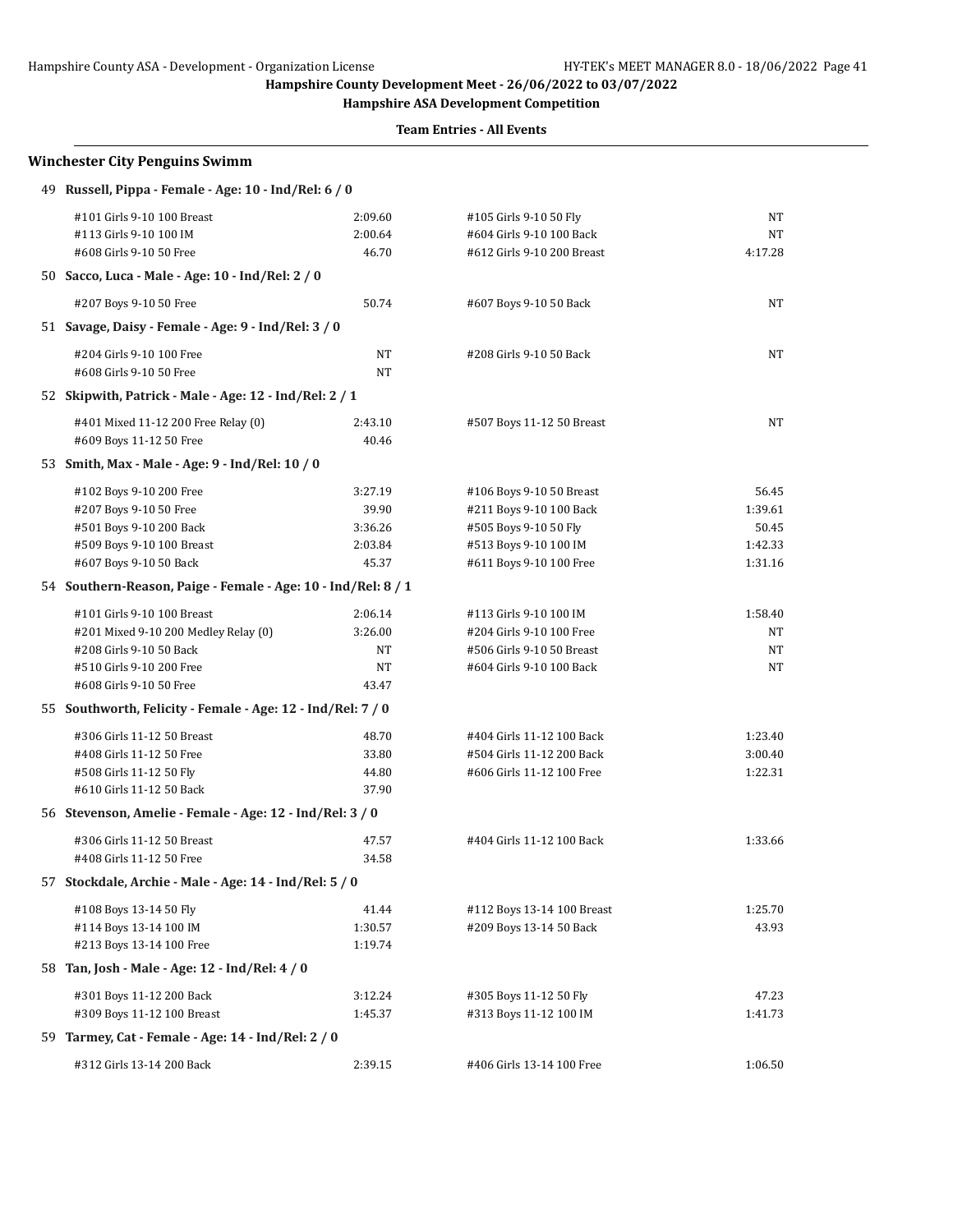**Hampshire ASA Development Competition**

| <b>Winchester City Penguins Swimm</b>                            |         |                                       |         |  |  |
|------------------------------------------------------------------|---------|---------------------------------------|---------|--|--|
| 60 Taylor, Ruby - Female - Age: 11 - Ind/Rel: 9 / 0              |         |                                       |         |  |  |
| #306 Girls 11-12 50 Breast                                       | NT      | #404 Girls 11-12 100 Back             | NΤ      |  |  |
| #408 Girls 11-12 50 Free                                         | NT      | #412 Girls 11-12 200 Breast           | NΤ      |  |  |
| #508 Girls 11-12 50 Fly                                          | NT      | #512 Girls 11-12 100 Breast           | NT      |  |  |
| #514 Girls 11-12 100 IM                                          | NT      | #606 Girls 11-12 100 Free             | NΤ      |  |  |
| #610 Girls 11-12 50 Back                                         | NT      |                                       |         |  |  |
| 61 Thomas, Griffin - Male - Age: 14 - Ind/Rel: 5 / 0             |         |                                       |         |  |  |
| #104 Boys 13-14 200 Back                                         | 2:45.60 | #112 Boys 13-14 100 Breast            | 1:34.70 |  |  |
| #114 Boys 13-14 100 IM                                           | 1:25.41 | #307 Boys 13-14 50 Breast             | 41.60   |  |  |
| #405 Boys 13-14 200 Breast                                       | 3:27.56 |                                       |         |  |  |
| 62 Thorne-Henderson, Clarice - Female - Age: 10 - Ind/Rel: 4 / 1 |         |                                       |         |  |  |
| #101 Girls 9-10 100 Breast                                       | 1:54.13 | #105 Girls 9-10 50 Fly                | 55.11   |  |  |
| #109 Girls 9-10 200 Back                                         | 3:39.90 | #113 Girls 9-10 100 IM                | 1:48.00 |  |  |
| #201 Mixed 9-10 200 Medley Relay (2)                             | 3:26.00 |                                       |         |  |  |
| 63 Thorne-Henderson, Darcey - Female - Age: 12 - Ind/Rel: 4 / 0  |         |                                       |         |  |  |
| #404 Girls 11-12 100 Back                                        | 1:39.94 | #408 Girls 11-12 50 Free              | 38.61   |  |  |
| #606 Girls 11-12 100 Free                                        | 1:24.83 | #610 Girls 11-12 50 Back              | 40.30   |  |  |
| 64 Valler, Georgie - Female - Age: 12 - Ind/Rel: 9 / 0           |         |                                       |         |  |  |
| #302 Girls 11-12 100 Fly                                         | NT      | #310 Girls 11-12 200 Free             | 3:26.60 |  |  |
| #404 Girls 11-12 100 Back                                        | 1:33.20 | #408 Girls 11-12 50 Free              | 35.96   |  |  |
| #504 Girls 11-12 200 Back                                        | 3:51.96 | #508 Girls 11-12 50 Fly               | 39.40   |  |  |
| #512 Girls 11-12 100 Breast                                      | 1:30.79 | #606 Girls 11-12 100 Free             | 1:19.20 |  |  |
| #610 Girls 11-12 50 Back                                         | 41.29   |                                       |         |  |  |
| 65 Valler, Katie - Female - Age: 10 - Ind/Rel: 2 / 0             |         |                                       |         |  |  |
| #506 Girls 9-10 50 Breast                                        | NT      | #608 Girls 9-10 50 Free               | 58.18   |  |  |
| 66 Vandervelde, Joshua - Male - Age: 11 - Ind/Rel: 9 / 1         |         |                                       |         |  |  |
| #305 Boys 11-12 50 Fly                                           | 46.75   | #309 Boys 11-12 100 Breast            | 1:52.42 |  |  |
| #313 Boys 11-12 100 IM                                           | 1:35.13 | #407 Boys 11-12 50 Back               | 49.66   |  |  |
| #411 Boys 11-12 100 Free                                         | 1:30.60 | #507 Boys 11-12 50 Breast             | 49.04   |  |  |
| #511 Boys 11-12 200 Free                                         | 3:33.97 | #602 Mixed 11-12 200 Medley Relay (2) | 2:44.98 |  |  |
| #605 Boys 11-12 200 Breast                                       | 3:56.08 | #609 Boys 11-12 50 Free               | 39.16   |  |  |
| 67 Ward, Zane - Male - Age: 11 - Ind/Rel: 2 / 1                  |         |                                       |         |  |  |
| #401 Mixed 11-12 200 Free Relay (3)                              | 2:43.10 | #605 Boys 11-12 200 Breast            | NΤ      |  |  |
| #609 Boys 11-12 50 Free                                          | 38.59   |                                       |         |  |  |
| 68 Webb, Amelia - Female - Age: 9 - Ind/Rel: 9 / 1               |         |                                       |         |  |  |
| #105 Girls 9-10 50 Fly                                           | 46.57   | #109 Girls 9-10 200 Back              | 3:08.65 |  |  |
| #113 Girls 9-10 100 IM                                           | 1:34.39 | #204 Girls 9-10 100 Free              | 1:25.36 |  |  |
| #208 Girls 9-10 50 Back                                          | 41.54   | #502 Girls 9-10 100 Fly               | NT      |  |  |
| #510 Girls 9-10 200 Free                                         | 3:11.80 | #601 Mixed 9-10 200 Free Relay (0)    | 2:34.15 |  |  |
| #604 Girls 9-10 100 Back                                         | 1:40.52 | #608 Girls 9-10 50 Free               | 37.99   |  |  |
| 69 Wheeler, Jacob - Male - Age: 10 - Ind/Rel: 8 / 1              |         |                                       |         |  |  |
| #102 Boys 9-10 200 Free                                          | NT      | #106 Boys 9-10 50 Breast              | 57.12   |  |  |
| #201 Mixed 9-10 200 Medley Relay (3)                             | 3:26.00 | #203 Boys 9-10 200 Breast             | NΤ      |  |  |
| #207 Boys 9-10 50 Free                                           | 42.77   | #211 Boys 9-10 100 Back               | 2:06.04 |  |  |
| #501 Boys 9-10 200 Back                                          | 3:48.07 | #509 Boys 9-10 100 Breast             | 2:02.35 |  |  |
| #513 Boys 9-10 100 IM                                            | 1:53.90 |                                       |         |  |  |